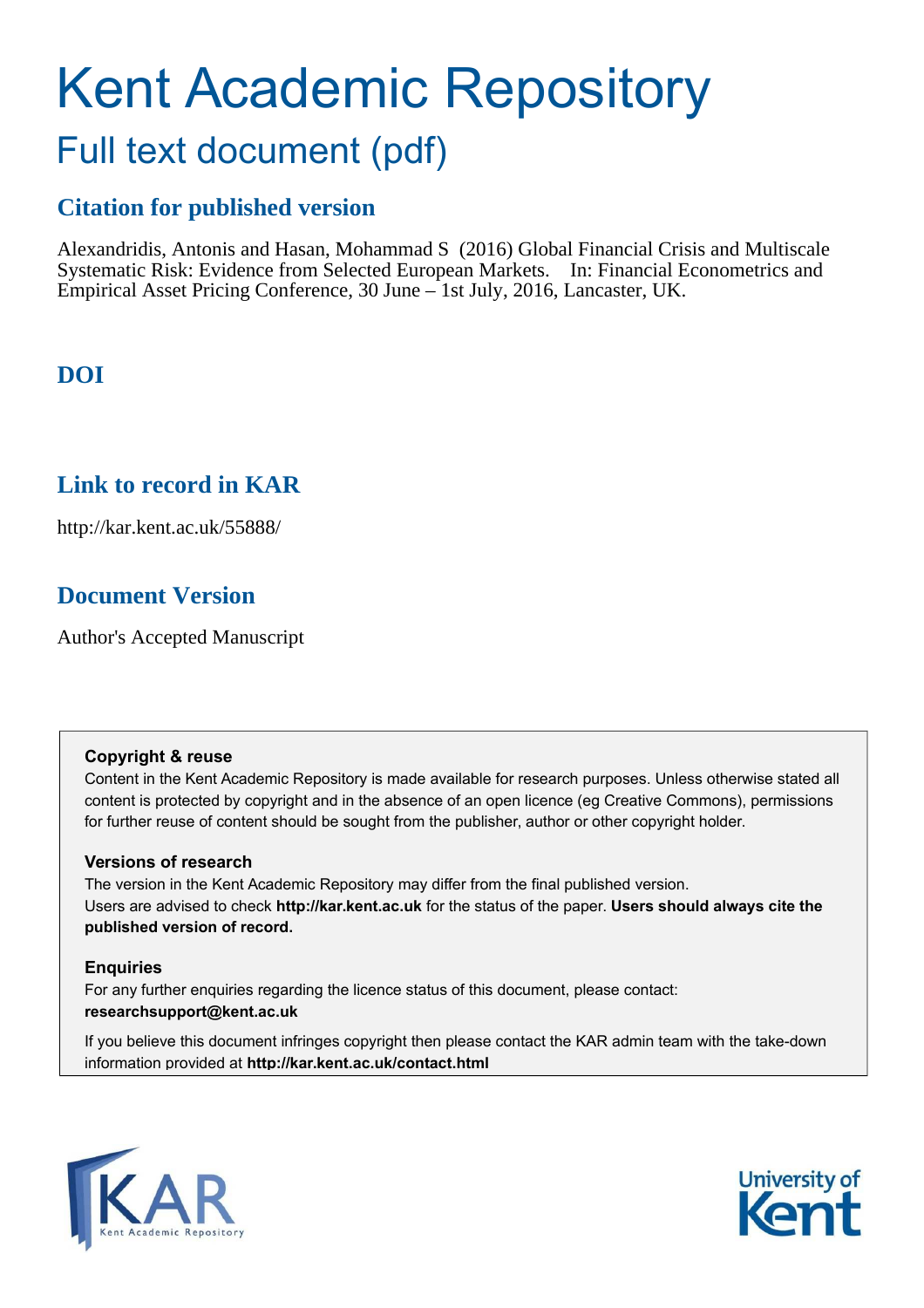#### **Global Financial Crisis and Multiscale Systematic Risk:**

#### **Evidence from Selected European Stock Markets**

**A. Alexandridis** 

University of Kent, School of Mathematics, Statistics and Applied Science, Cornwallis Building Canterbury, Kent, CT2 7NF UK E-mail: [A.Alexandridis@kent.ac.uk](mailto:A.Alexandridis@kent.ac.uk)  Corresponding author

#### **M. S. Hasan**

University of Kent, Kent Business School Canterbury, Kent, CT2 7PE, UK E-mail: [M.S.Hasan@kent.ac.uk](mailto:M.S.Hasan@kent.ac.uk)

**Abstract** - In this paper, we have investigated the impact of the global financial crisis on the multi-horizon nature of systematic risk and market risk using daily data of eight major European equity markets over the period of 2005-2012. The method is based on a wavelet multiscale approach within the framework of a capital asset pricing model. The sample covers pre-crisis, crisis and post-crisis periods with varying experiences and regimes. First we investigate for possible contagion effects of the U.S. crisis to the European stock markets and then we perform a local analysis of each European stock market separately. Empirical results demonstrate that beta coefficients have a multiscale tendency in sample countries and betas tend to increase at higher scale (lower frequencies) for the whole period. However, the size of betas and  $R^2$ s tend to increase during the crisis period compared to the pre-crisis period. The multiscale nature of the betas is consistent with the fact that stock market investors have different time horizons due to different trading strategies. Our results based on scale dependent value at risk (VaR) suggest that market risk tends to be more concentrated at lower time scale (higher frequencies) of the data. Moreover, the scale-by-scale estimates of VaR have increased almost three fold for every market during the crisis period compared to the pre-crisis period. Finally, we have presented an approach for accurately forecasting timedependent betas and VaR using wavelet networks.

Key Words: global financial crisis, value at risk, multiscale systematic risk, CAPM, wavelet analysis, wavelet networks JEL Classification: C22; G15

#### **1. Introduction**

There is tremendous interest among financial analysts, researchers, policy makers and the general public regarding the impact of the recent United States subprime crisis on the global financial markets ensued by a prolonged and deep global recession. The global financial crisis in 2008-2009 triggered by the subprime crisis led to a progressive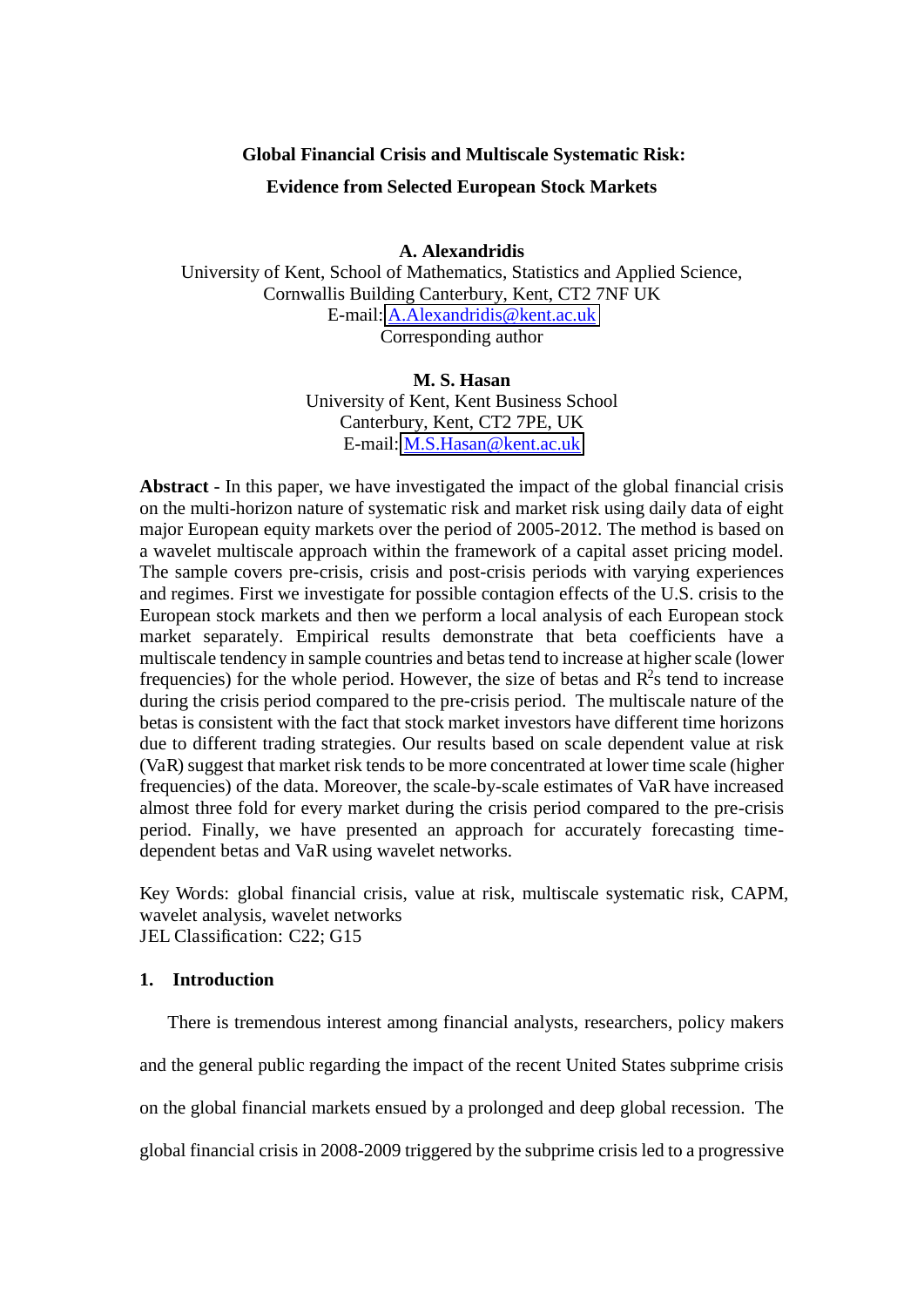deterioration of the investment situation and financial climate around the globe, in general, and European economies in particular.<sup>1</sup>

Although the major financial US institutions, such as New Century Financial, US holding of HSBC, and the world's top five investment banks suffered huge losses in the subprime mortgage and collateralized debt obligation (CDO) transactions by summer 2007, the world financial system observed a period of relative calm with some optimism regarding the outcome of the ongoing crisis until the eight months of  $2008<sup>2</sup>$ . Figure 1 presents a cursory example of several major banks' exposures to AIG during the time of financial crisis for readers to understand the magnitude and extent of the problem inherent in the systemic risks associated with the financial system and institutions.

The subprime mortgage crisis eventually erupted when first, major US financial firms, such as Lehman Brothers and AIG, and then European financial institutions, such as Northern Rock, Fortis, Dexia, and a number of Icelandic banks, showed signs of insolvency.<sup>3</sup> The crisis exposed the inherent vulnerabilities, systemic risks and a catalogue of regulatory failures in the global financial services industries. The meltdown of the subprime crisis of 2007 exerted a meteor shower effect across the world's stock market by the fourth quarter of the 2008. In the last quarter of 2008, the stock markets of both developed and emerging economies experienced large decline in prices of securities.<sup>4</sup> Figure 2 presents movements of market indices of stock in four

<sup>&</sup>lt;sup>1</sup> For example, see the interim report title, "Assessing the impact of the current financial and economic crisis on global FDI flows", UNCTAD, January 2009.

 $2$  Dowd (2009) noted that the size of the collaterized debt obligations (CDO) market in 2007 was around \$500 billion, and then notional principal of the Credit Default Swaps (CDS) market by the end of 2007 was around \$60 trillion.

<sup>&</sup>lt;sup>3</sup> In a revised estimate of the International Monetary Fund, large US and European banks are expected to lose nearly 2.6 trillion from 2007 to 2010 where the US banks' forecasted loss tends to reach \$1 trillion and the European banks losses were expected to hit \$1.6 trillion (see Choudhry and Jayasekera, 2012).

<sup>4</sup> Batram and Bodnar (2009) noted that the global equity market which stood at an all-time high of \$51 trillion in October 2007, dropped to \$22 trillion by the end of February 2009.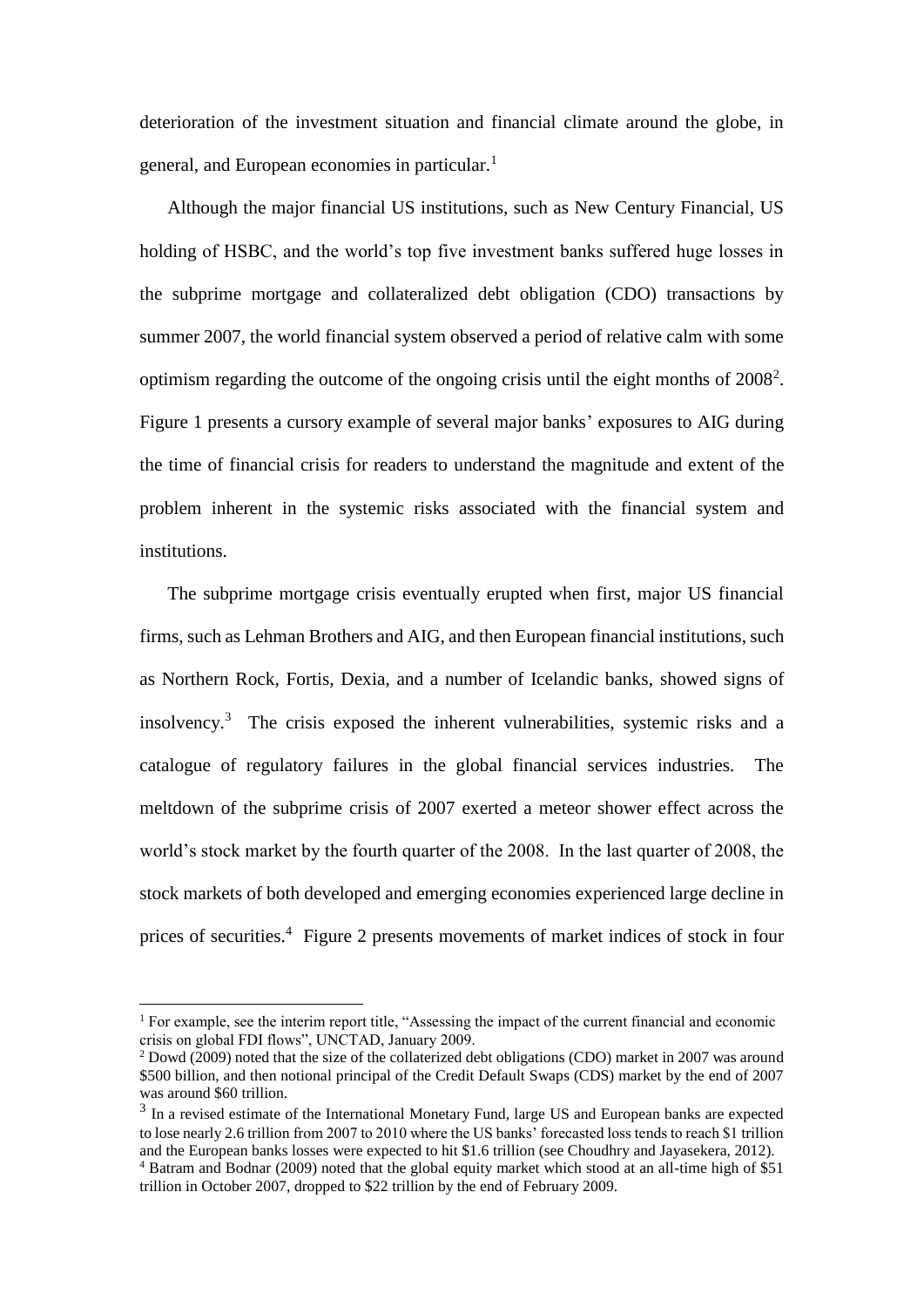countries, namely, United Kingdom, Germany, Greece and Spain, during the period of 2005-2012 which uniformly demonstrates a sharp decline of share prices during the period of September-November, 2008 for all countries. Although the stock markets of United Kingdom and Germany exhibit an upward trend after November 2008, the stock markets of Greece and Spain show a persistent downward trend in their share prices. It is clearly evident that the Global financial crisis exerts an adverse impact on both systematic and market risks for all those countries.

One fruitful way to assess the impact of the global financial crisis, and contagion is to proceed with an investigation of stock markets' responses in terms of their effects both on systematic and market risks in highly correlated markets linked with trade and investment. Therefore, in this paper, we are investigating the impact of the global financial crisis on the stock markets of selected European markets, such as France, Germany, Greece, Italy, Netherlands, Portugal, Spain and the United Kingdom within the framework of Capital Asset Pricing Model (CAPM). The stock exchanges of these countries represent major exchanges within the European Union (EU) in terms of both market capitalisation and trading volume<sup>5</sup>. The behavior and performance of the CAPM during the pre-crisis, crisis, and two post-crisis periods provides a convenient and powerful framework for an empirical assessment of the impact of the crisis on the European stock markets.

Eichengreen et. al. (2012) investigated the impact of subprime crisis on the global banking system using dynamic factor model. The study employed principal components analysis to identify common factors in the movement of banks' credit default swap (CDS) spread. The study found that the share of the variance accounted

<sup>&</sup>lt;sup>5</sup> Furthermore, the US and European investors hold a large amount of financial assets in their portfolios by investing in ADR, GDR, country fund and direct participation in both markets. Given this closer relationship, investors and financial institutions from a number of European countries suffered huge losses in the US real estate market.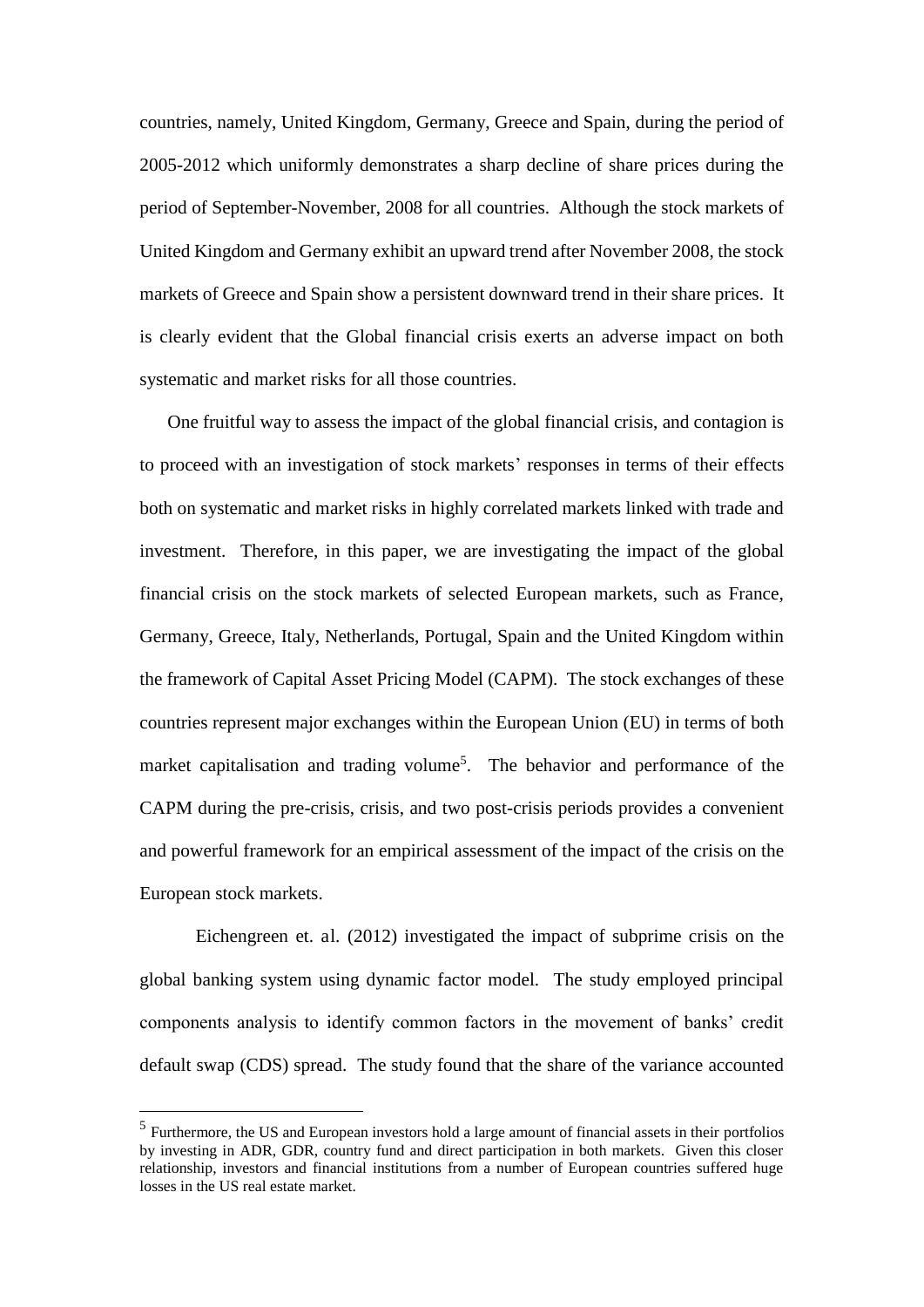by common factors rose steadily to exceptional level from the outbreak of the subprime crisis which reflected the heightened funding and counterparty risks coupled with the deterioration of banks' loan portfolio. Vo (2014) utilized coexceedance approach to examine financial contagion in Euro Area and South Asian markets using a framework of multinomial logit regression model and daily data spanning the period January 2007 to March 2013. Exceedances are defined as extreme negative returns that are below a certain threshold (i.e., 5% bottom tail) in one country, whereas coexceedances refer to the joint occurrences of exceedances in two or more markets. The study documented evidence of coexceedances during global financial crisis and Eurozone crisis. Choudhry and Jayasekera (2013) reported that during the turbulent period of global financial crisis, betas increased for most firms in the UK from the pre-crisis to the crisis period and the level of market efficiency declined significantly from the pre-crisis to crisis period. Given the anecdotal evidence of significant deterioration of systematic risk and market risk, the findings from these studies indicate that the extent of comovement in stock markets points to tendencies of the degree to which the global financial system is perceived to be tied to common factors. Consequently, CAPM and International Capital Pricing Model (ICAPM) provide an appropriate methodological framework to approximate the heightened systematic risk underlying the deterioration of common factor in such turbulent market condition.

In this paper, we have employed a recent and powerful method to estimate the systematic risk of CAPM using wavelet analysis (WA) to examine the meteor shower effects of the global financial crisis. One recent research strand of CAPM has built an empirical modeling strategy centering on the issue of the multiscale nature of the systematic risk using a framework of WA (Fernandez 2006, Gencay et al. 2005, Masih et al. 2010, and Norsworthy et al.2000). The wavelet analysis provides a powerful tool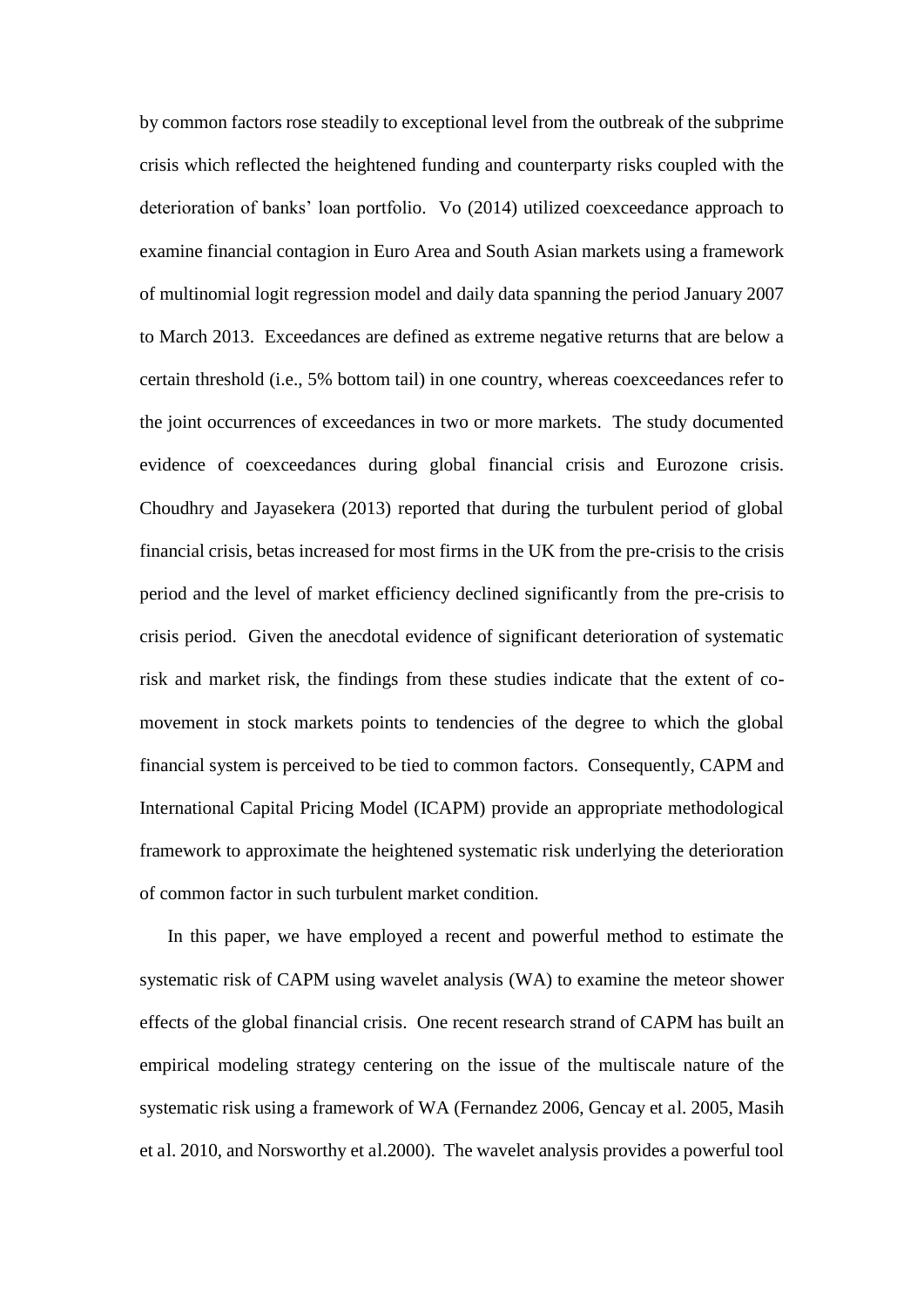to decompose time-series data into orthogonal components with different frequencies and the method can accommodate structural change, discontinuity and regime shifts. The multi-horizon nature of the systematic risk or beta encompasses a range of ongoing research issues, such as time-varying beta, instability of beta, and varying behavior of beta with respect to return interval. Therefore, we have employed a wavelet approach to estimate and analyze the systematic risk and market risk on a scale-by-scale basis. The rationale and motivation for the use of a wavelet approach is discussed in the following sections. In our analysis we first investigate for possible contagion effects of the U.S. crisis to the European stock markets and then we perform a local analysis of each European stock market separately by applying a national CAPM. Our results suggest that the beta coefficients have a multi scale dependency and tend to increase at higher scale making CAPM predictions more meaningful for investment horizons of 8- 16 days. In addition, the market risk tends to be concentrated at lower time scales. Finally, we have applied a new class of artificial neural networks, namely Wavelet Networks (WNs), in order to study if the dynamics and the multiscale nature of the systematic risks can be captured and forecasted. Our results indicate that WNs constitute an accurate tool for forecasting the multisacle nature of the systematic risk.

The paper is organised as follows. Section 2 provides a brief literature review surrounding the research strand of the stock market linkage and propagation, global financial crisis and the multiscale nature of systematic risks. Section 3 presents the model and furnishes a discussion on the methodology. Section 4 provides data description. Sections 5 and 6 discuss empirical results. In section [7](#page-27-0) WNs are used to forecast the betas and the  $\mathbb{R}^2$ . More precisely in section 7.1 a quick introduction to WNs is presented while in sectio[n 7.2](#page-28-0) our empirical results are presented and discussed. Finally, in section [8](#page-30-0) we conclude.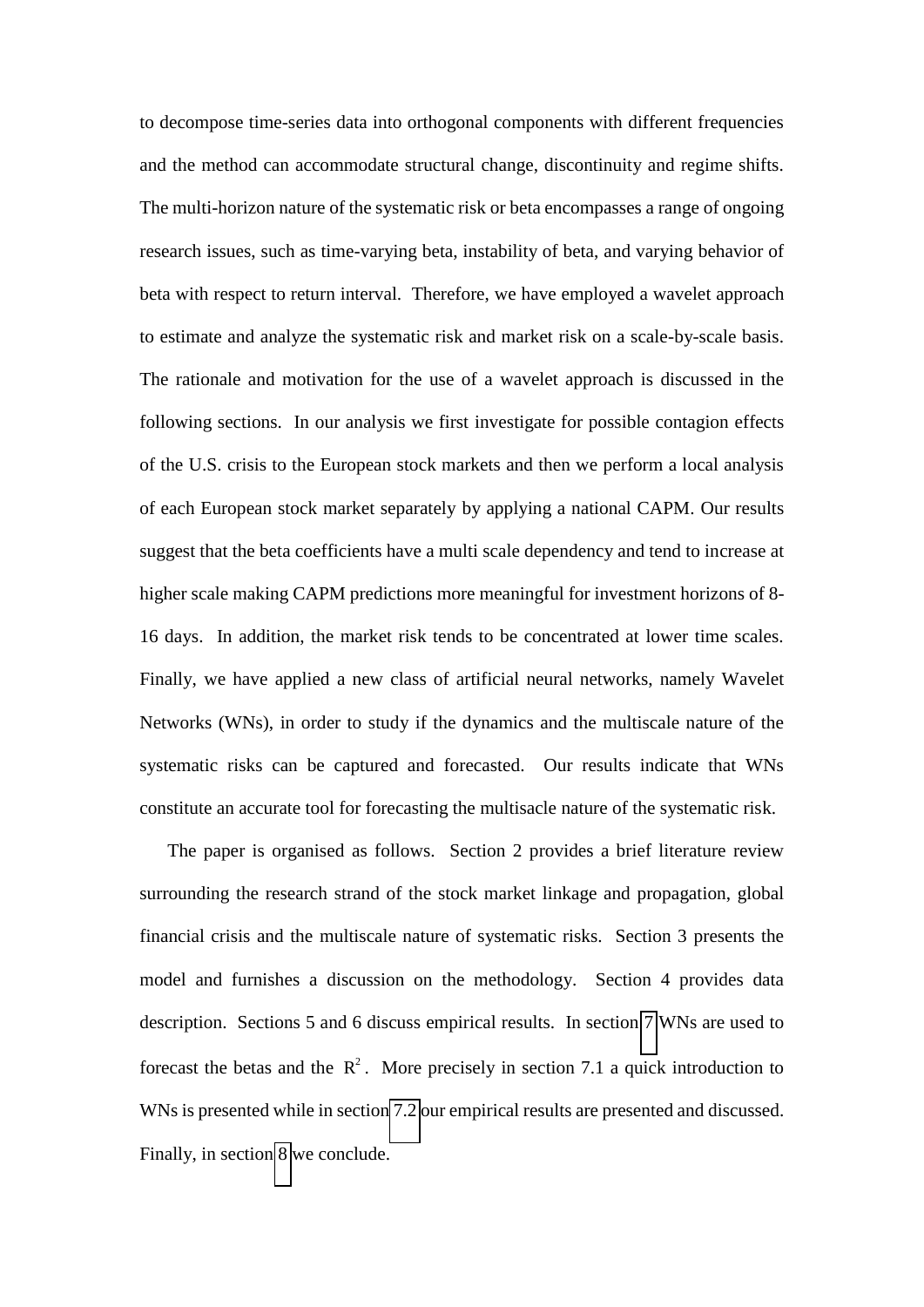#### **2. Literature review**

<u>.</u>

#### **2.1 Theoretical Underpinning and Implication**

The notion and significance of equity market linkage, crisis, contagion and spillovers spawned considerable research both at a theoretical and an empirical level that spans over almost three decades following financial market liberalisation, globalisation and the development of communication and information technology.<sup>6</sup> One of the principal conduits for stock market propagation is that as world equity markets are becoming more integrated, so individual stock prices share common stochastic trend(s), alternatively known as cointegration. The long-run co-trending properties of stock indices across markets indicate that stock prices in these markets are underpinned by the same economic growth factors that determine earnings and dividends. The application of International Capital Asset Pricing Model (ICAPM) yields theoretical predictions which are in accordance with common trend(s). The latent factor model and the recent dynamic factor model hypothesise that stock prices are driven by three factors: a world factor; a regional factor; and a local factor representing idiosyncratic risk. A special case of cointegration is contagion where markets become excessively coupled. Bekeart et. al. (2005) defined contagion as correlation which exceeds the correlation that is produced by market fundamentals. They distinguish between two factors underlying a stock return: the US equity market return and the regional equity market return. Within this framework, the magnitude

<sup>&</sup>lt;sup>6</sup> Early research has explored stock market interdependence in terms of the dynamics of the conditional first moment (mean) of the distribution of returns. For example, see, Becker et. al. (1990), Choudhry et. al. (2007) and a list of references therein, and Masih and Masih (2002) and a list of references therein. A second research strand has also focused on the dynamics of stock market interdependence but in terms of 'both' conditional first moment and second moment of the distribution of returns, i.e., mean and volatility spillovers across markets. For example, see Engle et. al. (1990), Engle et. al. (2012) and a list of references therein, and Theodossiou and Lee (1993). A third research strand has been concerned with the issues of crisis and contagion. For example, see Classens and Forbes (2001), Forbes and Rigobon (2002), Dungey and Martin (2007), Dungey and Tambakis (2005), and Engle et. al. (2012) and a list of references therein.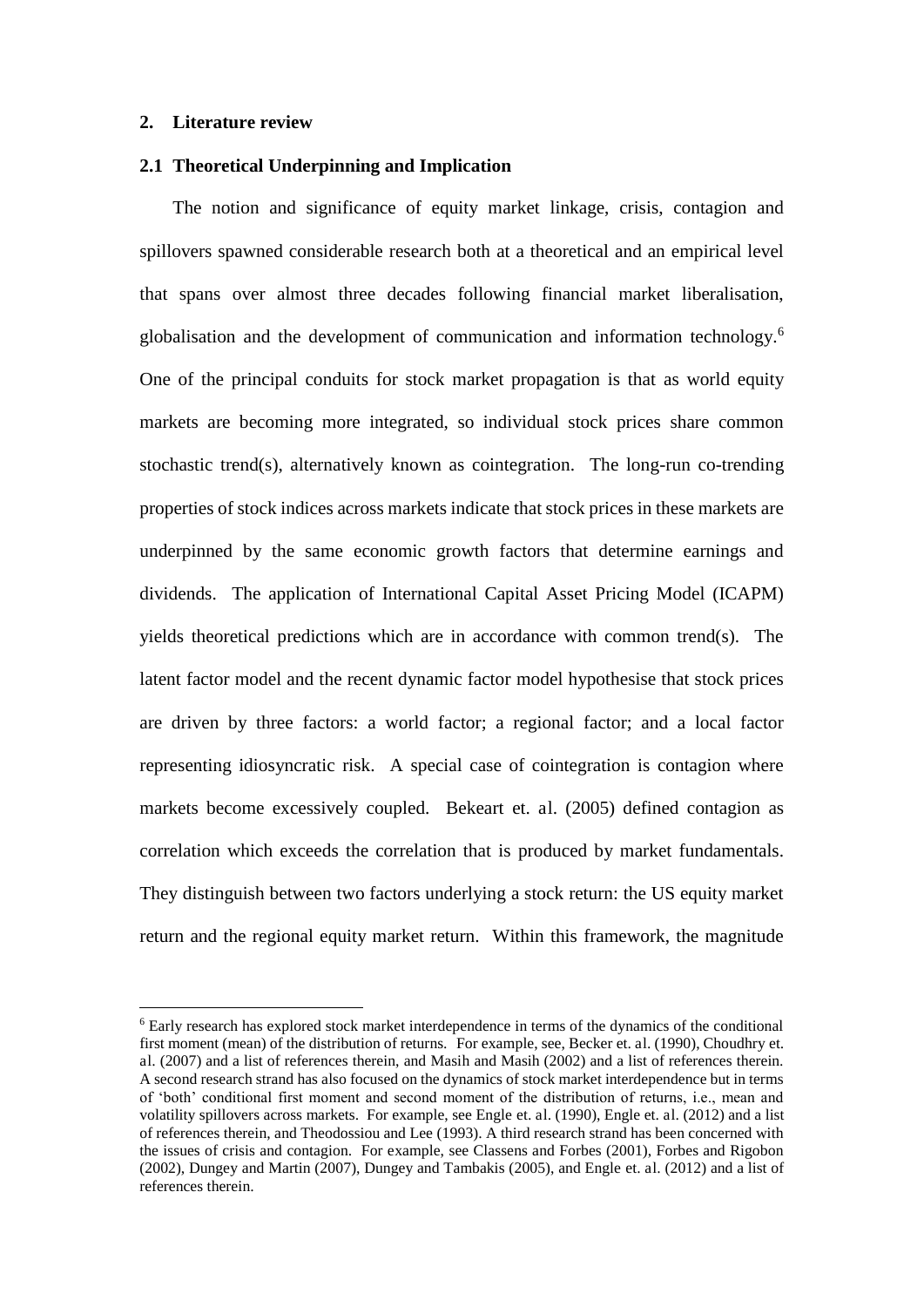and structure of correlations are examined, consequent upon a change in the volatility factor and factor sensitivities.

Engle et. al. (1990) proposed two hypotheses as to how volatility might manifest itself across trading centers. The 'heat wave' hypothesis asserts that volatility has only location-specific autocorrelation, such that a volatile day in New York, for example, would be followed by another volatile day in New York. The 'meteor shower' hypothesis asserts that intraday volatility extends from one trading center to another, so that a volatile day in New York, for example, would be followed by a volatile day in London. Engle et al. describe the meteor showers in the context of complete access to world-wide news in a market which allows for continuous trading. In this model, terrestrial geography plays no role in determining the impact of news on the volatility of financial markets. In such a market, volatility spillovers occur when uninformed liquidity traders and investors with heterogeneous priors cannot efficiently absorb private information in the price formation of securities.

Given the theoretical underpinning and implications for efficiency, understanding the behavior of stock market propagation is important for several reasons. First, comprehending the behavior of stock market propagation is important to the investors and financial practitioners for valuing securities, executing hedging strategies and taking asset allocation decisions. Second, information on stock market propagation and volatility is needed by regulators of financial industries for the calculation of Minimum Capital Risk Requirement (MCRR), stress test and scenario analysis, based on value at risk and/or extreme value models. The information is of particular relevance for policymakers with scope for intervention in financial markets and regulation of equity markets.

#### **2.2 Empirical Studies on Global Financial Crisis**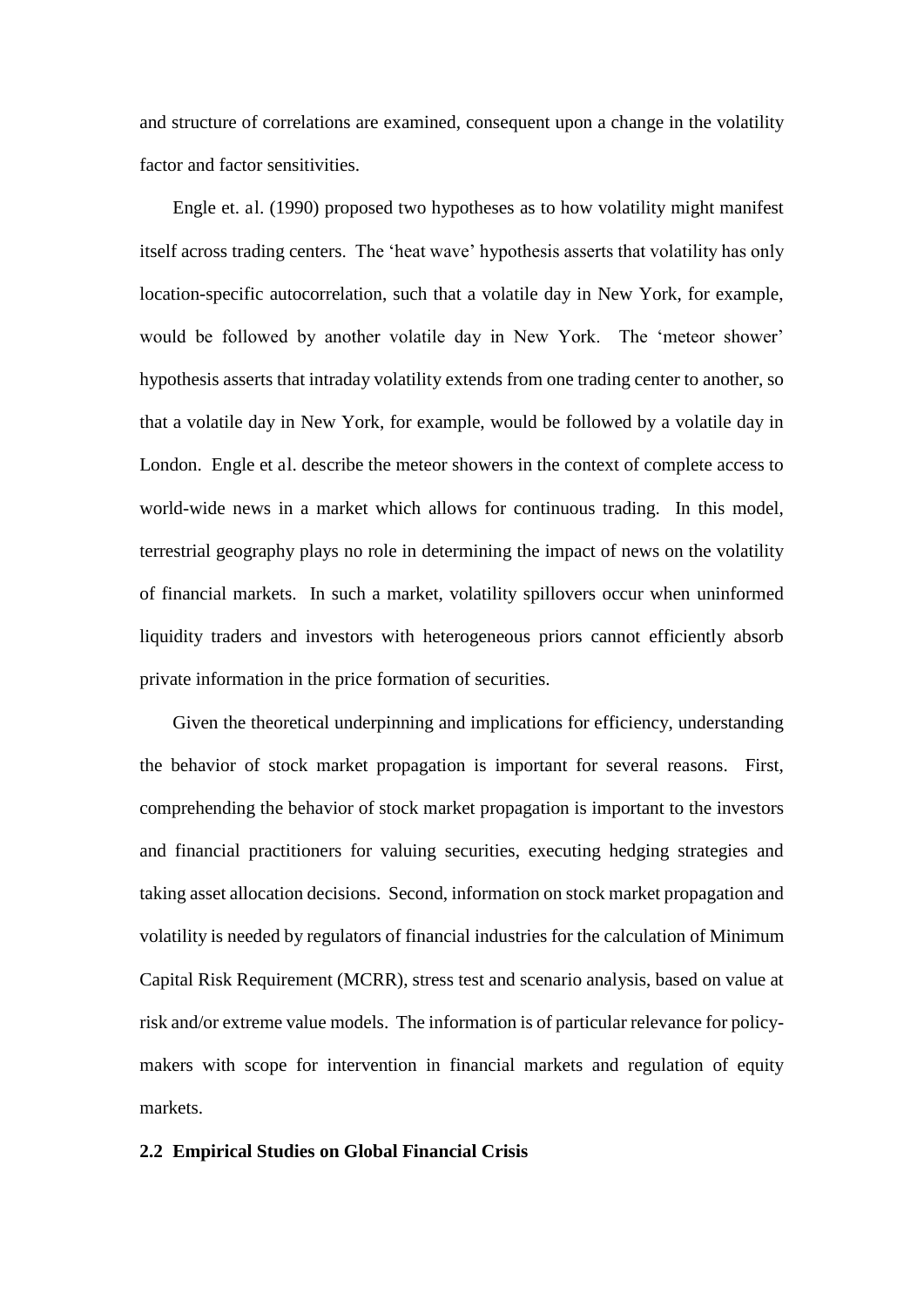In the case of the recent global financial crisis, the problem is considered to have emanated from the toxic securitized markets, with consequent spillovers to the derivative markets, via, for example, Credit Default Swap (CDS), and to equity markets, by virtue of the meteor showers on the global financial markets. Consequently, a large body of empirical literature has accumulated in recent years regarding the causes and consequences of the global financial crisis on the global financial markets.<sup>7</sup> The literature review which follows here constitutes merely a few representative sample of research that has been focused on the financial markets regarding the causes and consequences of the global financial crisis.

Dorn (2009) contended that U.S. housing policy, along with securitization and easy money contributed to the asset price bubble in the housing market.<sup>8</sup> The role of government-sponsored enterprises, flawed financial-risk models, lax regulatory framework, inadequate credit rating and innovations that allowed banks to overleverage-all these factors in a body contributed to the sub-prime crisis. Schwartz (2009) argued that the process of asset securitization produced products that were difficult to price. Calomiris (2009) argued that inadequate or inappropriate regulation contributed to the subprime crisis by allowing banks to maintain insufficient amounts of equity capital per unit of risk undertaken in their subprime holdings.

Eichengreen et. al. (2012) investigated the impact of subprime crisis on the global banking system by examining the movement of banks' credit default swap spread. The study reported that share of the variance accounted by common factors was at 62% prior to the outbreak of the subprime crisis. During the period of July 2007 to September

<sup>7</sup> Interested readers are referred to samples of few articles from special issues of the following journals on this topic: Applied Financial Economics, Vol. 20, Issue 1-2, 2010, Cato Journal, Vol 29, Issue 1, Winter 2009, Journal of International Money and Finance (in press).

<sup>8</sup> Calomiris (2009) noted that total subprime and Alt-A originations grew from \$395 billion in 2003 to \$715 in 2004 and increased to \$1,005 billion in 2008.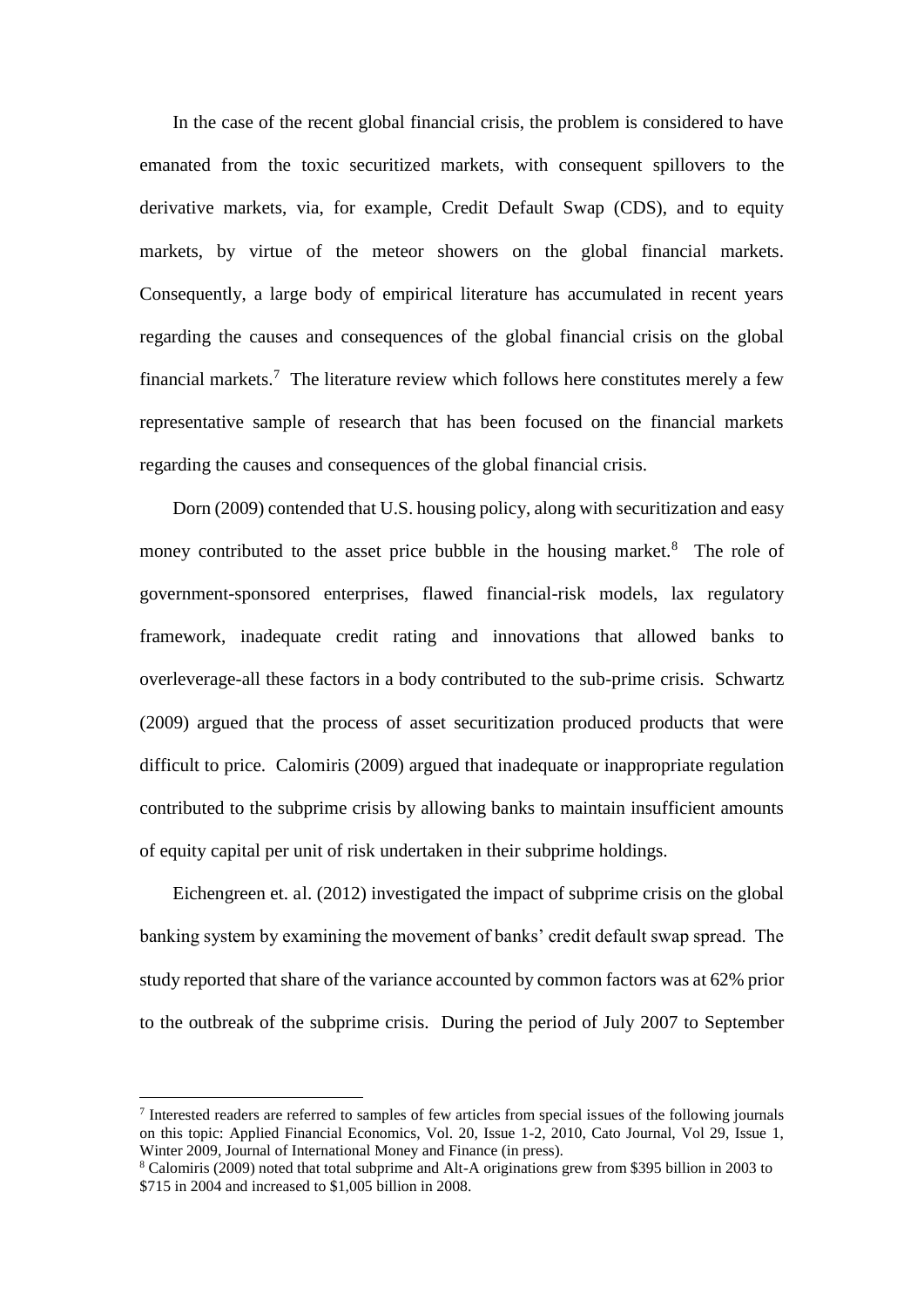2008, the share of common factor rose to 77%. Banti et. al. (2012) using proprietary data from a large investment bank reported that the magnitude of liquidity risk premium increased substantially after the collapse of Lehman Brothers during the period of financial crisis. Vo (2014) found evidence of coexceedances during global financial crisis and Eurozone crisis periods. The study reported that changes in exchange rates, the volatility of regional stock markets, the change in US long term interest rates, the TED spread and VIX are strongly significant to explain the probability of the joint occurrences of heavy losses in the Euro Area. Vardar and Aydogan (2014) examined the existence of dynamic linkages among the major emerging stock markets, namely Brazil, Hungary, China, Taiwan, Poland and Turkey, as well as developed markets, such as the US, the UK and Germany during the period 2004-2013 by splitting the sample in two sub-periods: before crisis and after crisis. Their empirical findings indicate that the direction of the long-run relationship varies across sub-periods; during the crisis and post crisis periods, the stock market interdependence increased. They also reported evidence of herding behavior of investors during the period of stock market crash.<sup>9</sup>

In recent studies Choudhry and Jayasekera (2012, 2013) investigated the anomalous behavior of stock prices and asymmetric response of time-varying beta using the data from US-UK bank stocks and UK stock markets during the period of global financial crisis, respectively. Their empirical results reported that the level of market efficiency declined and the time-varying betas for individual firms increased significantly during the crisis period. They rationalized the anomalous behavior of stock prices in terms of two competing hypotheses, i.e., market efficiency hypothesis

<sup>&</sup>lt;sup>9</sup> Given the evidence of increasing dynamic co-movements of stock markets during the periods of crisis and post crisis, Vardar and Aydogan (2014) suggested that opportunities of the international risk diversification and achievement of greater portfolio returns had been reduced for the international investors.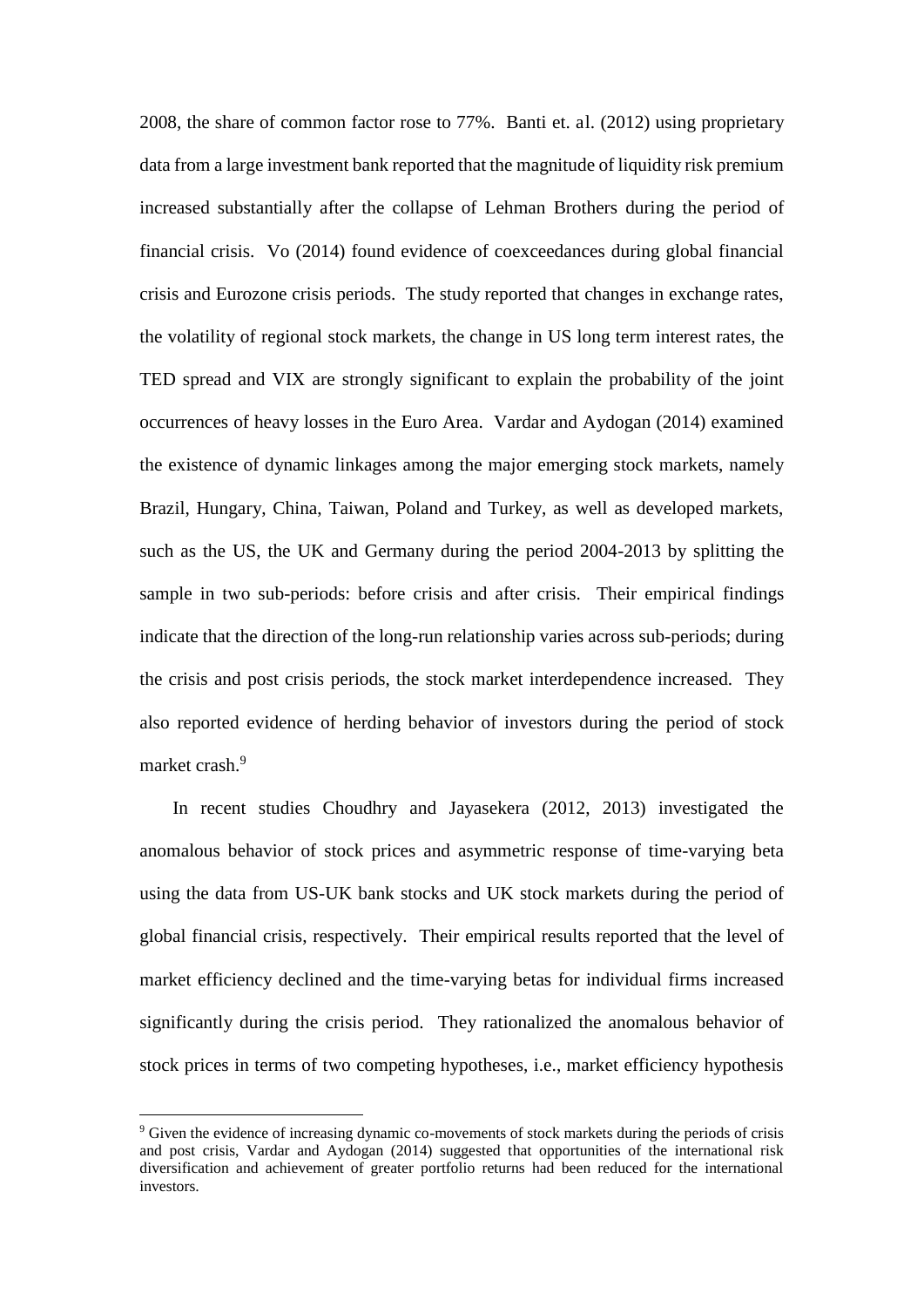and behavioral finance based explanation. The market efficiency hypothesis (EMH) predicts that beta of individual stock rises (fall) in response to abnormally negative (positive) returns as an asymmetric response to good and bad news. Regarding the behavioral finance explanation, there exists plethora of literature which presents evidence of over/under reaction of stock prices to new information.<sup>10</sup> In a separate study Choudhry and Jayesekara (2014) investigated the asymmetric effect of news on the time-varying beta on selected thirteen banks from seven European countries using the daily data spanning the period 2002 to 2013. Their empirical evidence again documented evidence of declining market efficiency, increased size of time-varying beta and asymmetric effect in time-varying beta during the period of financial crisis. Although their results demonstrate some evidence of market efficiency through nonmarket shock, European banks have shown evidence of significant amount of uncertainty leading to asset mispricing through market shocks.

There is a rich array of literature on the asymmetric effect of good and bad news on stock prices. For example, see Black (1976), Christe 1982), Cho and Engle (1999), and Glosten et. al. (1993); see Choudhry and Jayesekera (2012, 2013, 2014) for a list of reference. The explanation of asymmetric effect on time-varying beta emanates from two plausible sources, such as leverage based explanation and volatility based explanation. The leverage effect is due to the reduction in the equity value, which would raise the debt-equity ratio, hence raising the riskiness of the firm as a result of an increase in future volatility.<sup>11</sup> The volatility based explanation posits a positive relation between volatility and expected risk premium.<sup>12</sup> An increase in volatility raises

<sup>10</sup> For example, see Loughran and Ritter (1995), Dharan and Ikenberry (1995), Frazzini (2006); and for a list of reference see Choudhry and Jaysekera (2014).

<sup>&</sup>lt;sup>11</sup> For example, see Black (1976), Cho and Engle (1999), Christe (1982), and Glosten et al. (1993).

<sup>12</sup> For example, see Poterba and Summers (1986), Bollerslev et. al. (1988), and Choudhry and Jayasekera (2013) and a list of reference therein.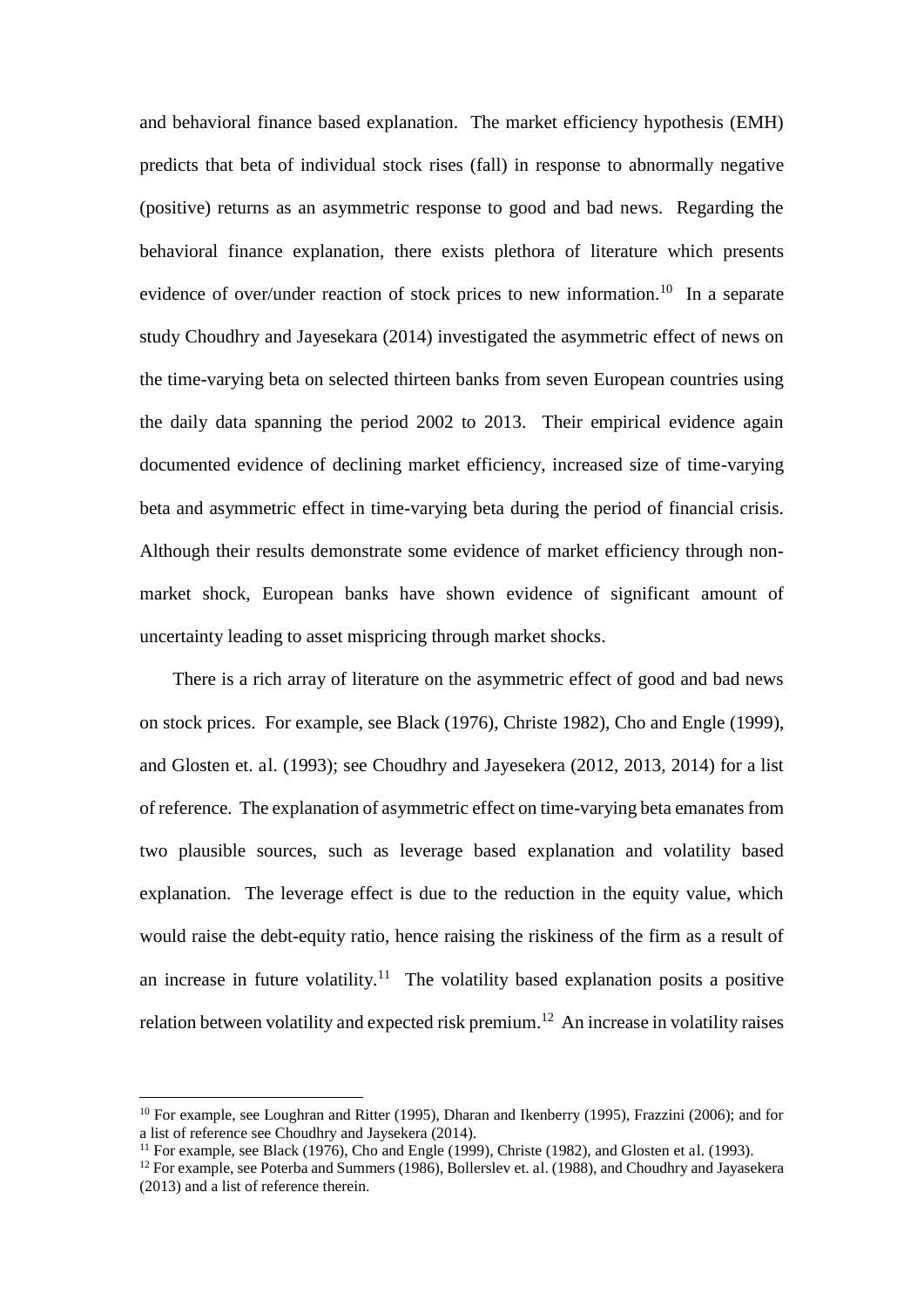the expected return by lowering the stock prices which in turn contributes to the asymmetric effect in volatility. Consequently, this effect in volatility is impacted upon the beta through an asymmetric effect. In a recent study Iqbal and Kume (2014) investigated the impact of the recent financial crisis on the capital structure decision of UK, French and German firms. Their results indicate that overall leverage ratios increased from pre-crisis (2006 and 2007) to crisis (2008 and 2009) period and then decreased in the post-crisis (2010 and 2011) period.

#### **2.3 Empirical Studies on CAPM**

Since the seminal contribution made by Sharpe (1964) and Lintner (1965), the notion and significance of the CAPM has spawned considerable research at both theoretical and empirical levels that spans almost six decades. According to CAPM, in a perfect capital market, the excess return of a stock or a portfolio of stocks (return over the riskless rate of return) should move in proportion to the market premium (market return over the riskless rate of return). The proportionality factor known as 'beta'  $(\beta)$ captures the 'systematic risk' of the market. Although early research during the 1970s was supportive of the theoretical prediction of the CAPM, later studies during the 1980s and 1990s yielded mixed results. Empirical research aimed at testing the validity of the CAPM progressed and expanded through several distinct strands. Gençay et al. (2005) succinctly summarized those issues as: the stability of beta over time, borrowing constraints, the impact of structural change and regime switches, the effect of world markets and volatility, non-synchronous data issues, time horizons of investors and the impact of return interval.

Previous studies suggest that the empirical validity of CAPM appears to depend on the return interval chosen albeit with mixed results. For example, studies of Kothari et al. (1995), and Handa et al. (1993) show that  $\beta$ s from annual returns produce stronger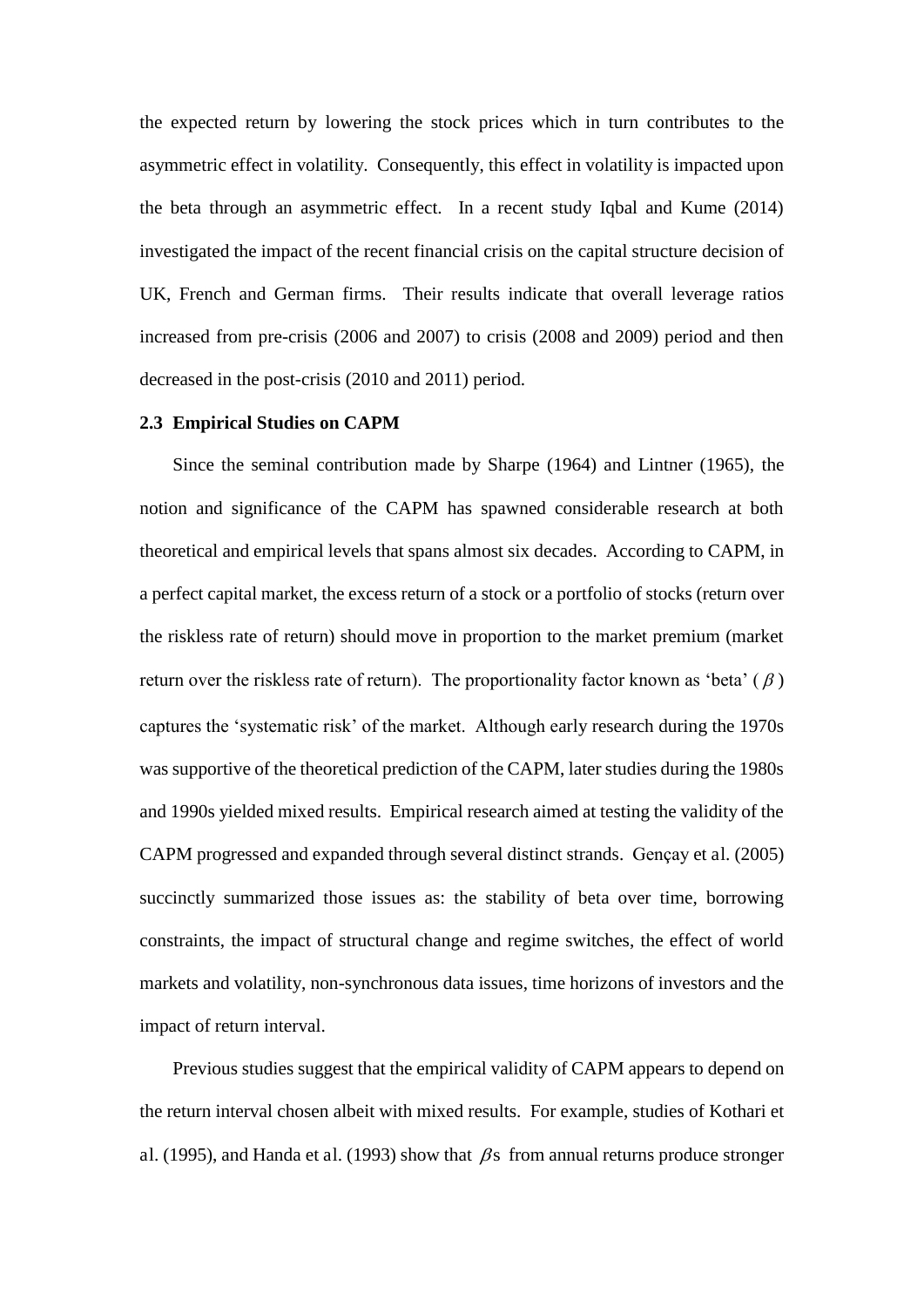relation between beta and average return than  $\beta$ s from monthly return. Frankfurter et al. (1994) contend that the mean and variance of  $\beta$  increases from daily returns to yearly returns. A study by Brailsford and Faff (1997) suggests that CAPM is rejected when daily returns data is used, while CAPM is accepted when weekly returns data is used. In contrast, Fama and French (1996) show that annual and monthly  $\beta s$  produce the same inference about the  $\beta$  premium.<sup>13</sup>

Given the mixed results regarding the inference about the CAPM and  $\beta$ s, and the multiscale nature of the systematic risk, in this paper, we have employed a powerful method to estimate the systematic risk of CAPM using WA to examine the meteor shower effects of the global financial crisis on selected European stock markets. WA provides an appropriate platform to investigate the multi-scale behavior of beta at different time horizons in a frequency domain framework. More precisely, we first investigate for contagion effects from the U.S. crisis to the European stock markets and then we apply locally the multiscale CAPM framework using WA.

Our analysis is also motivated by Fernandez (2006), Gencay et al. (2005), Masih et al. (2010), and Norsworthy et al. (2000), among others, who advocate the incorporation of different time scales using a framework of WA in the empirical reassessment of CAPM. As Masih et al. (2010) contended, the security market consists of thousands of traders and investors with different time horizons and strategies in their mind regarding the investment decision.<sup>14</sup> Owing to different decision-making time

<sup>&</sup>lt;sup>13</sup> Several explanations are offered for the interval bias of systematic risk, such as infrequent trading, delays in information processing, increase of standard error of the beta as the return interval is lengthened, disproportionate move of covariance relative to the variance estimate in the measurement of beta, and seasonality. Masih et al. (2010) furnished a good discussion on the issue.

<sup>&</sup>lt;sup>14</sup> For example, within the speculator group, there are scalpers, day traders and position trader who act in the markets ranging from minute by minute, hour by hour, day by day, even month by month. Even within the three different types of participants, i.e., hedgers, speculators and arbitrageurs, in the derivative markets, there are long-horizon traders who concentrate on long-run price fundamental and there are short-term traders who respond to information within a short-term horizon [see, Conner and Rossiter (2005), and Fernandez (2008)].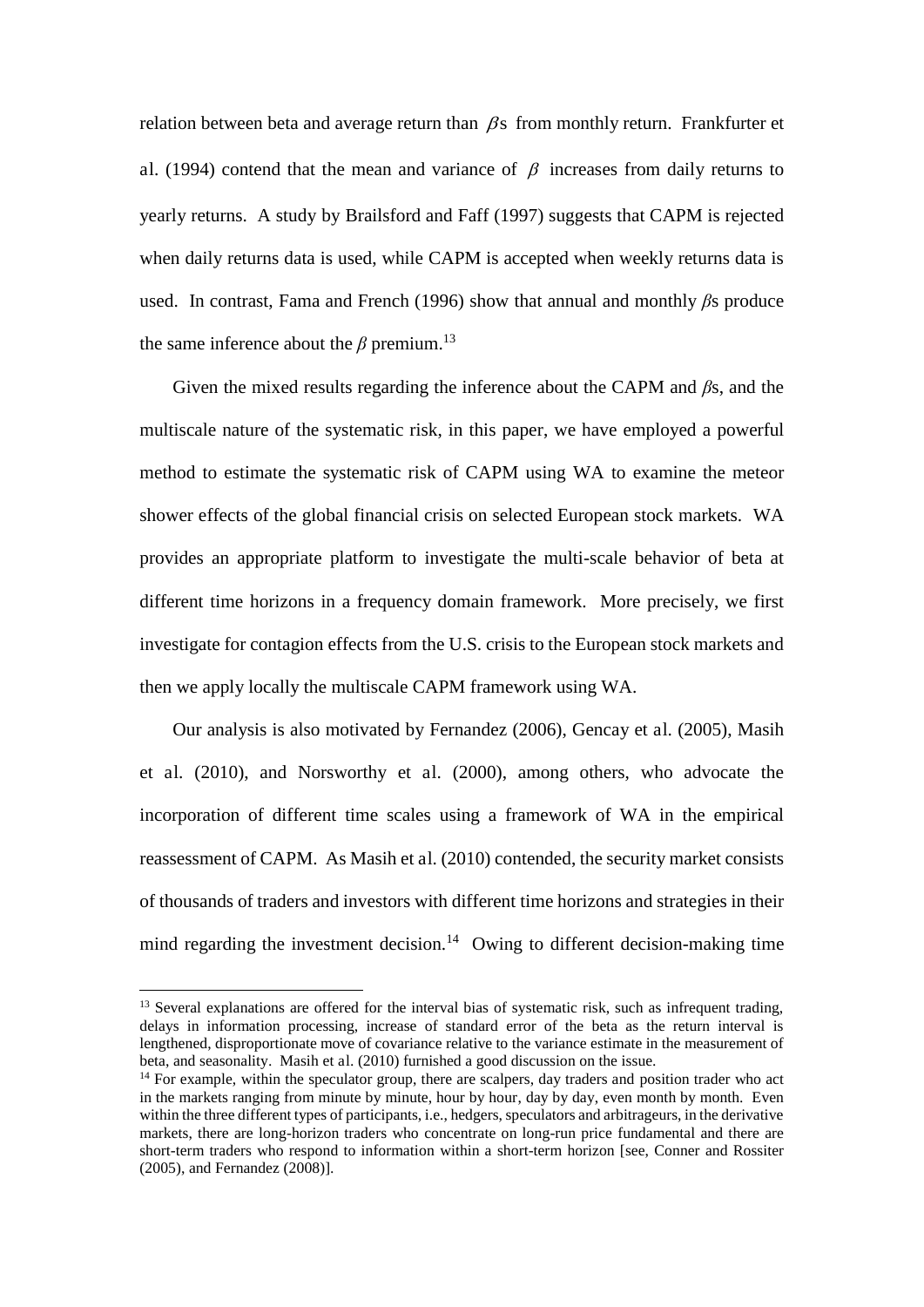horizons and strategies, among investors, the true dynamics of the relationship between stock returns and risk factors is likely to vary depending on the time horizon of the investors. In addition, even if investors agree on a well-diversified portfolio to be the proxy of market portfolio, their perception and measurement of the portfolio risk will not be the same. In this circumstance, financial analysts need to examine the behavior of systematic risk using a framework of different time scales or horizons in decision making process. Furthermore, Fernandez (2006) recommends the use of wavelet method as a suitable alternative to GARCH and GARCH-in-mean models to study the time-varying beta and time-varying risk premium. Wavelet analysis provides a robust approach under the conditions of structural break, discontinuity, non-normality and time-varying volatility.

#### **3. Methodology**

<u>.</u>

#### **3.1 The Capital Asset Pricing Model**

The choice of optimal portfolio in investment decision emanates from the consumption-saving-investment decision of a representative investor. The choice of the optimal portfolio is a function of both the risk-return possibility curve that is available in the market and the investor's utility function. The optimum consumptionsaving-investment decision is obtained by setting the investor's subjective marginal rate of substitution (MRS) between risk and return equal to the slope of the risk-return possibility curve.

Both life-cycle and permanent income hypotheses utilize an inter-temporal optimization framework where our infinitely-lived representative household is faced with the following problem of maximization $15$ :

<sup>&</sup>lt;sup>15</sup> This part draws extensively from Gencay et al.  $(2005)$  and Gausden and Whitfield  $(2000)$ .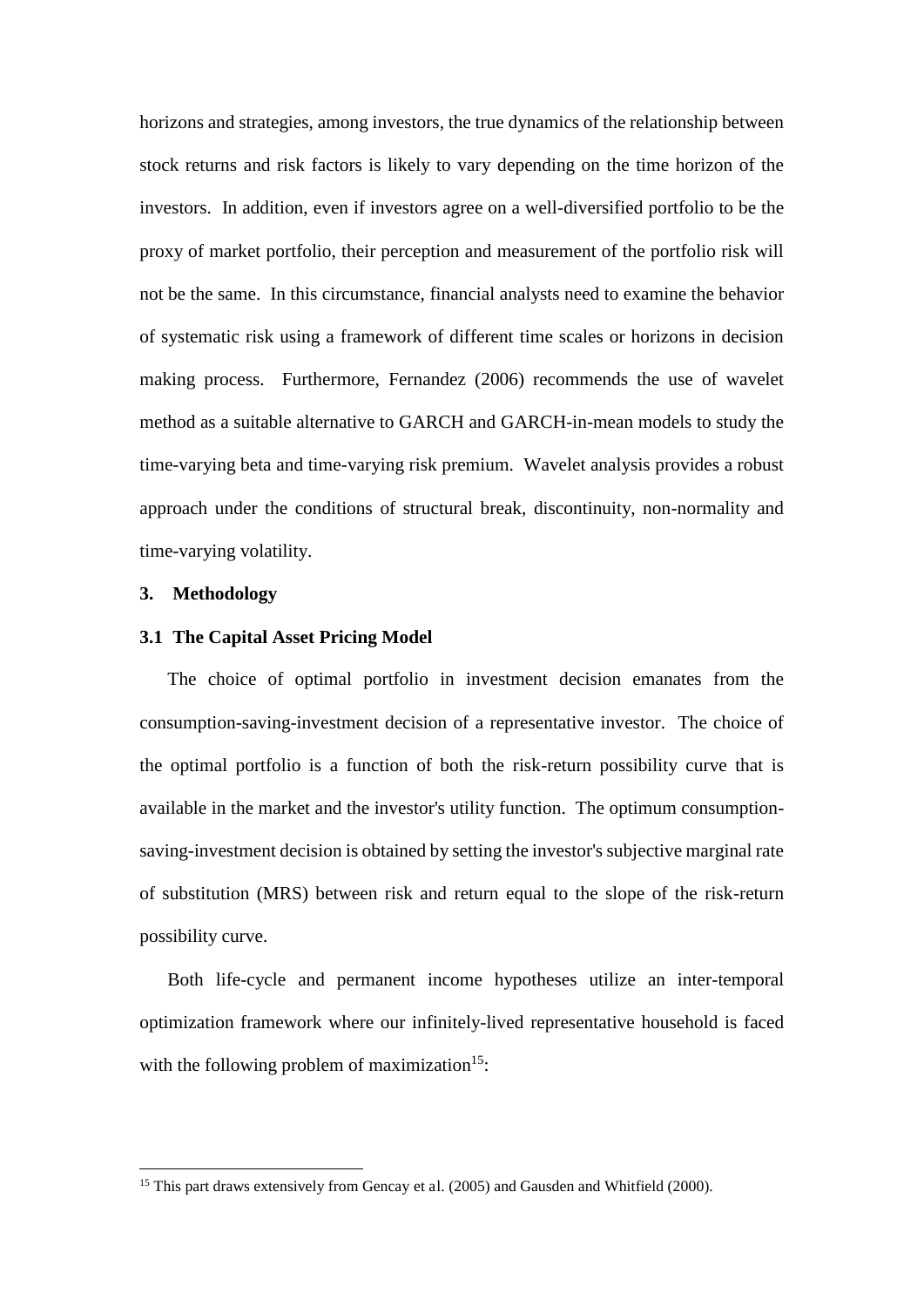$$
E_t \sum_{s=t}^{\infty} (1+\delta)^{-(s-t)} u(c_s)
$$
 (1)

subject to

$$
E_{t} w_{s} = E_{t} \left[ \left( 1 + r \right) w_{t-1} + y_{s} - c_{s} \right], \quad s = t, t + 1, ..., \infty
$$
 (2)

where  $E_t$  denotes mathematical expectations, conditional on all information available at t;  $\delta$  signifies rate of subjective time preference; u( $\cdot$ ) implies single-period utility function; variables c, w, r and y denote constant-price consumer expenditure, real value of non-human wealth, real rate of interest, and real labor income, respectively.

Solving the first-order condition for a constrained optimization problem from the corresponding lagrangean function, and after certain manipulation, we may derive the following stochastic Euler equation (see Gausden and Whitfield, 2000):

$$
E_t u'(c_{t+1}(1+\delta)/(1+r)) = E_t u'(c_t)
$$
\n(3)

Equation (3) asserts that optimal consumption decision requires marginal utilities of adjacent periods to be proportional to one another. Assuming that consumer can allocate his wealth among n-1 risky assets with a  $r_{i,t}$  rate of return and a riskless asset with a rate of return  $r_{f,t}$ , the resulting first order condition may be rewritten as:

$$
E\left[u'(c_{t+1})\right]E\left[r_{i,t}-r_{f,t}\right]+Cov\left[u'(c_{t+1}),r_{i,t}\right]=0
$$
\n(4)

The return from asset i must satisfy the following equation in equilibrium:

$$
E\left[r_{i,t}\right] = r_{f,t} - \frac{\text{Cov}\left[u'(c_{t+1}), r_{i,t}\right]}{E\left[u'(c_{t+1})\right]}
$$
(5)

If we further assume that the return of a benchmark market portfolio (provided by market index) is inversely related with the marginal utility of consumption in the next period, so that:

$$
u'(c_{t+1}) = -\gamma r_{m,t} \tag{6}
$$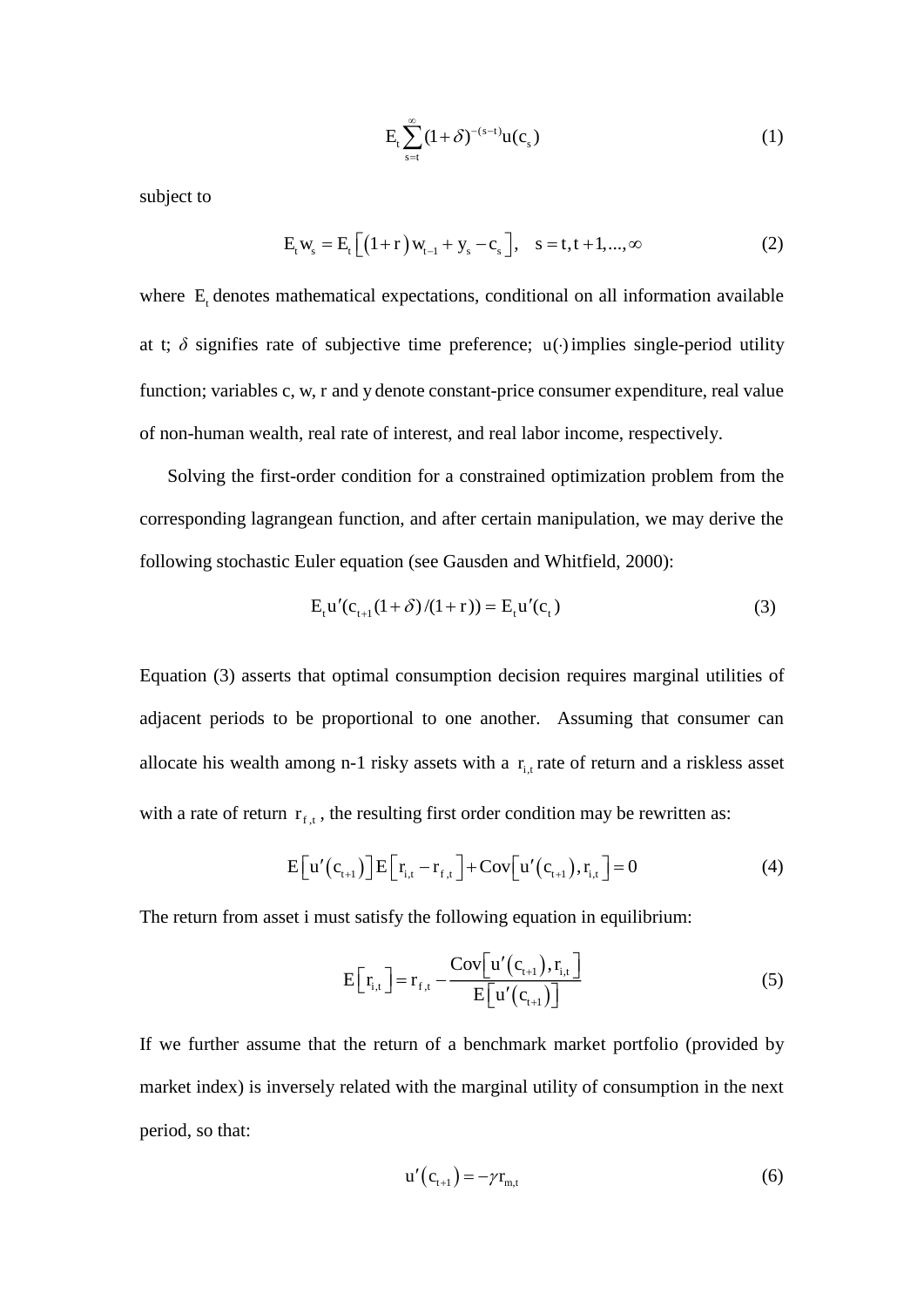for some positive *け*.

It follows that  $Cov[u'(c_{t+1}), r_{i,t}] = \gamma Cov[r_{i,t}, r_{m,t}]$  and allows us to rewrite equation (5) after certain manipulation as  $16$ :

$$
E\left[r_{i,t}\right] = r_{f,t} + \frac{\text{Cov}\left[r_{i,t}, r_{m,t}\right]}{\sigma_m^2} \left[E\left[r_{m,t}\right] - r_{f,t}\right]
$$
(7)

Equation (7) in estimable form yields the widely presented testing equation for the CAPM (Sharpe 1964, Linter 1965):

$$
\mathbf{r}_{i,t} - \mathbf{r}_{f,t} = \beta \left( \mathbf{r}_{m,t} - \mathbf{r}_{f,t} \right) + \varepsilon_{i,t} \tag{8}
$$

The CAPM predicts that the return to individual stock is a direct and linear function of the investments' systematic risk. Equation (8) is estimated at different time-scales. The beta is defined as:

$$
\beta_{t} = \frac{\text{Cov}(\mathbf{r}_{i,t}, \mathbf{r}_{m,t})}{\text{Var}(\mathbf{r}_{m,t})}
$$
(9)

Where  $Cov(r_{i,t}, r_{m,t})$  signifies the covariance between the return on asset i and the return on the market portfolio and  $Var(r_{m,t})$  denotes the variance of the portfolio return. When beta is found to be more than unity, this suggests that the firm under study is perceived more risky than the market. Alternatively, if beta is greater than 1, the security is termed to be aggressive, and if it is less than 1, it is said to be defensive.

#### **3.2 Wavelet Analysis**

<u>.</u>

WA is an extension of Fourier analysis. The fundamental idea behind wavelets is to analyze according to scale. Low scale represents high frequency while high scales represent low frequency. The wavelet transform (WT) not only is localized in both time and frequency but also overcomes the fixed time-frequency partitioning. This means that the WT has good frequency resolution for low-frequency events and good

<sup>&</sup>lt;sup>16</sup> For a detailed derivation, see Gencay et al. (2005).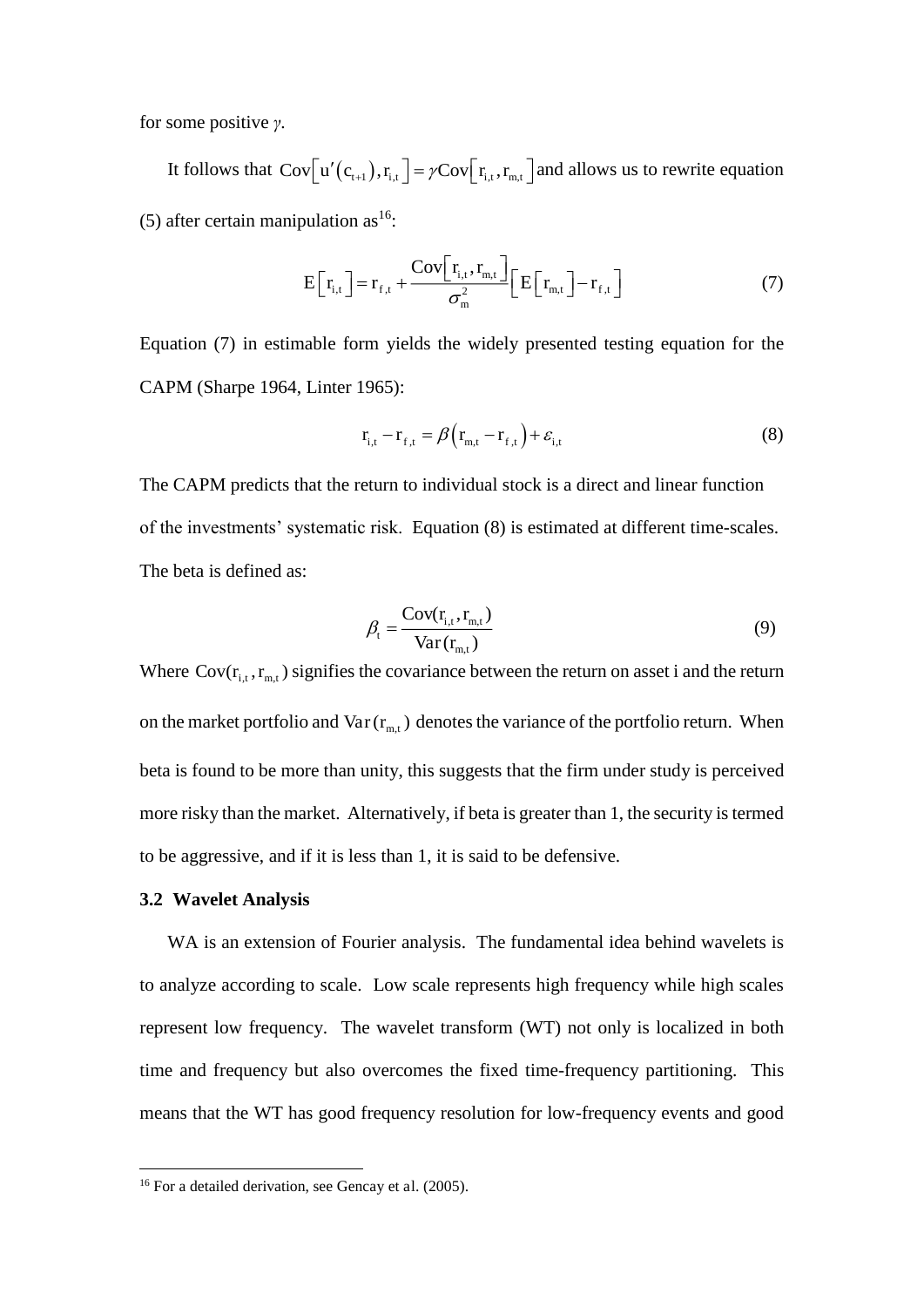time resolution for high-frequency events. Hence, the WT can be used to analyze time series that contain no stationary dynamics at many different frequencies. Wavelet techniques are being used in finance, for detecting the properties of quick variation of values and it is a powerful tool for representing nonlinearities (Alexandridis and Zapranis  $2014$ ).<sup>17</sup>

The daily return time-series are represented by local information such as frequency, duration, intensity and time-position and by global information such as the mean states over different time periods. Both global and local information is needed for a correct analysis of the daily return time-series. Wavelets have the ability to decompose a signal or a time-series in different levels bringing out the structure of the underlying signal as well as trends, periodicities, singularities or jumps that cannot be observed originally.

As illustrated in Donoho and Johnstone (1994) the wavelet approach is very flexible in handling very irregular data series. Ramsey (1999) contends that WA has the ability to represent highly complex structures without knowing the underlying functional form, which is of great benefit in economic and financial research.

#### **3.3 Maximal Overlap Discrete Wavelet Transform**

<u>.</u>

Two versions of the WT can be distinguished. The continuous wavelet transforms (CWT) and the discrete wavelet transforms (DWT). The CWT can operate at every scale. However, an upper bound is determined since CWT is extremely computationally expensive. In order to reduce the computational burden, alternatively wavelet coefficients are calculated only on a subset of scale under the DWT method. In this study we use the Maximal Overlap DWT (MODWT). The MODWT is an extension of the classical DWT that has many desirable properties (Gencay et al. 2002, Percival

<sup>17</sup> Fernandez (2006), Gencay et al.(2002, 2005), In and Kim (2006, 2007), Kim and In (2005, 2007), Maharaj et al. (2011), Masih et al. (2010), Norsworthy et al. (2000), Ramsey (1999), Rua and Nunes (2012) and Zapranis and Alexandridis (2008) are sample of recent few papers which have used wavelet approach to analyse financial time series.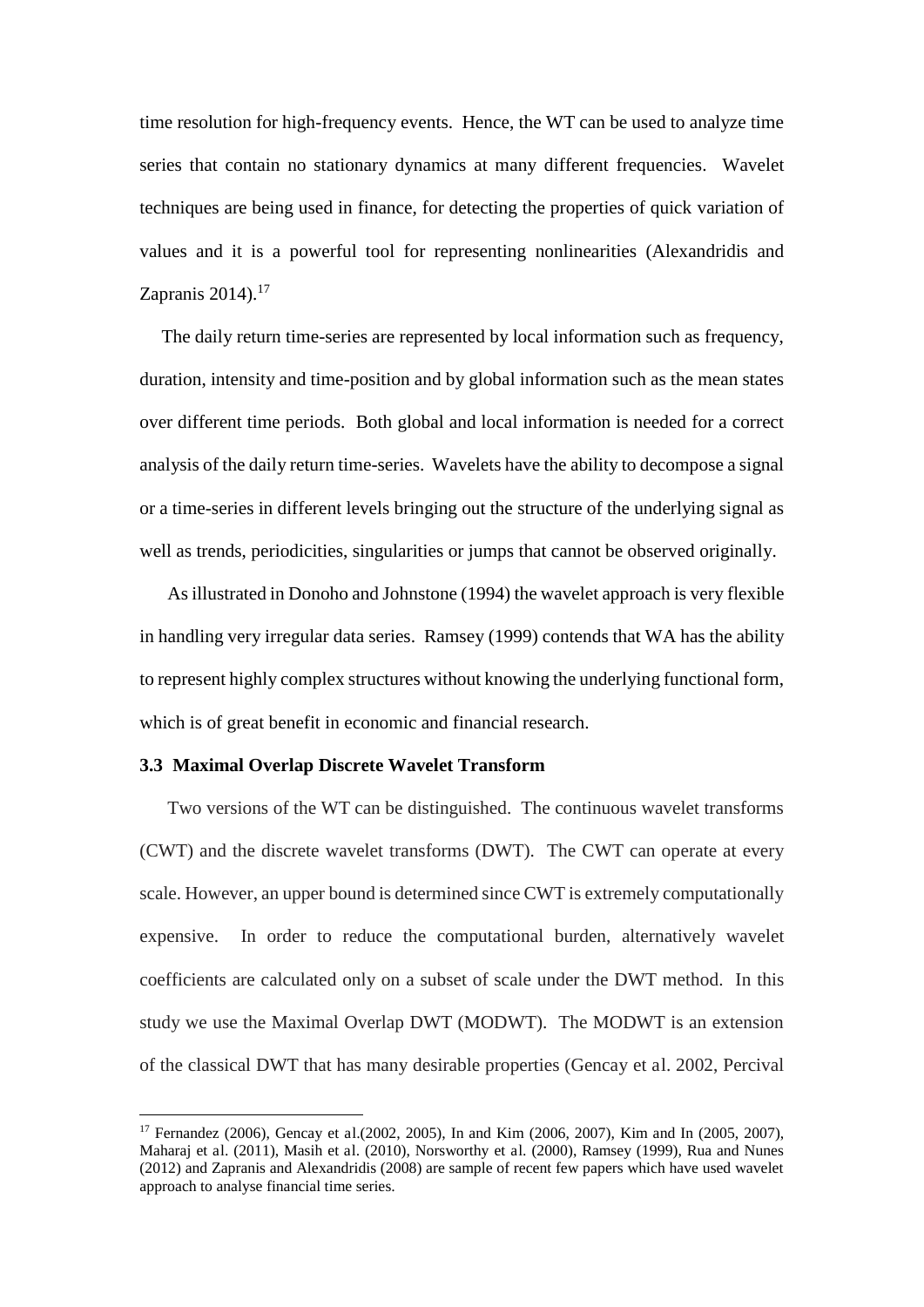and Walden 2000, and In and Kim  $2007$ <sup>18</sup>. First, the MODWT can handle any sample size of the data. Second, the MODWT does not suffer from sensitivity to the choice of a starting point for a time series. More precisely, in MODWT both wavelet and scaling coefficients are invariant to circularly shifting the original time series. Third, the detail and smooth coefficients of a MODWT multi-resolution analysis (MRA) are associated with zero phase filters. Hence, it is possible to align features in the MRA with the original time-series. Finally, the wavelet variance estimator is asymptotically more efficient than the same estimator based on the DWT. However, on the other hand the MODWT is more computationally expensive than the classical  $DWT<sup>19</sup>$ .

A time-series  $f(t)$  can be written as a linear combination of wavelet functions as follows:

$$
f(t) \approx \sum_{k} s_{J,k} \varphi_{J,k}(t) + \sum_{k} d_{J,k} \psi_{J,k}(t) + \sum_{k} d_{J-l,k} \psi_{J-l,k}(t) + \dots + \sum_{k} d_{I,k} \psi_{I,k}(t) \tag{10}
$$

where J is the number of scales and k indicates the  $k<sup>th</sup>$  coefficient. Following the notations from Fernandez (2006) the wavelet transformed coefficients  $s_{J,k}$ ,  $d_{J,k}$ ,...,  $d_{I,k}$ can be approximated by the following integrals:  $s_{J,k} \approx \int \varphi_{J,k}(t) f(t) dt$  and  $d_{J,k} \approx \int \psi_{J,k}(t) f(t) dt$  where  $j = 1, 2, ..., J$ . The functions  $\varphi_{j,k}$  and  $\psi_{j,k}$  are the

-

<sup>&</sup>lt;sup>18</sup>So far, the MODWT was successfully applied in many studies in finance. For example, the MODWT was applied for the estimation of the hedge ratio in In and Kim (2006), while it was used in the estimation of the International CAPM in In and Kim (2007). The estimation of the systematic risk was studied in Gençay et al. (2002, 2005), Masih et al. (2010) and Rabeh and Mohamed (2011). In Maharaj et al. (2011), a comparison is made of developed and emerging equity market return volatility at different time scales. In Kim and In (2007), the relationship between changes in stock prices and bond yields in the G7 countries was studied. Finally, in Kim and In (2005) the relationship between stock returns and inflation is examined using the MODWT.

 $19$ In this study the LA8 (Least Asymmetric of length 8) wavelet transform filter is used. Our analysis is performed in 5 levels of the decomposition and the reflection method was used for the boundary conditions.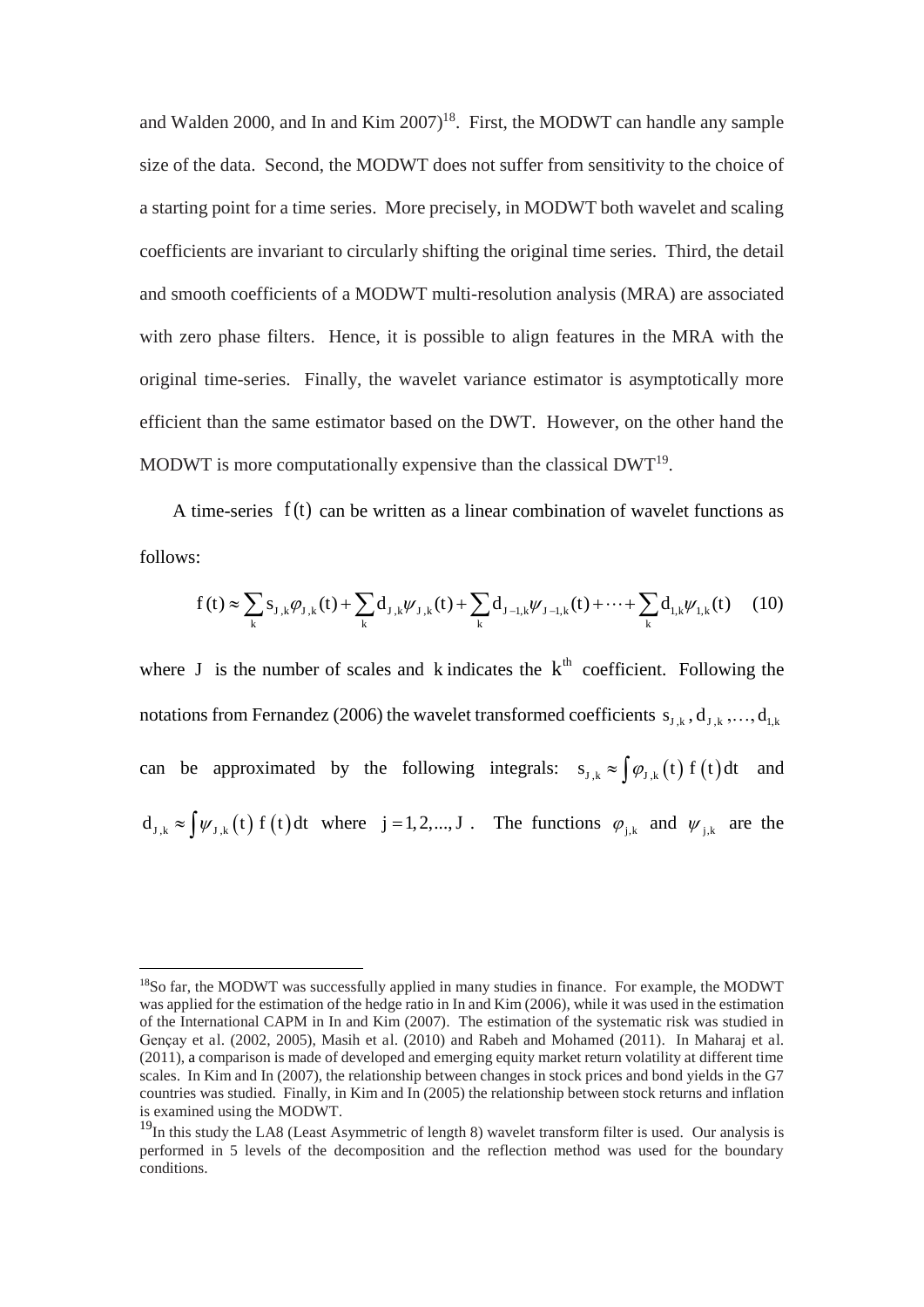approximating wavelet functions. By setting  $S_J(t) = \sum_k s_{J,k}(t) \varphi_{J,k}(t)$  and

 $D_J(t) = \sum_k d_{J,k}(t) \psi_{J,k}(t)$  the original time-series can be reconstructed:

$$
f(t) \approx S_{J}(t) + D_{J}(t) + D_{J-1}(t) + \dots + D_{I}(t)
$$
\n(17)

This reconstruction is known as MRA. MRA is applied in order to reconstruct the original time-series from the wavelet and scaling coefficients. The elements of  $S_j$  are related to the scaling coefficients at the maximal scale and therefore represent the smooth components of  $f(t)$ . The elements of  $D_i$  are the detail (or rough) coefficients of  $f(t)$  at scale j.

#### **3.4 Computation of Wavelet Variance and Covariance**

In order to estimate the wavelet-variance, the variance must be split into various parts, each one representing the variance at each scale. This wavelet-variance analysis shows us which scales are contributing significantly to the overall variability of the time-series (Percival and Walden, 2000). For a stationary process X, the variance  $\sigma_{\rm x}^2$ is given by:

$$
\sigma_{\mathbf{x}}^2 = \sum_{j=1}^{\infty} \nu_{\mathbf{x}}^2 \left( \tau_j \right) \tag{18}
$$

where  $v_x^2(\tau_j)$  is the wavelet variance for scale  $\tau_j$ . Equation (18) is analogous to the relationship between the variance of a stationary process and its spectral density function (see for example, Fernandez, 2006; and Masih et al.2010). An unbiased estimator of the wavelet variance is given by (Gencay et al. 2002):

$$
\hat{\nu}_{\mathbf{x}}^{2}\left(\tau_{j}\right) = \frac{1}{\tilde{N}_{j}} \sum_{t=L_{j}-1}^{N-1} \tilde{d}_{j,t}^{2}
$$
\n(20)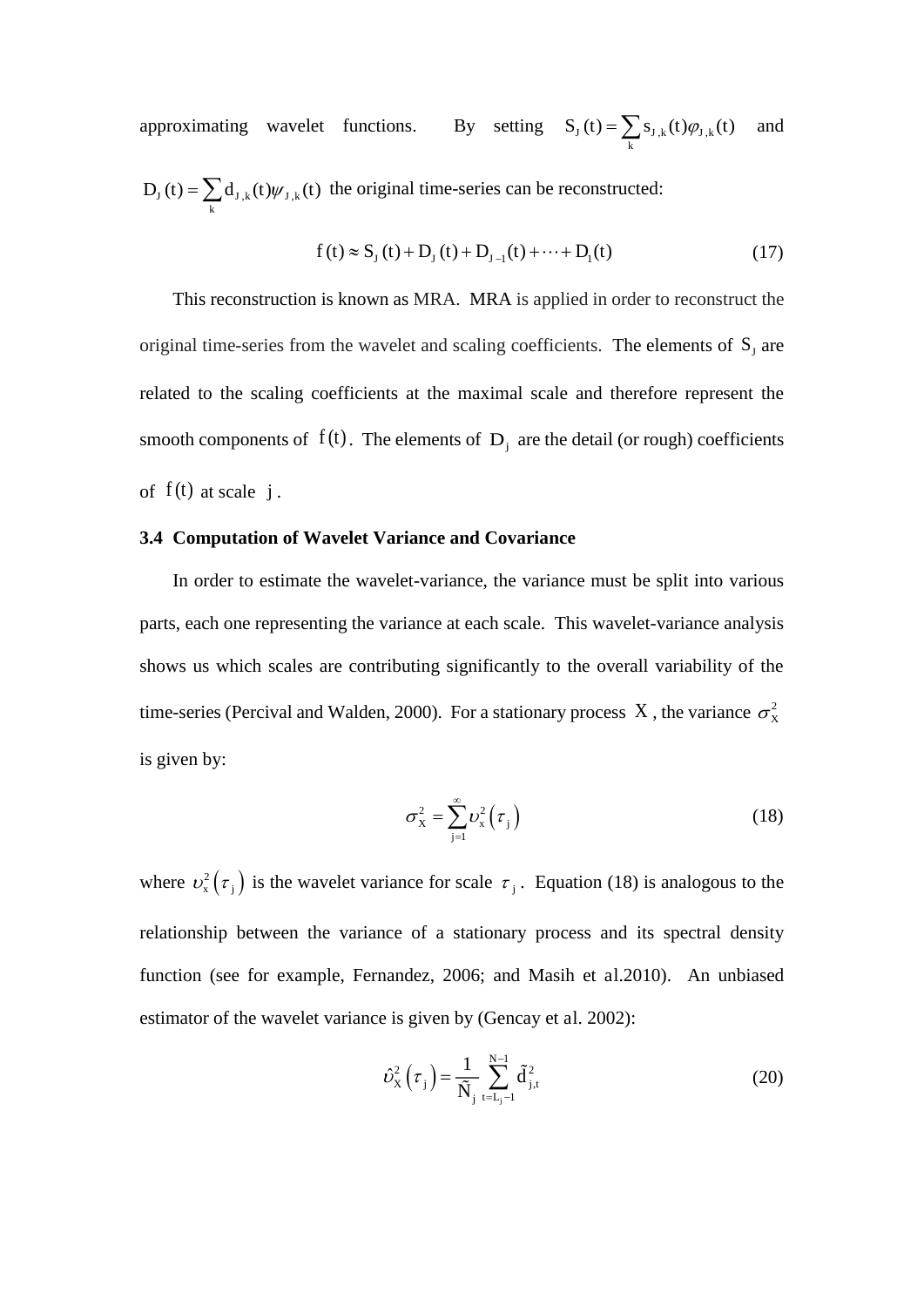where  $\mathbf{d}_{j,t}^2$  is the MODWT wavelet coefficients at scale  $\tau_j$ , n is the sample size, L<sub>j</sub> is the length of the scale  $\tau_j$  wavelet filter and  $\dot{N}_j$  is the number of the MODWT coefficients unaffected by the boundary.

Similarly, an unbiased estimator of the wavelet-covariance between two timeseries X and Y is given by:

$$
\hat{\nu}_{XY}^2(\tau_j) = \frac{1}{\tilde{N}_j} \sum_{t=L_j-1}^{N-1} \tilde{d}_{j,t}^{(X)} \tilde{d}_{j,t}^{(Y)} \tag{21}
$$

Since the wavelet variance and wavelet covariance are known, under the CAPM the wavelet beta estimator for asset i at scale j is defined as:

$$
\hat{\beta}_{i}\left(\tau_{j}\right) = \frac{\hat{\nu}_{R_{i}R_{m}}^{2}\left(\tau_{j}\right)}{\hat{\nu}_{R_{m}}^{2}\left(\tau_{j}\right)}
$$
\n(22)

where  $\hat{\nu}_{R,R_m}^2(\tau_j)$  is the wavelet covariance of asset i and the market portfolio at scale j, and  $\hat{\nu}_{R_m}^2(\tau_j)$  is the wavelet variance of the market portfolio at scale j. Furthermore, the wavelet  $R^2$  estimator for asset i at scale j is given by:

$$
R_i^2(\tau_j) = \hat{\beta}_i^2(\tau_j) \frac{\hat{\nu}_{R_m}^2(\tau_j)}{\hat{\nu}_{R_i}^2(\tau_j)}
$$
(23)

#### **4. Data description**

We are investigating the impact of the crisis on the stock markets of eight European markets. The selected markets are distinguished in two groups. The first group consists of four countries that at the moment face much European uncertainty and are under a rescue program and under the supervision of the International Monetary Fund (IMF) and/or the European Central Bank (ECB). These countries are: Portugal, Italy, Greece and Spain. On the other hand, the second group consists of four countries whose economies are traditionally considered strong and stable. These countries are: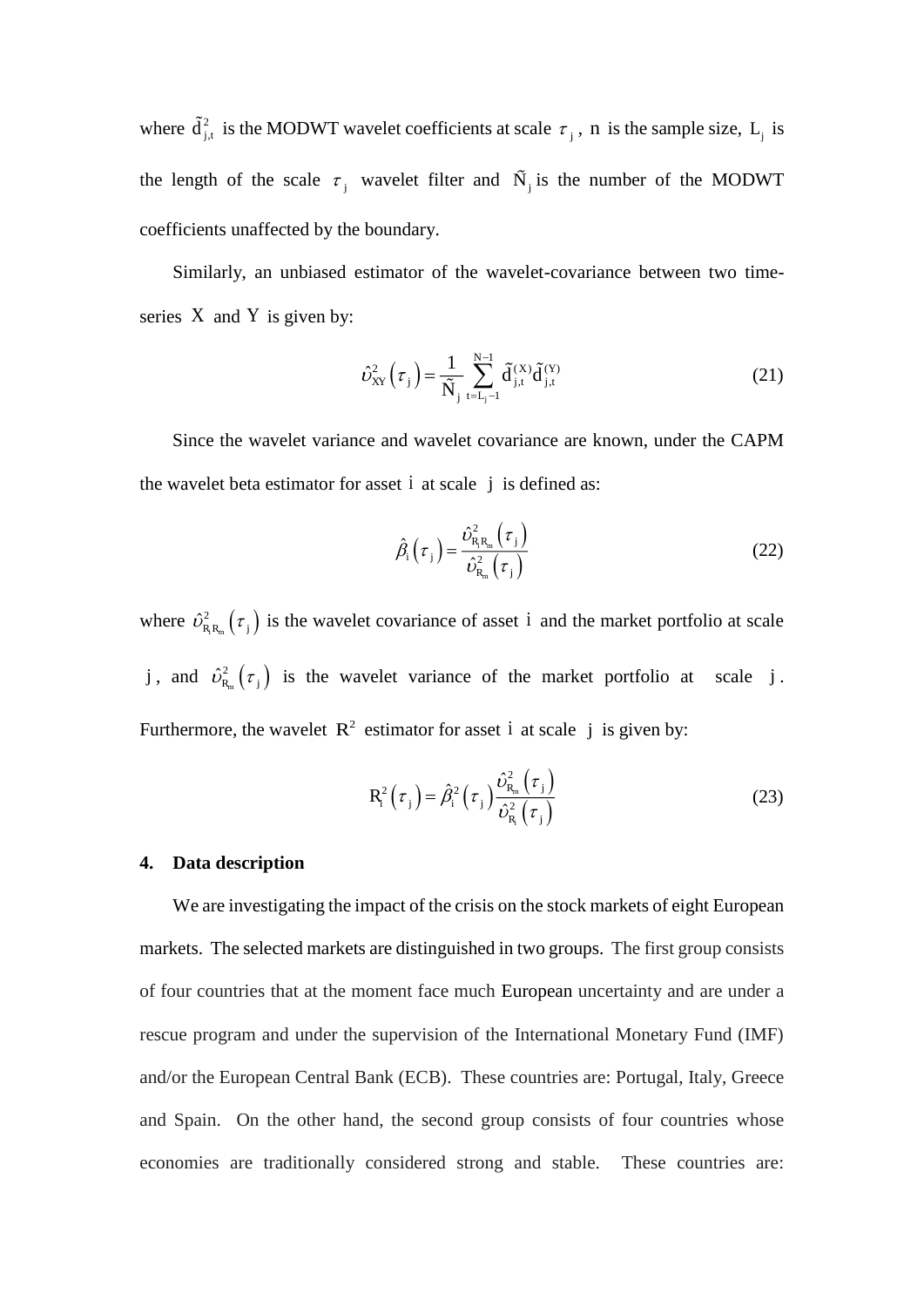Germany, Netherlands, UK and France. The selected countries represent major exchanges within the EU in terms of both market capitalization and trading volume.<sup>20</sup>

Our data set includes the daily values of the main stock index in each country from June 1, 2005 to September 10, 2012 as well as the daily stock prices of the stocks that constitute each index $2<sup>1</sup>$ .

In this study we estimate the beta of a risky asset at different time-frequencies and in different time-periods in order to obtain an estimate of the impact of the U.S. crisis in the systematic risk in these markets.

Our data set is split into four different periods. The first data set corresponds to the pre-crisis period and includes daily stock values from June 1, 2005 to July 31, 2007. The second data set represents the crisis period and it is the dataset ranges from August 1, 2007 to September 30,  $2009^{22}$ . The third data set represents the post-crisis period in U.S. and the beginning of the crisis in Europe, October 1, 2009 to November 30, 2011. Finally, there is a fourth data set from December 1, 2011 to September 10, 2012 that represents the current situation in Europe.

In order to avoid survivorship bias only the stocks that survive for each sample period are examined. <sup>23</sup> Daily return series for each stock as well as the market index were collected from each stock market. This resulted in 564 values for the first sample,

<sup>&</sup>lt;sup>20</sup> The value of stock market capitalization for markets of the United Kingdom, France, Germany, Netherlands, Spain, Italy, Portugal and Greece in 2012 are 3019, 1823, 1486, 651, 995, 480, 66 and 45 billion US dollars, respectively.

<sup>&</sup>lt;sup>21</sup> The eight indices are the following: AEX25 from Netherlands, FTSE/ATHEX 20 from Greece, CAC 40 from France, DAX 30 from Germany, FTSE 100 from UK, IBEX 35 from Spain, MIB 40 from Italy and PSI 20 from Portugal.

 $22$ The mortgage financial crisis usually starts from the August 1, 2007 and continues until July 31, 2009. <sup>23</sup> Pre-crisis: Netherlands: 23, Greece: 19, France: 37, Germany: 30, UK: 87, Spain: 26, Italy: 32, Portugal: 15.

In-crisis: Netherlands: 23, Greece: 20, France: 40, Germany: 30, UK: 94, Spain: 30, Italy: 36, Portugal: 17.

First post-crisis: Netherlands: 23, Greece: 20, France: 40, Germany: 30, UK: 97, Spain: 31, Italy: 39, Portugal: 18.

Second post-crisis: Netherlands: 25, Greece: 20, France: 40, Germany: 30, UK: 100, Spain: 35, Italy: 40, Portugal: 19.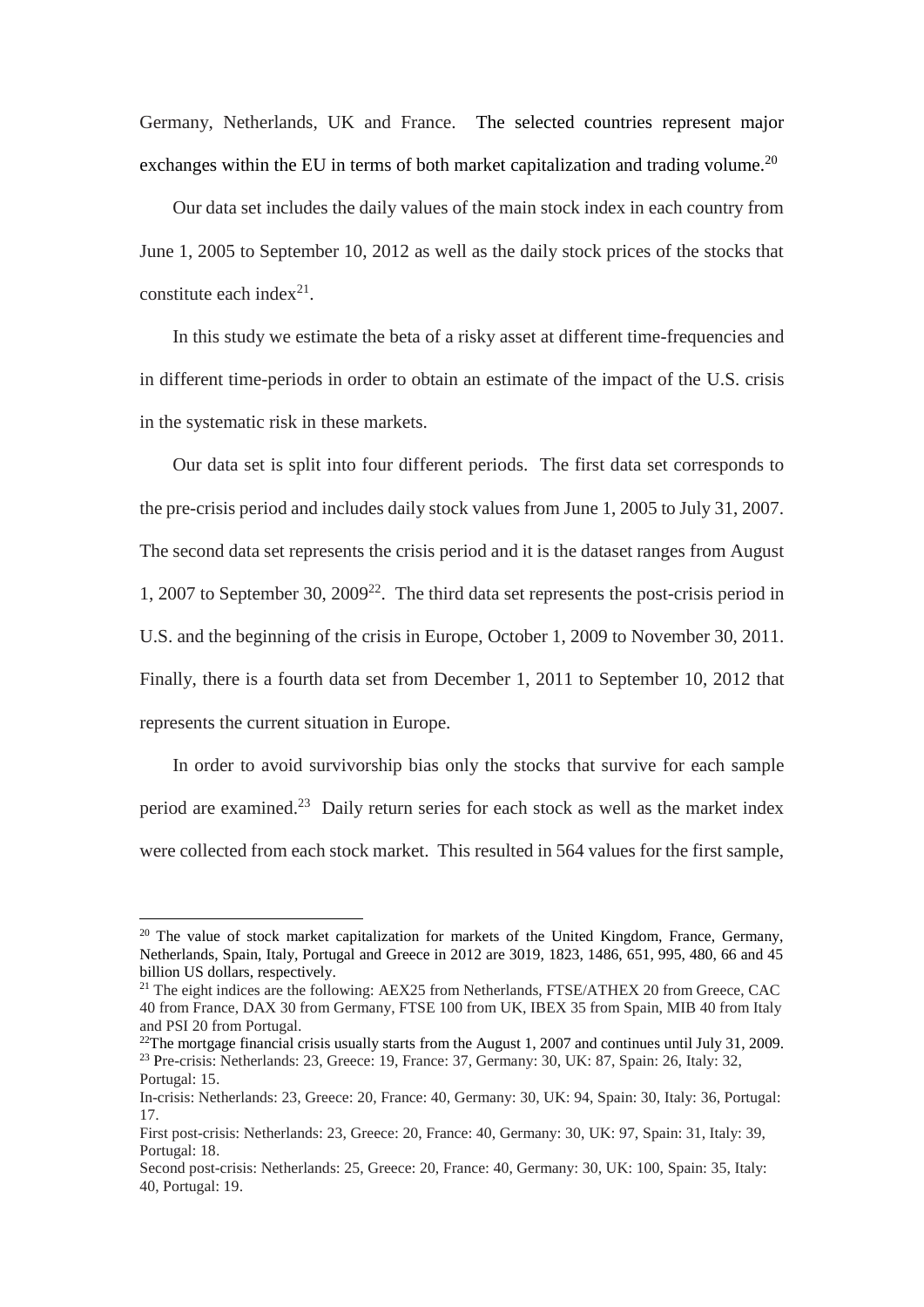566 for the second, 565 for the third, 203 for the fourth, giving a total of 1898 values. The logarithmic returns of the stocks,  $r_{i,t}$ , and of the market index,  $r_{m,t}$ , were computed.

For the estimation of model (8) the risk-free rate of return is proxied by the daily rate of return from 1-month Euribor offer rate for all countries with an exception in the case of the U.K. where it is represented by the daily rate of return from the 1-month UK Treasury bill rate.

#### **5. Empirical results**

In this section the contagion effects of the U.S. crisis on eight European stock markets will be studied. Then, our analysis will be focused locally in each country by studying the multiscale systematic risk.

In [Table 1](#page-42-0) the correlation between the S&P 500 and the selected European stock markets under study is presented. The correlation was estimated in different timeperiods. During the pre-crisis period the correlation coefficients between the U.S. and European markets range around 0.96 for all countries. Focusing on the in-crisis time period, we observe a slight increase in the correlation, as it is expected. In the first postcrisis period where the U.S. economy started to recover while in the Eurozone the first stages of the crisis, it is evident that the correlation significantly decreased. The correlation between the market index of the weak economies and the S&P 500 is negative (Greece, Spain, Italy and Portugal), while it is 0.83 and 0.87 for Germany and UK respectively. Finally, focusing on the second U.S. post-crisis period when the crisis in Europe was deeper, we observe an increase in the correlation with an exception of Spain and Portugal where the correlation remains negative.

As it can be seen, correlation coefficients show significant instability over the subperiods. The same correlation rises during the crisis period, and then decreases with change in sign and magnitude for four countries during the first post-crisis period.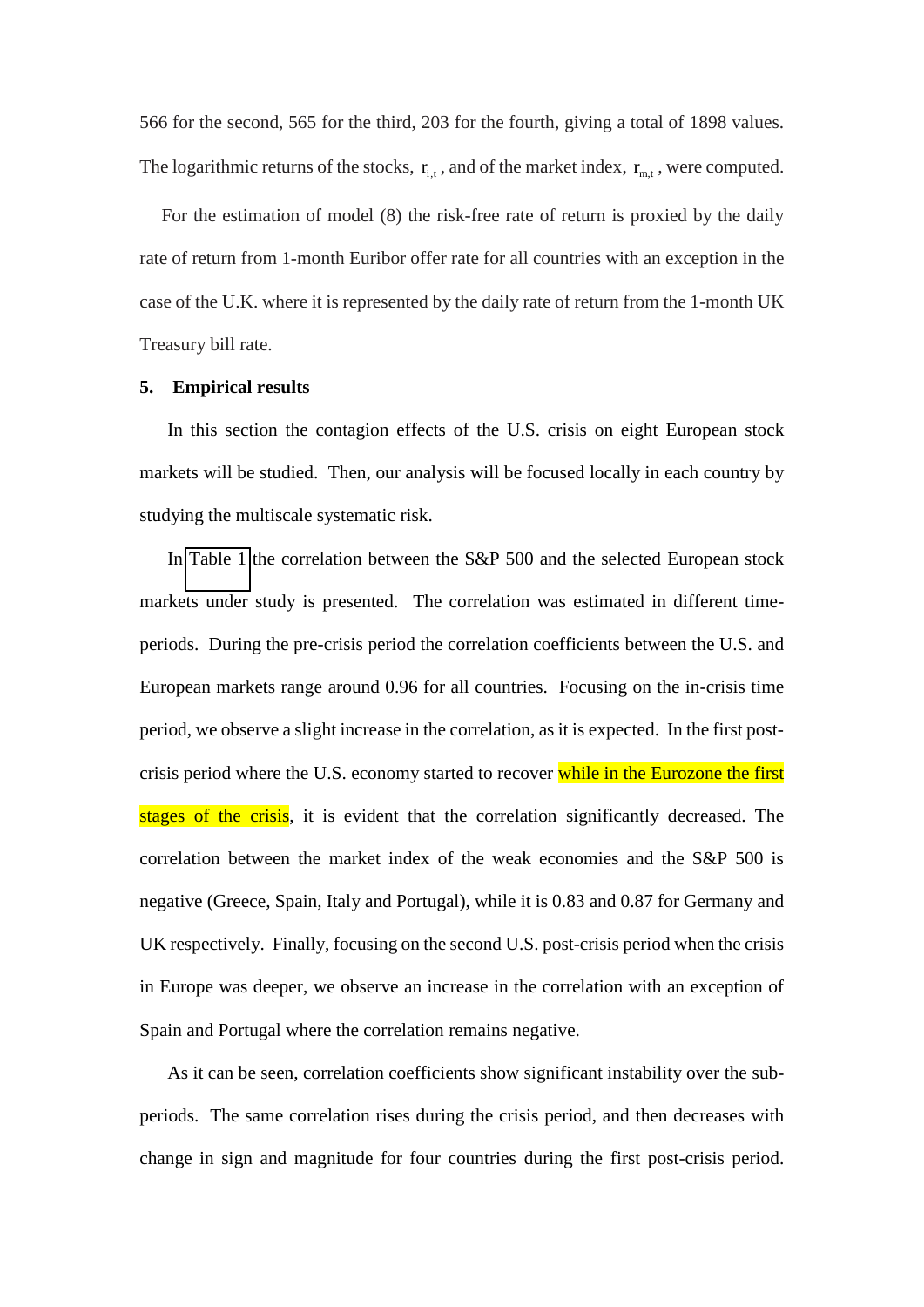Therefore, it is evident that the U.S. crisis had an effect on the performance of the major European stock markets. Next, we will focus on the local CAPM of each country.

In [Table 2](#page-43-0) to [Table 5](#page-46-0) the beta and  $R^2$  at each scale j are presented while in the last two columns the beta and  $R^2$  from the raw data are presented. In each scale the average beta and the average  $R^2$  of all stocks of each index are presented. The raw values refer to the classic CAPM estimation using regression. The raw values of beta and  $\mathbb{R}^2$  were estimated for comparison reasons. In all tables the raw values are very close to the average beta and  $R<sup>2</sup>$  across all scales. Our analysis was performed in a depth of 5 scales. Scale 1 corresponds to periods of 2-4 days, scale 2 to 4-8 days, scale 3 to 8-16 days, scale 4 to 16-32 days and scale 5 to 32-64 days.

In [Table 2](#page-43-0) the results for the pre-crisis period are presented. It is clear that the linear relationship between an individual stock and the market portfolio becomes stronger as the scale increases. However, in most cases a slight decrease is observed at scale 5. In other words the maximum values of beta and  $R^2$  are observed in scales 3 and 4. Our results accord well with Gencay et al. (2005) and Fernandez (2006). The results for all countries are similar. The mean betas in each scale are close to 1 and increase in higher scales. We also observe that the systematic risk of almost all stocks and proposed portfolio is less than one in the markets of Greece, Netherlands, Germany, Italy and Portugal for 2-64 days horizon. This suggests that the benchmark market indices have a reduced impact on assets in these markets in the short- to intermediate-run horizons. Similarly, the  $R^2$  increases as the scale increases. The  $R^2$  ranges from 0.12 at scale 2 for Portugal to 0.50 at scale 5 for Spain. The lower values of  $\mathbb{R}^2$  are observed in Portugal, Netherlands and Greece while the highest values are observed in Spain, Germany and France. In addition, we also observe that countries with greatest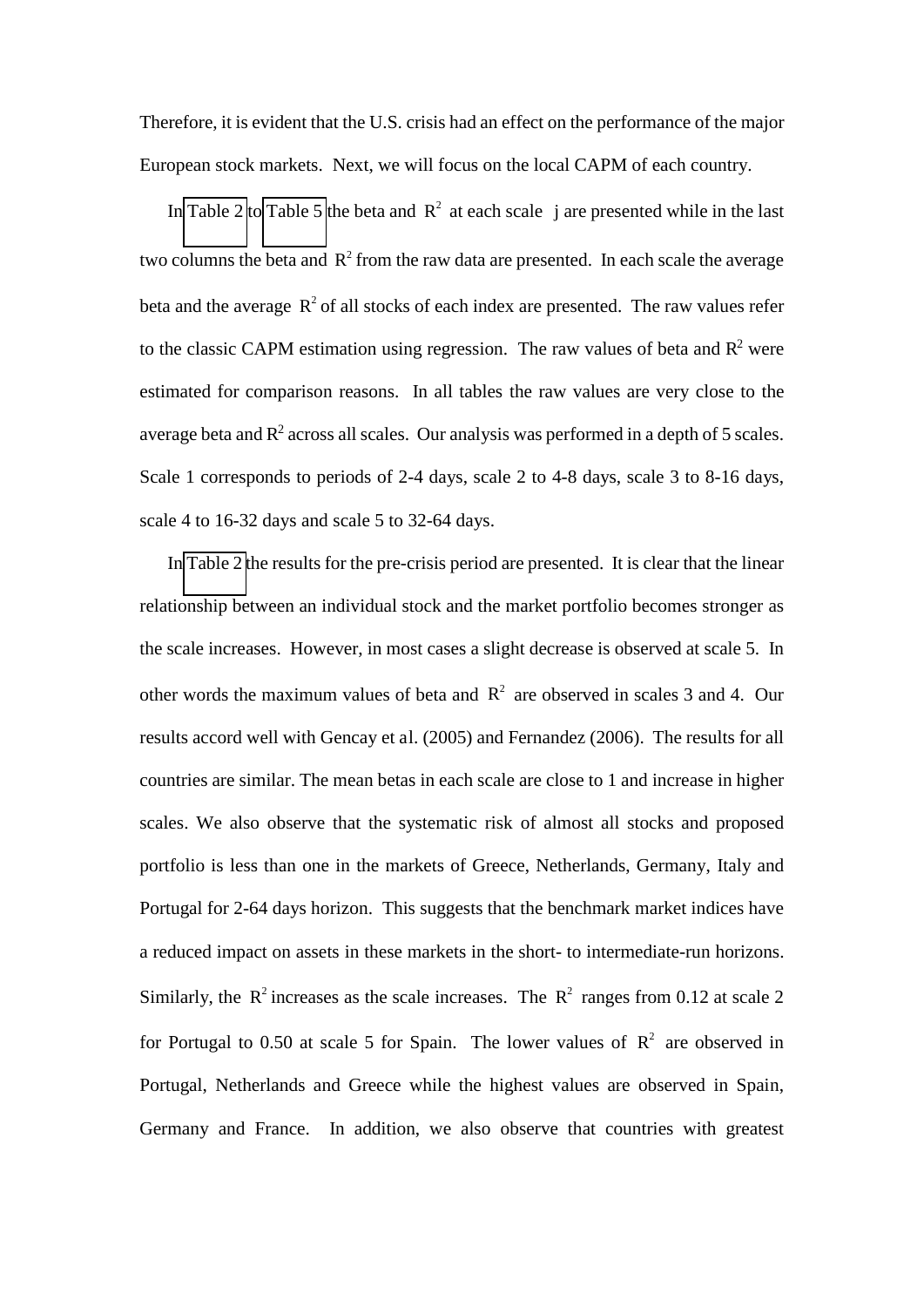sensitivities to the market portfolio in the raw data are Spain and UK, followed by France.

Our analysis in [Table 3](#page-44-0) reflects the results during the in-crisis period. Closer inspection of [Table 3](#page-44-0) reveals that betas have increased for the stock markets of France, Netherlands and Portugal. The increased magnitudes of betas reflect heightened sensitivity of financial market to the whole range of economic and financial variables, and incomplete knowledge regarding the magnitudes to toxic asset positions in the early stage of the crisis. The evidence of increased betas during the financial crisis era is consistent with the findings of Choudhry and Jayesekara (2012, 2013, 2014) and others.<sup>24</sup> During the crisis, negative information led to a freeze in several markets which may have led to decrease in magnitudes of betas in other markets, i.e., the markets for Greece, Italy, Spain and the UK. However, the  $\mathbb{R}^2$  is increased for every country. The lower values of  $\mathbb{R}^2$  observed in UK, Germany, Italy, and Portugal are 0.35, 0.35, 0.37 and 0.38, respectively while the  $R^2$  for the remaining countries is over 0.40 and up to 0.53 for Spain. In addition, in contrast to the remaining countries, the beta for Greece fluctuates between 0.83 and 0.84 for the first four scales and then increases to 0.92 in the last scale. For the remaining countries the maximum beta is observed at scales 3 and 4 while the minimum, usually, at scale 1.

Next, we focus on [Table 4](#page-45-0) where the results during the first post-crisis period are presented. This period reflects the end of the US crisis and the beginning of the European crisis. Our results indicate that the betas in almost every country are almost 1 for each scale although a slight increase is observed at higher scales. The increased sizes of the betas again indicate the heightened sensitivities induced by the uncertainty

-

 $^{24}$  Rua and Nunes (2012) noted that beta tends to rise during crises period, such as the Mexican crisis in 1994, Emerging market crisis in 1998, Turkish crisis in 2006 and recent global financial crisis.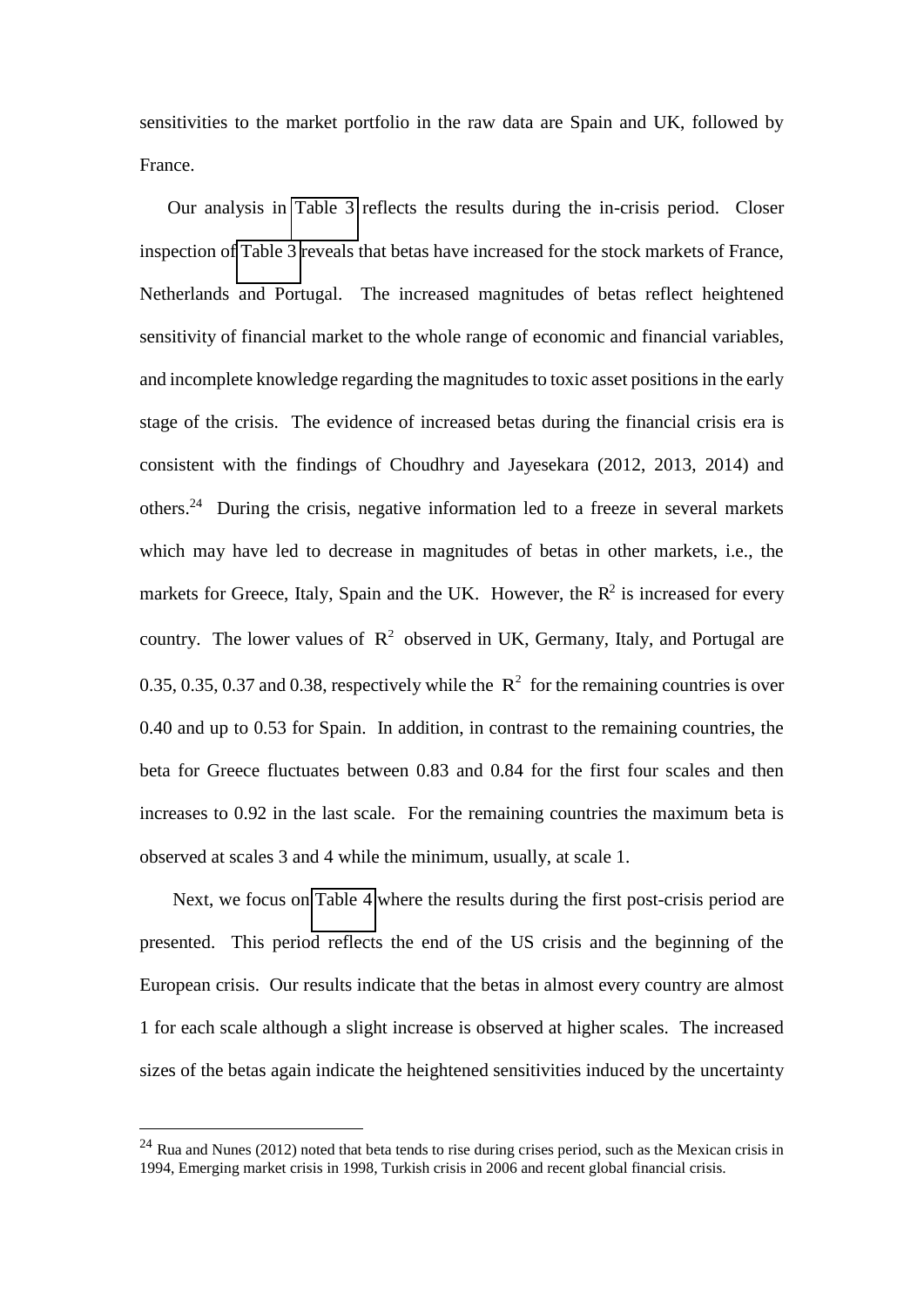of the Eurozone crisis in these markets. The  $\mathbb{R}^2$  has increased in each country and it is 0.51, 0.48, 0.61, 0.51, 0.44, 0.57, 0.53, 0.47 in Netherlands, Greece, France, Germany, UK, Spain, Italy and Portugal, respectively for the raw data. Again the maximum betas are observed at scales 3 and 4 while the minimum at scale 1 for most countries. For all countries the  $R^2$  increases from scale 1 to scale 3 and then starts to decrease until scale 5.

[Table 5](#page-46-0) presents the results of our analysis in the last time-period which reflects the current situation in Europe. The results are similar to the ones presented in Table 4. However, an increase is observed in the beta values of Netherlands, Greece, France, and Italy. On the other hand, the betas in Germany and UK remained almost the same. On the contrary, the  $R^2$  is reduced for every country. The maximum betas are observed at scales 3 for France, UK and Spain; at scale 4 for Greece, Portugal and Netherlands; at scale 5 for France, Italy and Germany. For all countries the  $R^2$  increases as we move from lower scales to mid-scales and then it decreases at higher scales except for Greece. Overall, values of betas in Eurozone countries, such as France, Greece, Italy, Netherlands, and Portugal, have increased during the period of Eurozone crisis.

In summary, the values of betas have increased at low frequencies (higher scale) across periods and markets. Values of betas have changed during global financial crisis period relatively to the pre-crisis period. During the period of Eurozone debt crisis, values of betas have increased for the majority of the sample Eurozone countries. The increase of multi-scale betas during periods of global financial crisis and Eurozone crisis may be induced by a combination of leverage effect and asymmetric response of the market to bad news. In addition, a rich array of literature in behavioral finance presented evidence of under/over reaction of stock prices to information in such turbulent market condition. The evidence of asymmetric effect in time-varying beta is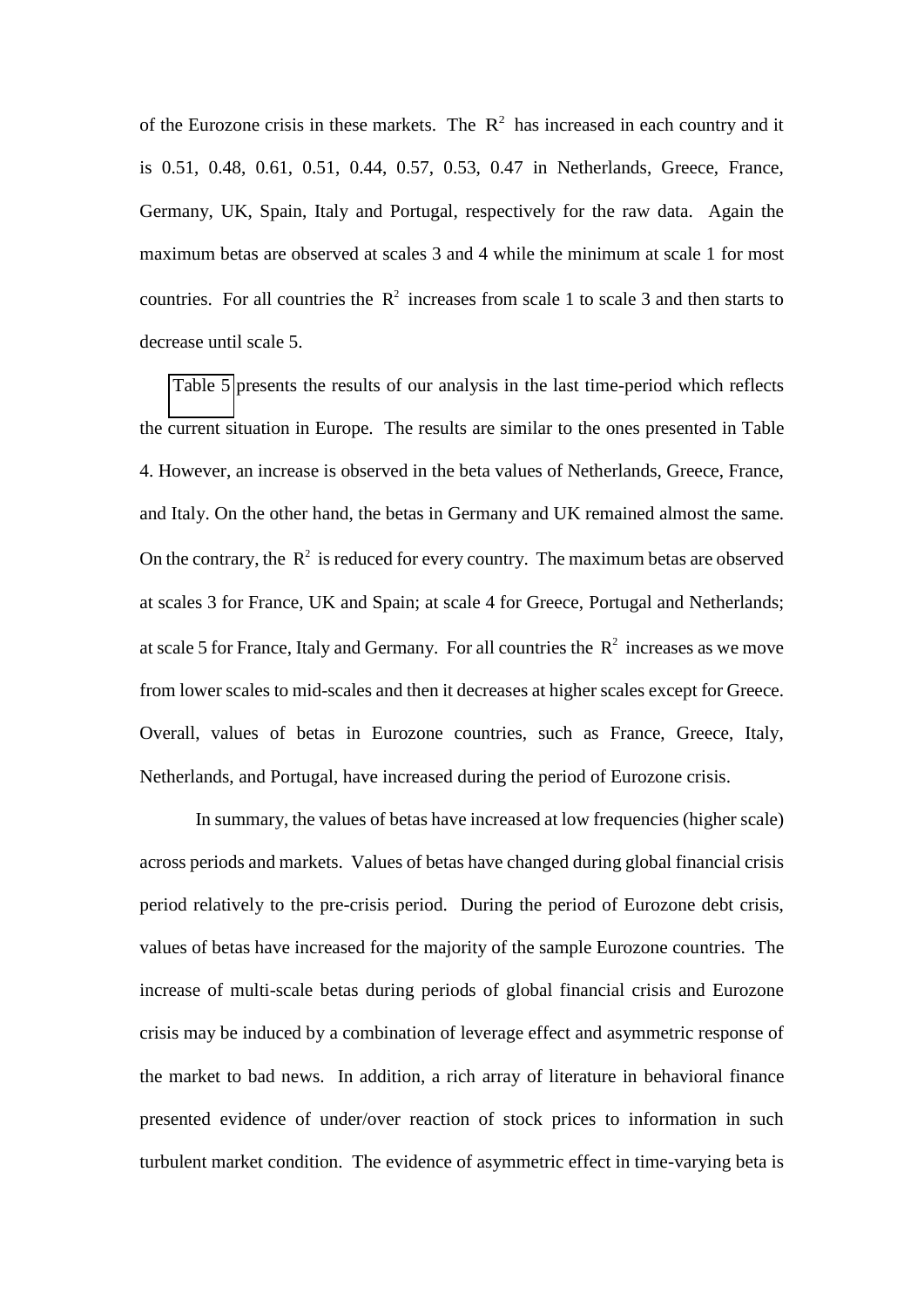consistent with the findings of Choudhry and Jayasekera (2012, 2013, 2014) and the evidence of leverage effect accords well with the finding of Iqbal and Kume (2014) in their study of markets from the UK, France and Germany. Furthermore, as Braun, Nelson and Sunier (1995), and Ball and Kothari (1989) contended that an increase (decrease) in market shocks to the firm increase (decrease) the beta and lead to a rise (fall) in expected return in market. Therefore, asymmetry in volatility in these markets during the crises periods led to asymmetry in time-varying beta.

Chiang et. al (2007) and Syllingnakis and Kouretas (2011) provide the evidence of financial contagion due to herding behavior during the financial crisis.<sup>25</sup> In normal market conditions, investors and traders use on some occasions technical analysis such as momentum trading to generate above average market return. However, during the crisis, negative information led to a freeze in several markets or may have led to a disposition effect. As mean betas in each scale are around 1 or slightly above 1 and increase in higher scales, investors and traders should employ a contrarian trading strategy across scales. The long-term investors may utilize a buy and hold strategy in such a bearish market. Once the market rebound to their long-run mean values, the investors may resort to momentum trading strategy.

Due to space limitations, the results presented in [Table 2](#page-43-0) to [Table 5](#page-46-0) are the estimated averages for each country. As a result the values of betas are close to 1 as it was expected. In the Appendix the analytical results are presented for the PSI-20 index in order to provide a better understanding of the changes of the betas according to scale. More precisely the betas and  $R^2$  for each stock in the PSI-20 index are presented together with the raw estimates of betas and  $\mathbb{R}^2$ . The results from the remaining

-

<sup>&</sup>lt;sup>25</sup> Using the example of US stock market crash of October 1987, Lin et al. (1994) argued that price movements driven by fads and herd instinct have the capability of being transmitted across borders when speculative trading and noise trading occur in international financial markets.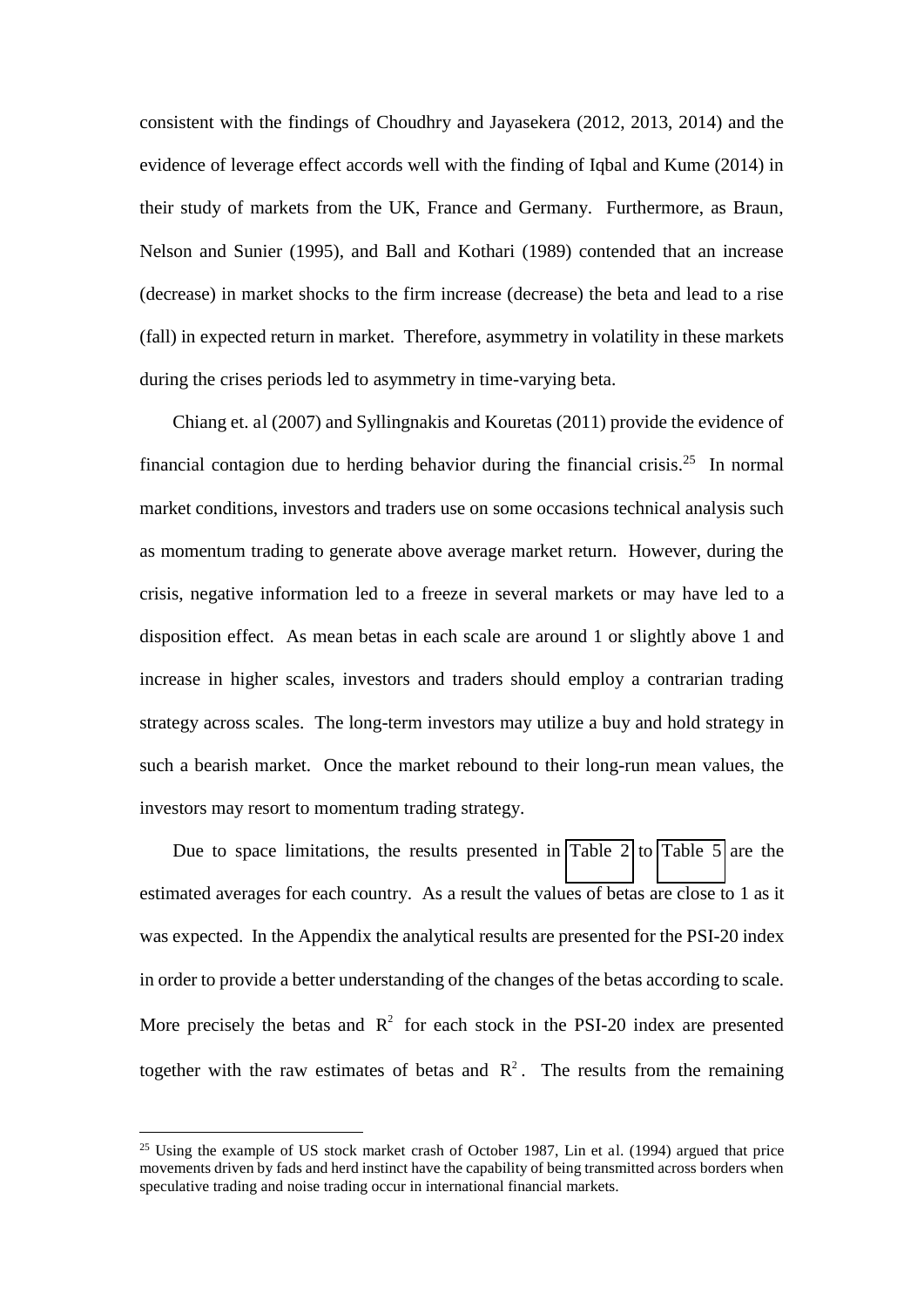countries and indices are available from the authors upon request. For example, Appendi[x Table 12](#page-50-0) indicates that a firm with abbreviated listing BCP (Banco Comercial Portugues) shows greatest sensitivity to the market portfolio in Portugal, followed by PTC (Portugal Telecom Sgps). The firms with the abbreviated listing ALT (Altri Sgps) and BES (Banco Espirito Santo) demonstrate that long-term traders are most risk averse, at scale 5. Overall, in firms with low betas across scales traders are 'amateur' of risk.

#### **6. Value-at-Risk at different time-scales.**

In this section, we focus on the estimation of the Value-at-Risk (VaR). VaR is a very popular measure that describes the market risk. VaR measures the amount that an investor can lose with a given probability over a certain time horizon.

We construct a portfolio where individual company stocks within each country constitute the portfolio. For simplicity we assume an equally weighted portfolio of k assets where  $\omega$  is vector that contains the portfolio weights, i.e. a k×1 vector which each element is  $1/k$ . Then, the ratio:

$$
\frac{\sigma_{\mathsf{m}}^{2}(\tau_{\mathsf{j}})\left(\sum_{i=1}^{k}\beta_{i}\left(\tau_{\mathsf{j}}\right)\middle/\mathsf{k}\right)^{2}+\frac{1}{k^{2}}\sum_{i=1}^{k}\sigma_{\varepsilon_{i}}^{2}\left(\tau_{\mathsf{j}}\right)}{\sigma_{\mathsf{m}}^{2}\left(\sum_{i=1}^{k}\beta_{i}\middle/\mathsf{k}\right)^{2}+\frac{1}{k^{2}}\sum_{i=1}^{k}\sigma_{\varepsilon_{i}}^{2}}\tag{26}
$$

is an estimate of the contribution of scale j to total VaR of an equally weighted portfolio (see for example, Fernandez, 2006; and Masih et al.2010), where

$$
\sigma_{\varepsilon}^{2}(\tau_{j}) = \sigma_{i}^{2}(\tau_{j}) - \beta_{i}^{2}(\tau_{j})\sigma_{m}^{2}(\tau_{j})
$$
\n(27)

and  $\sigma_i^2(\tau_j)$  is the variance of stock i at scale j,  $\beta_i(\tau_j)$  is the beta of stock i return at scale j and the variance of the market portfolio at scale j is given by  $\sigma_{\rm m}^2(\tau_{\rm j})$ .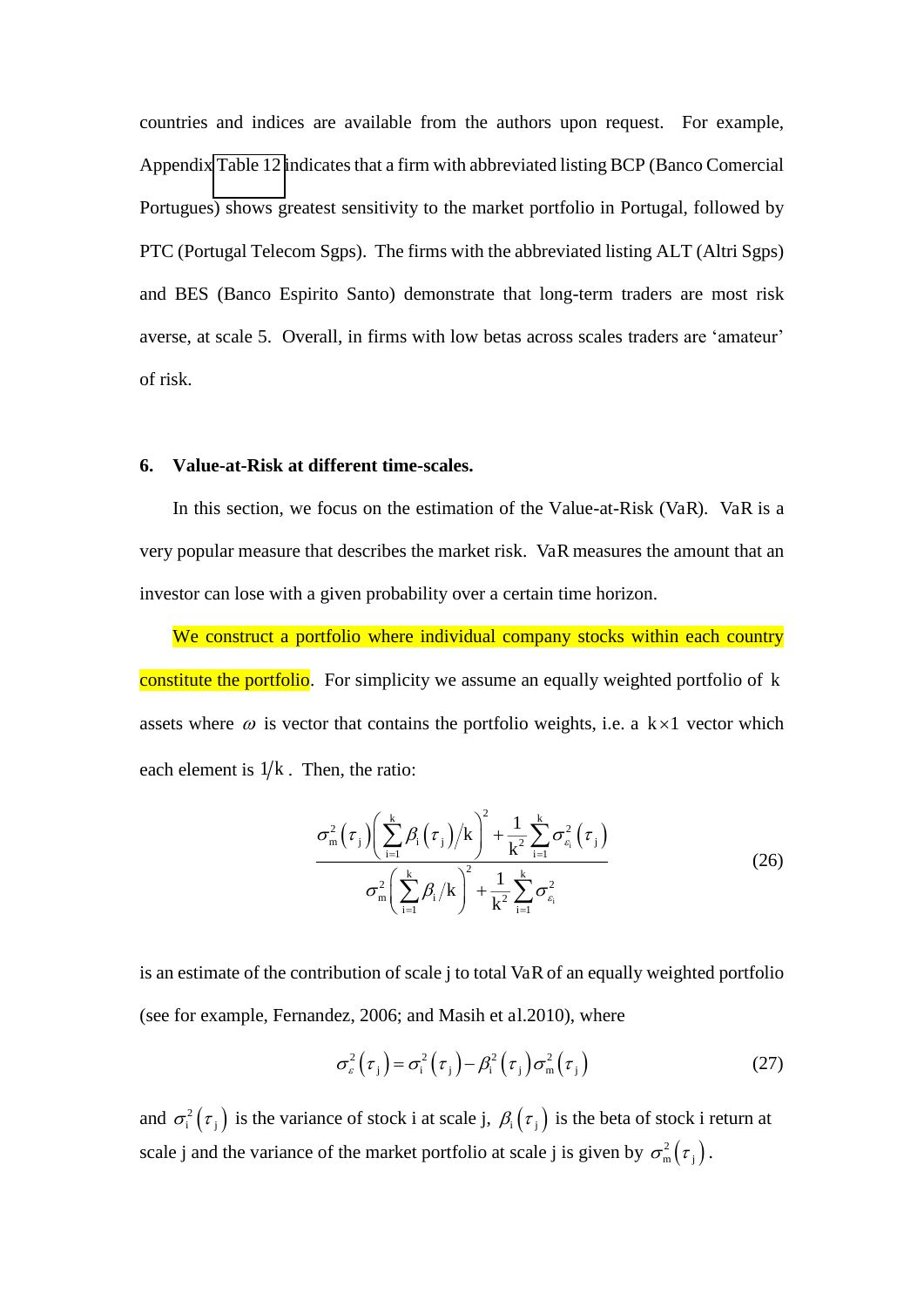In [Table 6](#page-47-0)[-Table 9](#page-48-0) the  $VaR(a)$  at different time scales for an equally weighted portfolio is presented for the four different time periods. The initial value of the portfolio is 1 unit of the specific market's currency invested in 1-day horizon at the 95% confidence interval.

As we can see from [Table 6](#page-47-0) to [Table 9](#page-48-0) the VaR(a) declines monotonically as we move to higher scales. In other words, the  $VaR(a)$  is higher at lower scales. Similarly, the contribution of the VaR $(a)$  is higher at lower scales and decreases as we move to higher scales. A potential loss of the portfolio is higher when we focus on lower scales. Finally, we can observe that the total  $VaR(a)$  estimated from the raw data and the total  $VaR(a)$  estimated from the recomposed data are very close. Our results are similar to the ones presented in Fernandez (2006) and Masih et al. (2010) and suggest that risk is concentrated at the lower scale of the data. In all time samples, scale 1 contributes with more that 42% to the total  $VaR(a)$  while in some cases reaches up to 55%. As Maharaj et. al. (2012) noted, the lower scales capture the activity of speculative traders and the higher scales reflect the sentiments of investor with medium to long-term investment horizons. This finding has important implications for scalpers, day traders and position traders.

A closer inspection o[f Table 6](#page-47-0) reveals that the total  $VaR(a)$  is relatively low for all countries. More precisely, the lower values are observed in Portugal and Italy, 0.009 and 0.012 respectively. The higher value is estimated for Greece and it is 0.0164. However, these values are not significantly different than the ones observed in France and Germany, 0.0146 and 0.0136 respectively.

<span id="page-27-0"></span>In [Table 7](#page-47-1) the VaR $(a)$  is estimated during the crisis time-period. A closer inspection of [Table 7](#page-47-1) reveals that the Va $R(a)$  has grown threefold almost for every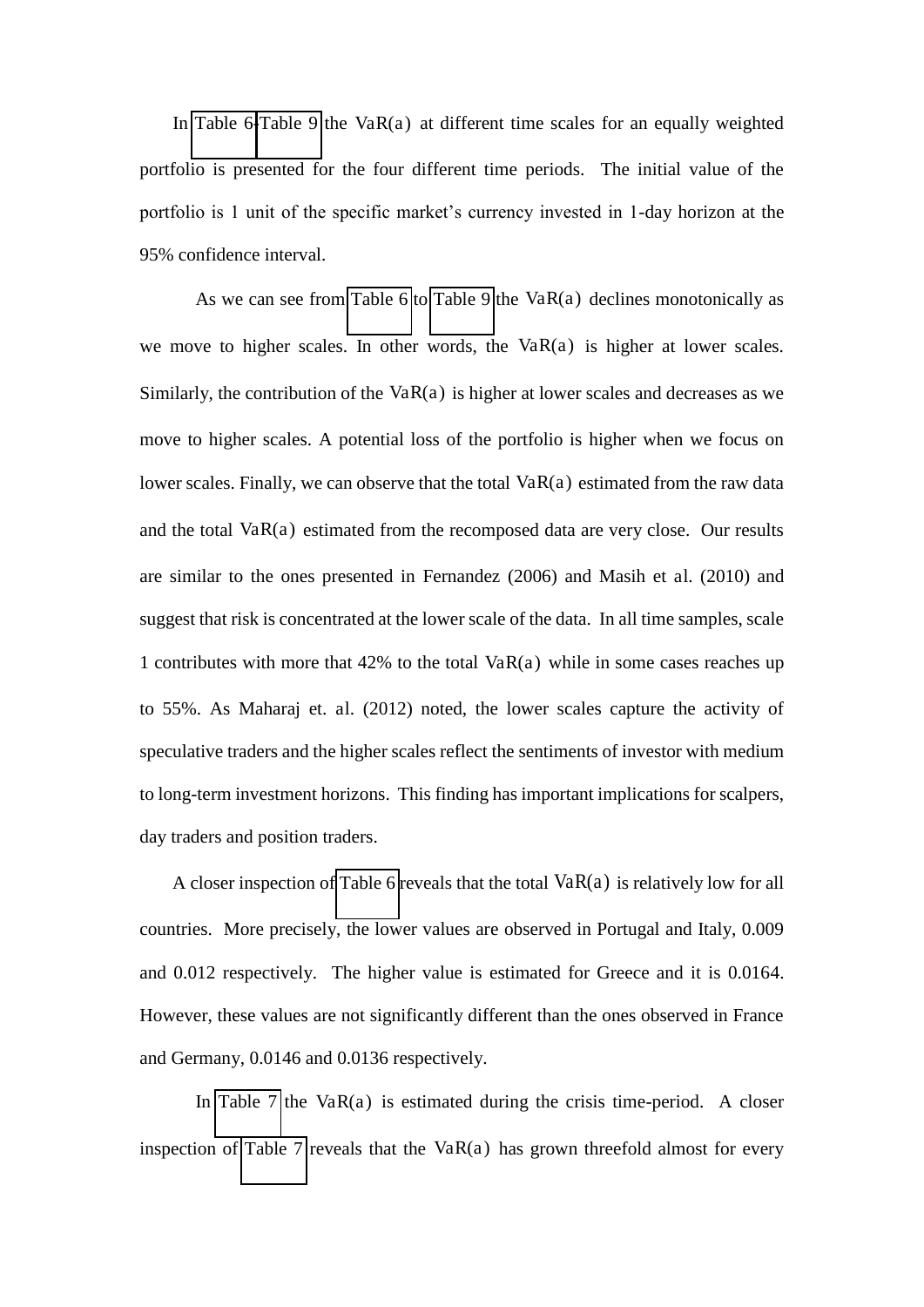country. Again, the lower values are observed for Portugal and Italy, 0.0259 and 0.0268, respectively while the higher values are observed in France and Netherlands, 0.0354 and 0.0344, respectively. As Bai et. al. (2003) noted, extreme returns occur more frequently in crisis period, information is therefore important for all groups of traders, such as hedgers, speculators and arbitragers in both cash and derivative markets. The evidence is also consistent with the findings of Vo (2014).

In [Table 8](#page-48-1) the Va $R(a)$  estimated in the first post-crisis time period can be found. This period is also the same as when the European crisis started. The effects can be found in the estimation of  $VaR(a)$  in Greece, which was further increased. On the contrary the  $VaR(a)$  from the remaining countries was decreased or remained stable (Italy).

The results of our analysis between December 1, 2011 and September 10, 2012 are presented in [Table 9.](#page-48-0) During this time Greece was in deep crisis while Spain and Italy were under a rescue plan. This can be reflected from the estimated  $VaR(a)$  in each country. For Greece the VaR(a) is  $0.0514$  while for Spain and Italy is  $0.0278$  and 0.0309. On the other hand the  $VaR(a)$  for Germany, UK, Netherlands and France is 0.0201, 0.017, 0.0226 and 0.0258, respectively. Surprisingly, the estimated  $VaR(a)$ for Portugal, another country with financial problems, is 0.0202.

Overall, period specific VaR analysis provides a more detailed breakdown of the market risk compared to the whole period. VaR has grown threefold almost for every country during the period of global financial crisis. VaRs in debt-ridden countries are larger during Eurozone crisis period relatively to pre-global financial crisis period, with the exception of Portugal.

#### <span id="page-28-0"></span>**7. Forecasting the Multiscale Nature of Systematic Risk**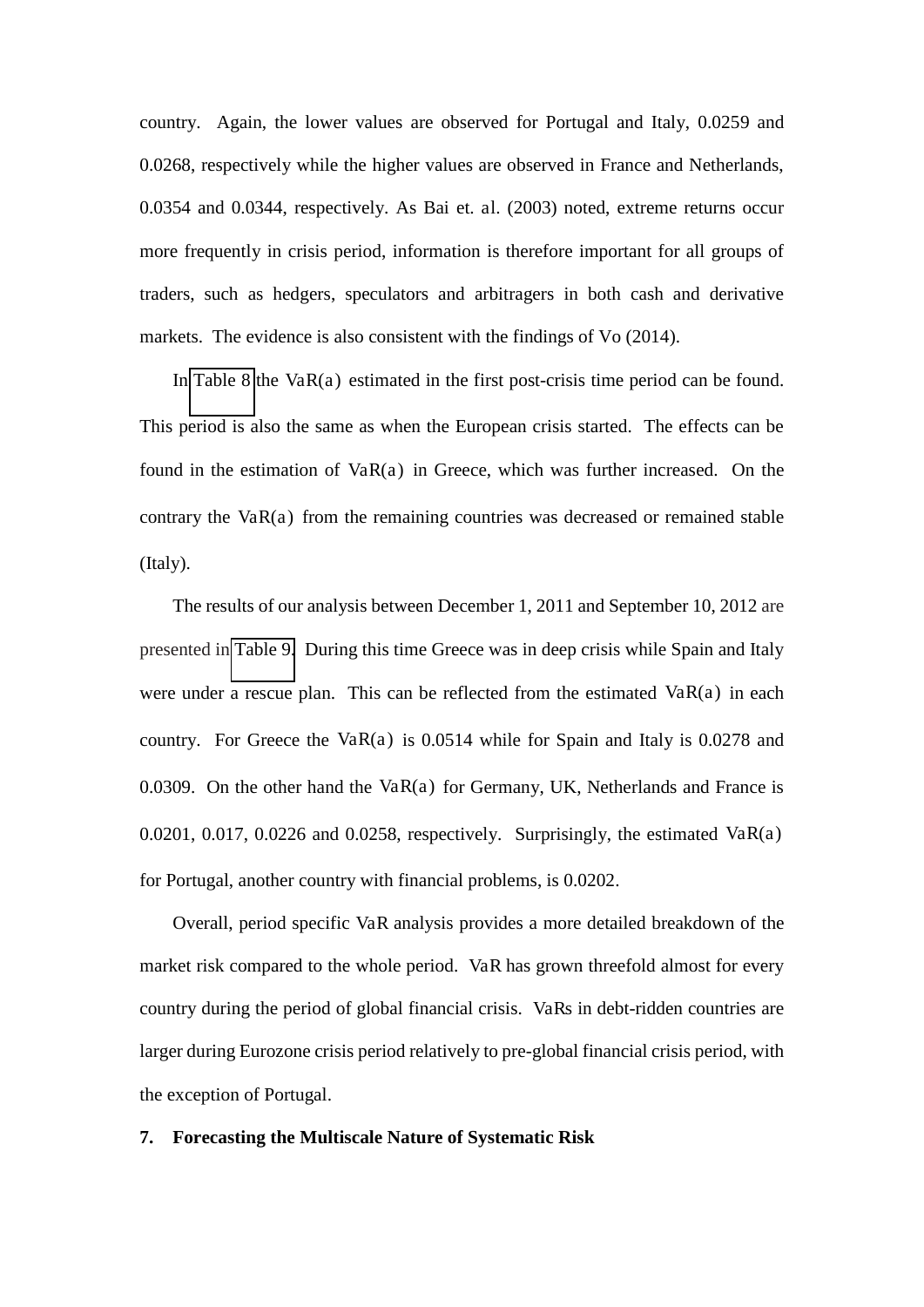In this section, the analysis of the multiscale nature of the systematic risk will be further expanded by employing WNs. More precisely, WNs will be used in order to capture and forecast the dynamics and the multiscale nature of the systematic risk.

We will use one period of our dataset for in-sample training and one period for outof-sample forecasting. In order to do so, the third data set that represents the post-crisis period in US is used to train artificial WNs. Then the trained WNs will be used in order to forecast the betas in the out-of-sample period which is the fourth data set ranging from December 1, 2011 to September 10, 2012 and represents the current situation in Europe.

#### **7.1 Wavelet Neural Networks**

WNs are a new class of networks that combine the classic sigmoid neural networks and the WA. WNs have been used with great success in a wide range of applications. For a complete theoretical background and a concise treatment of WNs, readers are referred to Alexandridis and Zapranis (2014).

A WN usually has the form of a three layer network. In the input layer the explanatory variables are introduced to the WN. The hidden layer consists of the hidden units (HUs). In the hidden layer the input variables are transformed to dilated and translated version of the mother wavelet. Finally, in the output layer, the approximation of the target values is estimated. The structure of a single hidden-layer feed forward WN is given in Figure 3. The network output is given by the following expression:

$$
g_{\lambda}(\mathbf{x}; \mathbf{w}) = \hat{y}(\mathbf{x}) = w_{\lambda+1}^{21} + \sum_{j=1}^{\lambda} w_j^{21} \cdot \Psi_j(\mathbf{x}) + \sum_{i=1}^{m} w_i^{101} \cdot x_i.
$$
 (28)

In that expression,  $\Psi_i(\mathbf{x})$  is a multidimensional wavelet which is constructed by the product of mscalar wavelets, **x** is the input vector, m is the number of network inputs, *そ* is the number of HUs and w stands for a network weight.

#### **7.2 Training and Forecasting**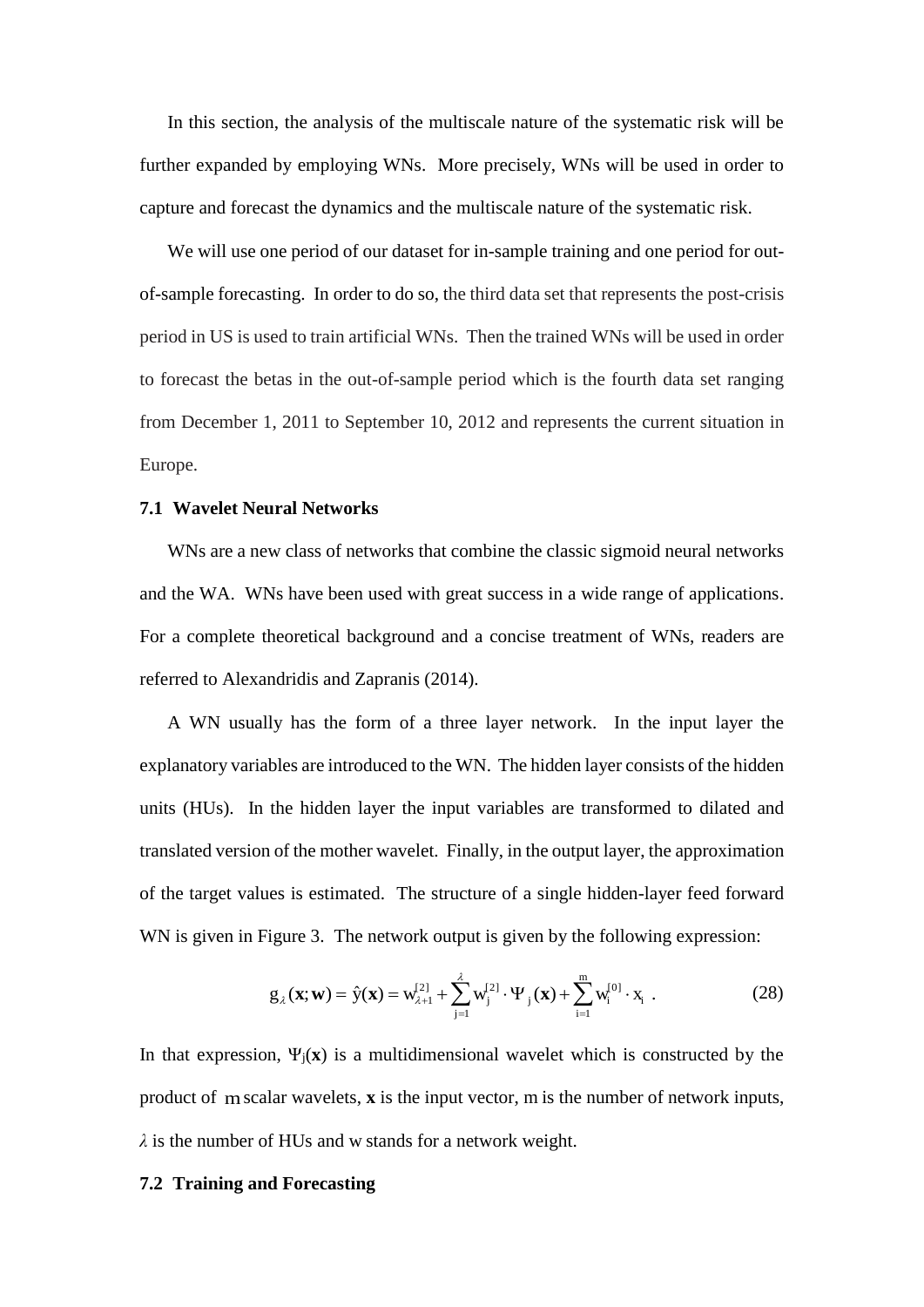First, the WNs,  $g_{\lambda}(\mathbf{x}; \mathbf{w})$ , had to be trained. For each stock, wavelet networks were trained for each scale for both the detail  $D_j$  and smooth components  $S_j$ . In order to determine the lag series of the training patterns and the network topology, i.e. the number of the HUs, the variable selection algorithm described in Alexandridis and Zapranis (2014) was followed. The WNs were trained using the data from the first post-crisis period.

In order to evaluate the performance of the WNs in predicting the dynamics of the multiscale betas the 1-period-ahead forecasting method has been employed. More precisely the WNs were trained on the decomposed data of the first post-crisis period in order to forecast the values of the beta on the second post-crisis period. Note, that the data from the second post-crisis period have not been used for training or calibration of the WNs. Hence, we produced recursively using a rolling window of 203 out-ofsample one-period-ahead forecasts.

<span id="page-30-0"></span>In [Table 10](#page-49-0) the forecasted values of the average betas and  $R^2$  from each market are presented for each scale as well as the raw values. The standard deviation, the skewness and the kurtosis are also reported. Comparing the forecasted values from [Table 10](#page-49-0)  against the estimated ones presented in [Table 5](#page-46-0) we can conclude that the WN has the ability to accurately forecast both the betas and the  $R^2$ . The multi resolution analysis of the systematic risk allowed the WN to be efficiently trained. As a result the WN captured the dynamics of the systematic risk and it was able to accurately forecast them. Next, comparing the real and forecasted VaR at different timescales in [Table 11](#page-50-1) and [Table 9](#page-48-0) we can observe that the WN slightly underestimates the VaR for all countries. However, the basic dynamics of VaR were successfully captured as well as the changes of the VaR according to scale.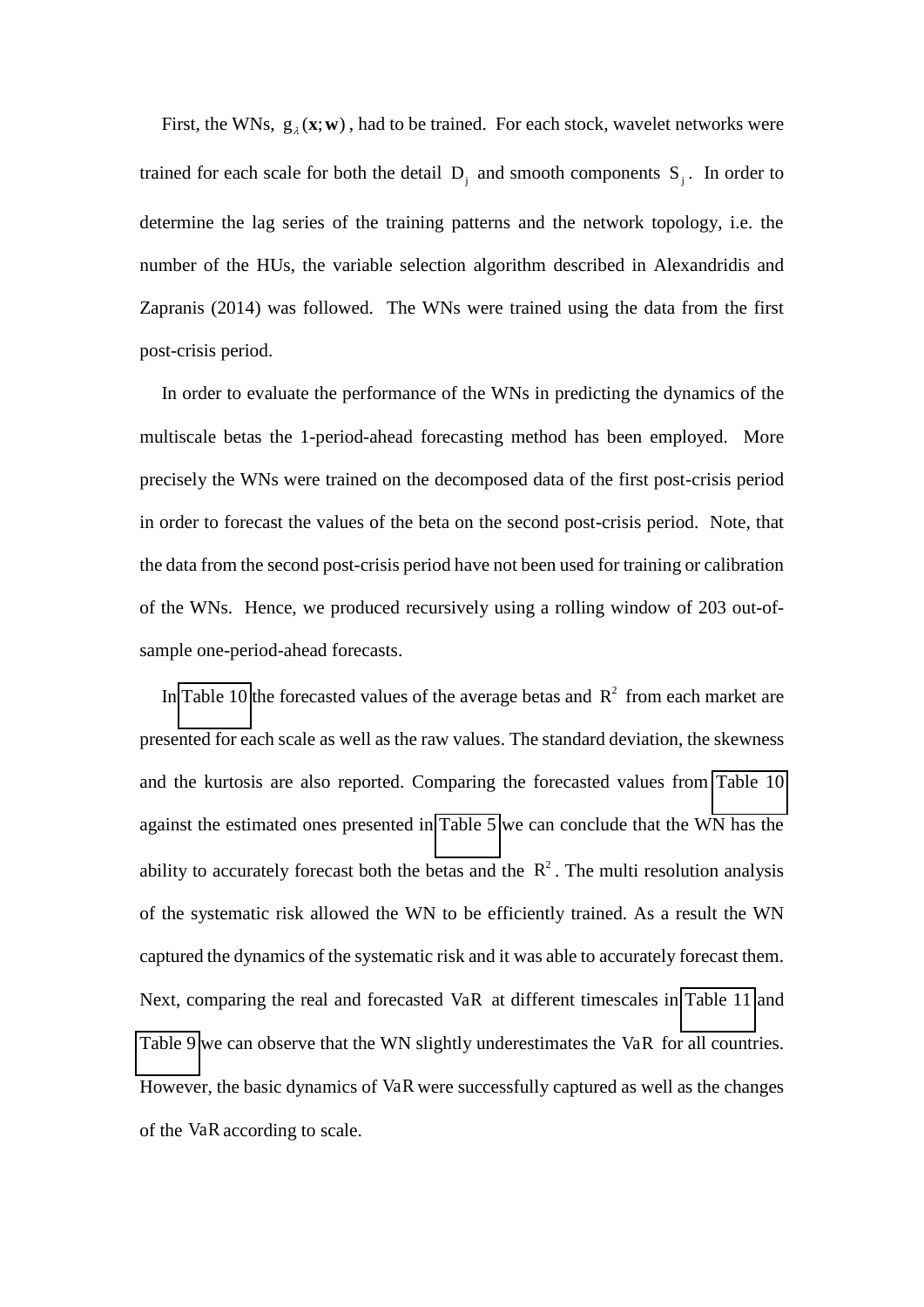Finally, in Figure 4, the 1-period ahead forecast of excess returns of the AEX index is presented. The forecasts were based on the multiscale analysis of the WA. Then, WNs were used to learn the dynamics of the returns in each scale. The trained networks were used to forecast the excess returns. A closer inspection of Figure 4 reveals that the proposed method can accurately track the excess returns. More analytically, the normalized mean square error is 0.148 while the mean and maximum absolute error is only 0.002 and 0.034 respectively.

Due to space limitations we present the results only for the AEX index. The results for the reaming countries and stocks are similar and are available upon request from the authors.

#### **8. Conclusions**

The US subprime loan crisis unleashed a series of negative effects on the global economy ranging from the stock market collapse, financial institutions failure and global recession. The meltdown of the subprime crisis of 2007 exerted a meteor shower effect across the world's stock market by the fourth quarter of 2008. In the last quarter of 2008, the stock markets of both developed and emerging economies experienced large decline in prices of securities. In this paper, we have investigated the impact of the global financial crisis on the systematic and market risks in eight European markets: France, Germany, Greece, Italy, Netherlands, Portugal, Spain and the UK using the framework of a capital asset pricing model.

In our analysis we first investigated whether the U.S. crisis affected the European stock markets by studying the relationship between the U.S market and the eight different European countries. Our results indicate that the correlation between the markets increased during the crisis period but significantly decreased when the U.S.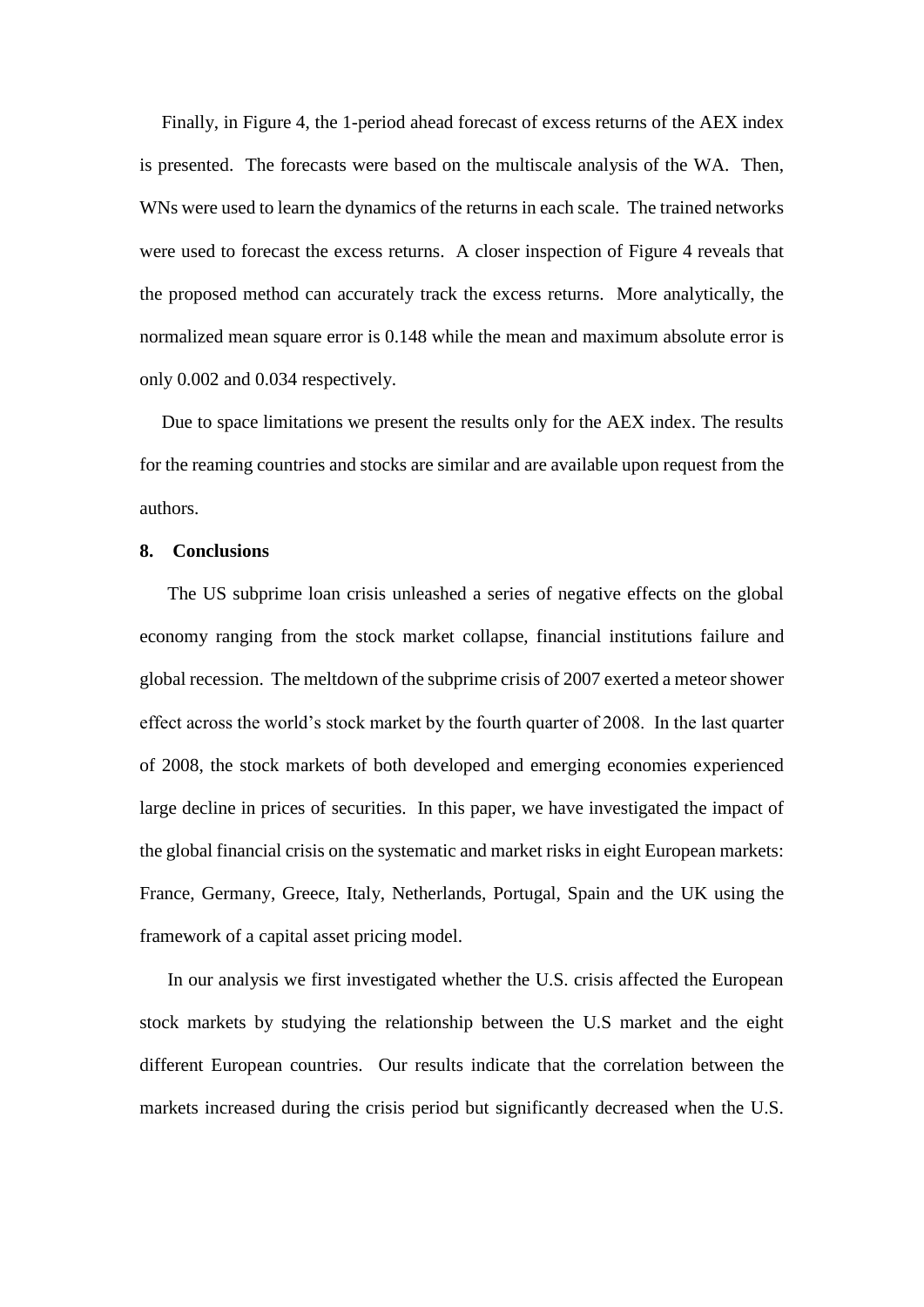market started to recover, and correlation increased again when the crisis moved to the Eurozone.

Next, we have studied the multiscale systematic risk locally by applying a national CAPM. Our empirical results indicate that average beta coefficients have a multiscale tendency and betas tend to increase at mid to higher scales for the whole period supporting the CAPM at medium time horizons. During the sub period of financial crisis, the size of betas tends to increase for some countries and  $R^2$ s increase for every country relatively to the pre-crisis period. The increase of multi-scale betas during periods of global financial crisis and Eurozone crisis has been induced by a combination of leverage effect and asymmetric response of the market to bad news. The evidence of leverage effect accords well with the findings of Iqbal and Kume (2014) in their recent study of markets from the UK, France and Germany and the evidence of asymmetric effect in time-varying beta is consistent with the recent findings of Choudhry and Jayasekera (2012, 2013, 2014). Moreover, in our analysis, the results from the two postcrisis samples, indicate that changes of both betas and  $R^2$  varies between the two groups of the European markets.

The scale dependent VaR results suggest that risk is concentrated at the lower scale of the data. VaR estimates tend to increase threefold almost for every country during the global financial crisis period relative to the pre-crisis period. Therefore, a potential loss of portfolio is higher at lower scales; furthermore, a potential loss of portfolio across scales is far higher during the crisis period. The evidence of multiscale nature of systematic risk and market risk has important policy implication for financial practitioners, fund managers, researchers and policy-makers.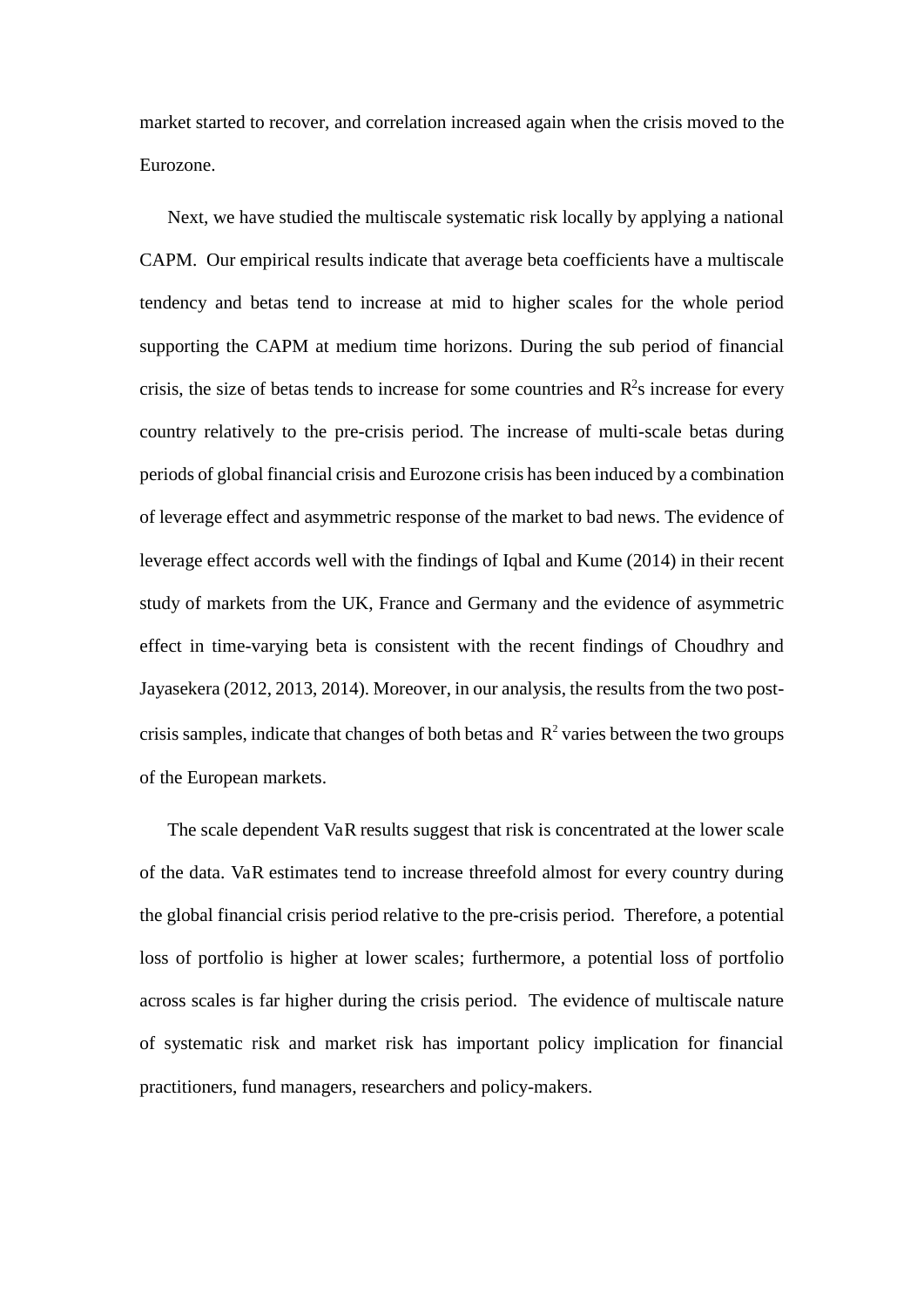Finally, WNs were employed in order to capture the dynamics of the multiscale systematic risk. Our results indicate that WNs can accurately forecast both the betas and the VaRs.

#### **References**

- Alexandridis, A., and Zapranis, A. (2014). Wavelet Networks: Methodologies and Applications in Financial Engineering, Classification and Chaos. New Jersey, USA: Wiley.
- Bae, K. H., Karolyi, G. A., and Stultz, R. M., 2003. A new approach to measuring financial contagion. Review of Financial Studies 16 (3), 717-763.
- Ball, R., and Kothari, S. P., 1989. Nonstationary expected returns: implications for tests of market efficiency and serial correlation in returns. Journal of Financial Economics 25, 51-74.
- Banti, C., Phylaktis, K., and Sarno, L., 2012. Global liquidity risk in the foreign exchange market. Journal of International Money and Finance 31, 267-291.
- Bartram, S. M., Bodnar, G., 2009. No place to hide: the global crisis in equity markets in 2008-2009. Journal of International Money and Finance 28, 1246-1292.
- Beckaert, K., Finnerty, J., and Gupta, M., 1990. The intertemporal relations between the US and Japanese stock markets. Journal of Finance 45, 1297-1306.
- Black, F., 1976. Studies of stock market volatility changes. In: Proceedings of the American Statistical Association, Business and Economics Statistics Section, pp. 177-181.
- Bolerslev, T., Engle, R. F., and Wooldrige, J., 1988. A capital asset pricing model with time-varying covariances. Journal of Political Economy 96, 116-131.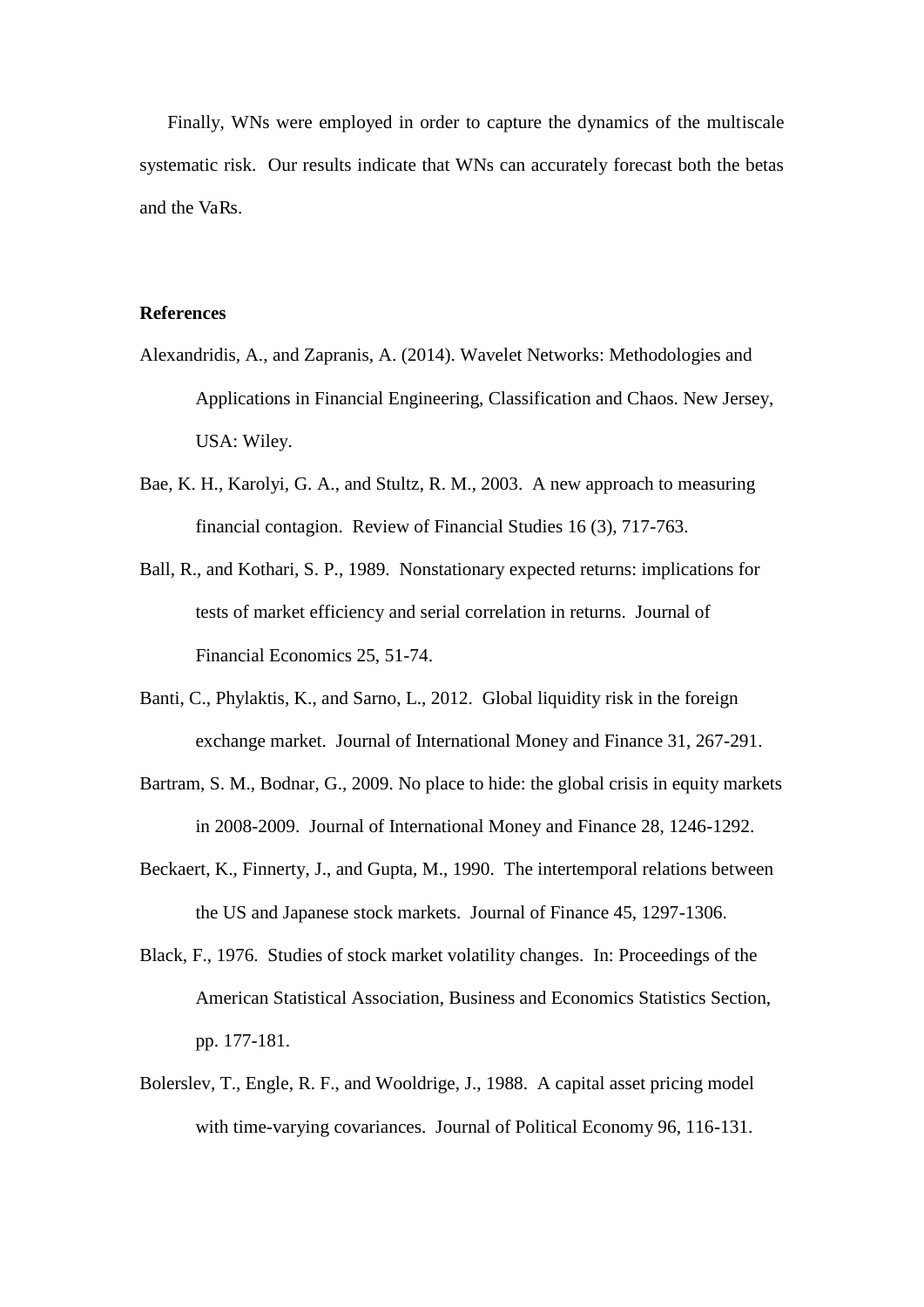- Brailsford, T. J., and Faff, R. W., 1997. Testing the conditional CAPM and the effect of intervaling: a note. Pacific-Basin Finance Journal 5, 527-537.
- Braun, R., Nelson, D., and Sunier, A., 1995. Good news, bad news, volatility and betas. Journal of Finance 50, 1575-1601.
- Calomiris, C. W., 2009. Financial innovation, regulation and reform. Cato Journal 29 (1), 65-91.
- Chiang, T. C., Jeon, B. N., and Li, H., 2007. Dynamic correlation analysis of finncial contagion: Evidence from Asian market. Journal of International Money and Finance 26 (7), 1206-1228.
- Cho, Y. H., and Engle, R. F., 1999. Time-varying Betas and Asymmetric Effects of News: Empirical Analysis of Blue Chips Stock. National Bureau of Economic Research Working Paper (7330).
- Choudhry, T., Lu, L., and Peng, K. (2007) Common stochastic trends among Far East stock prices: effects of the Asian financial crisis. International Review of Financial Analysis 16, 242-261.
- Choudhry, T., Jayasekera, R., 2012. Comparison of efficiency characteristics between the banking sectors of US and UK during the global financial crisis of 2007-2011. International Review of Financial Analysis 25, 106-116.
- Choudhry, T., Jayasekera, R., 2013. Level of efficiency in the UK equity market: empirical study of the effects of the global financial crisis. Review of Quantitative Finance and Accounting, DOI 10.1007/s11156-013-0404-6
- Choudhry, T., and Jayasekera, R., 2014. Market efficiency during the global financial crisis: evidence from European banks. Journal of International Money and Finance, <http://dx.doi.org/10.1016/j.jimonfin.2014.03.008>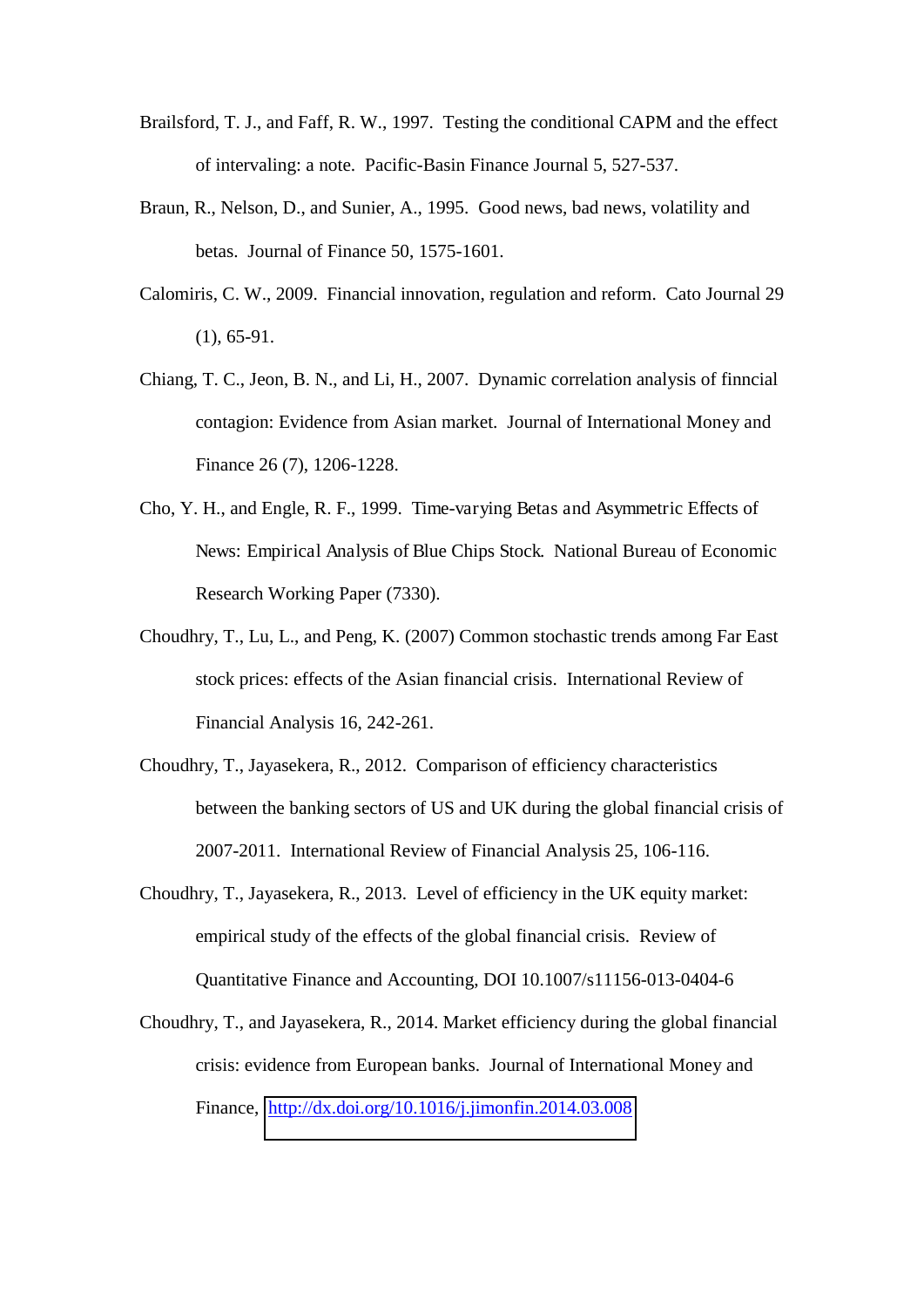- Christie. A., 1982. The stochastic behaviour of common stock variances: value, leverage and interet rate affects. Journal of Financial Economics 10, 407-432.
- Classens, S., Forbes, K., 2001. International and Financial Contagion. Edited volume, Kluwer, Boston.
- Conner, J., and Rossiter, R., 2005. Wavelet transforms and commidity prices. Studies in Nonlinear Dynamics & Econometrics 9, Artcle 6.
- Dharan, B., and Ikenberry, D., 2995. The long-run negative drift of post-listing stock returns. Journal of Finance 50, 1547-1574.
- Donoho, D. L., and Johnstone, I. M., 1994. Ideal spatial adaption by wavelet shrinkage. Biometrika 81, 425-455.
- Dorn, A. J., 2009. Editor's note. Cato Institute's 26<sup>th</sup> Annual Monetary Conference, November 19, 2009 on the 'Financial Market Crisis of 2009', published in the Cato Journal 29 (1).
- Dowd, K., 2009. Moral hazard and the financial crisis. Cato Journal 29 (1), 141-166.
- Dungey, M, and Martin, V., 2007. Unravelling financial markets linkage during crisis, Journal of Applied Econometrics 22, 89-119.
- Dungey, M., and Timbakis, D., 2005. Identifying International Financial Contagion: Progress and Challenge. Edited Volume, Oxford University Press, New York.
- Eichengreen, B., Mody, A., Nadelykovic, M., and Sarno, L., 2012. How the subprime crisis went global: evidence from bank credit default swap spreads. Journal of International Money and Finance, 31, 1299-1318.
- Engle, R. F., Ito, T., and Lin, W., 1990. Meteor showers or heat wave? Heteroscedastic intra-daily volatility in the foreign exchange market. Econometrica 48, 525-542.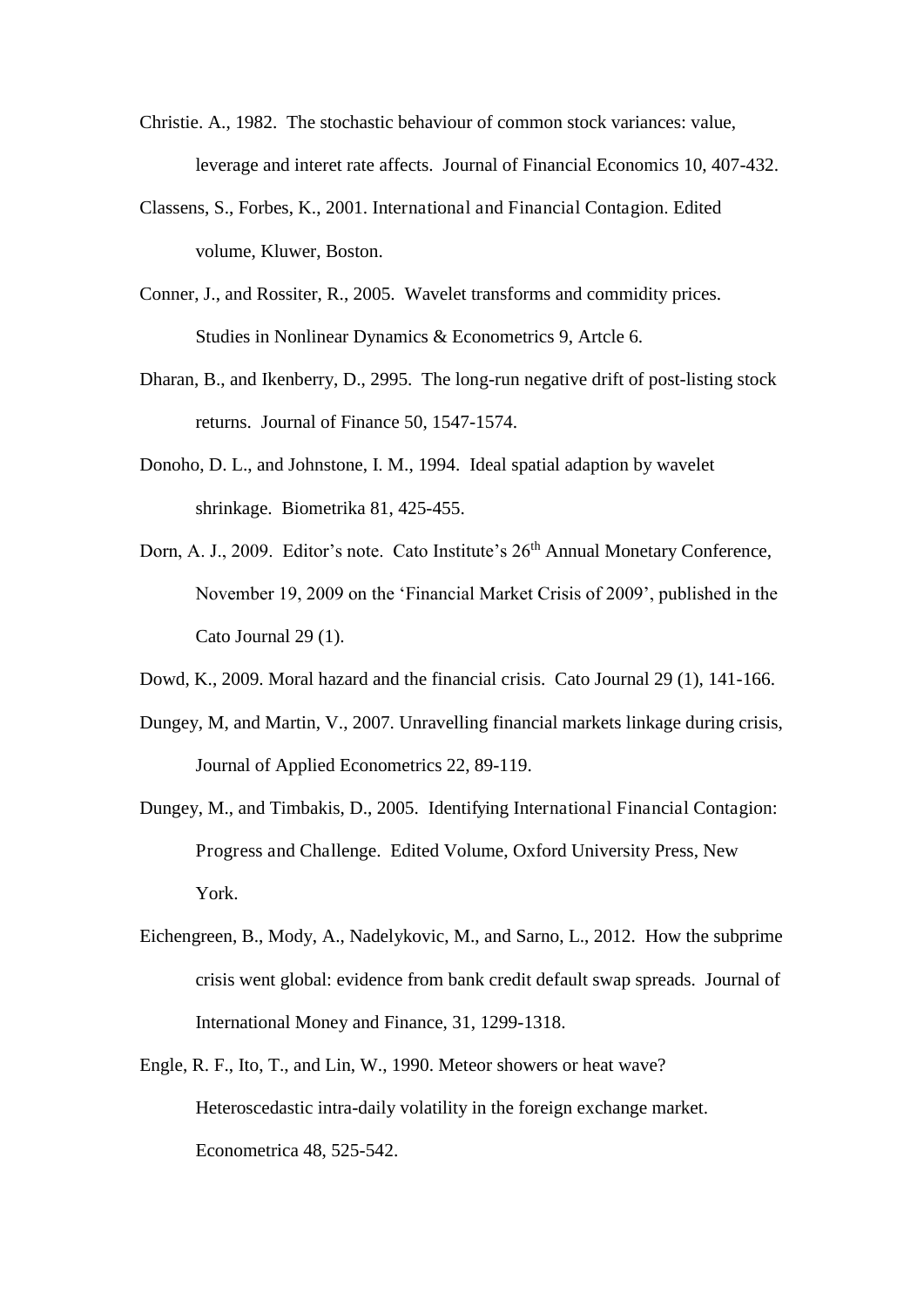- Engle, R. F., Gallo, G. M., and Velucchi, M. 2012., Volatility spillovers in East Asian financial markets: a MEM-based approach. Review of Economics and Statistics 94, 222-233.
- Fama, E. F., and French, K. R., 1996. The CAPM is wanted, dead or alive. The Journal of Finance 51, 1947-1958.
- Fernandez, V. P., 2005. The international CAPM and a wavelet-based decomposition of value at risk. Studies in Nonlinear Dynamics and Econometrics 9(4).
- Fernandez, V., 2006. The CAPM and value at risk at different time-scales. International Review of Financial Analysis 15, 203-219.
- Fernandez, V. (2008), 'Multi-period hedge ratios for a multi-asset portfolio when accounting for returns co-movement', Journal of Futures Markets, 28(2):182-207.
- Forbes, K., and Rigobon, R., 2002. No contgion, only interdependence : measuring stock market comovement. Journal of Finance 57, 2223-2261.
- Frankfurter, G. M., Leung, W. K., and Brockman, P. D., 1994. Compounding period length and the market model. Journal of Economics and business 46, 179-193.
- Frazzini, A. (2006) The disposition effect and underreaction to news. Journal of Finance 61, 2017-2046.
- Gausden, R., and Whitfield, I. A., 2000. Testing the stochastic implications of the life cycle-permanent income hypothesis using UK regional time-series data. Applied Economics 32, 1299-1310.
- Gençay, R., Selçuk, F., and Whitcher, B., 2002. An Introduction to Wavelets and Other Filtering Methods in Finance and Economics. Academic Press, London.
- Gençay, R., Selçuk, F., and Whitcher, B., 2005. Multiscale systematic risk. Journal of International Money and Finance 24, 55-70.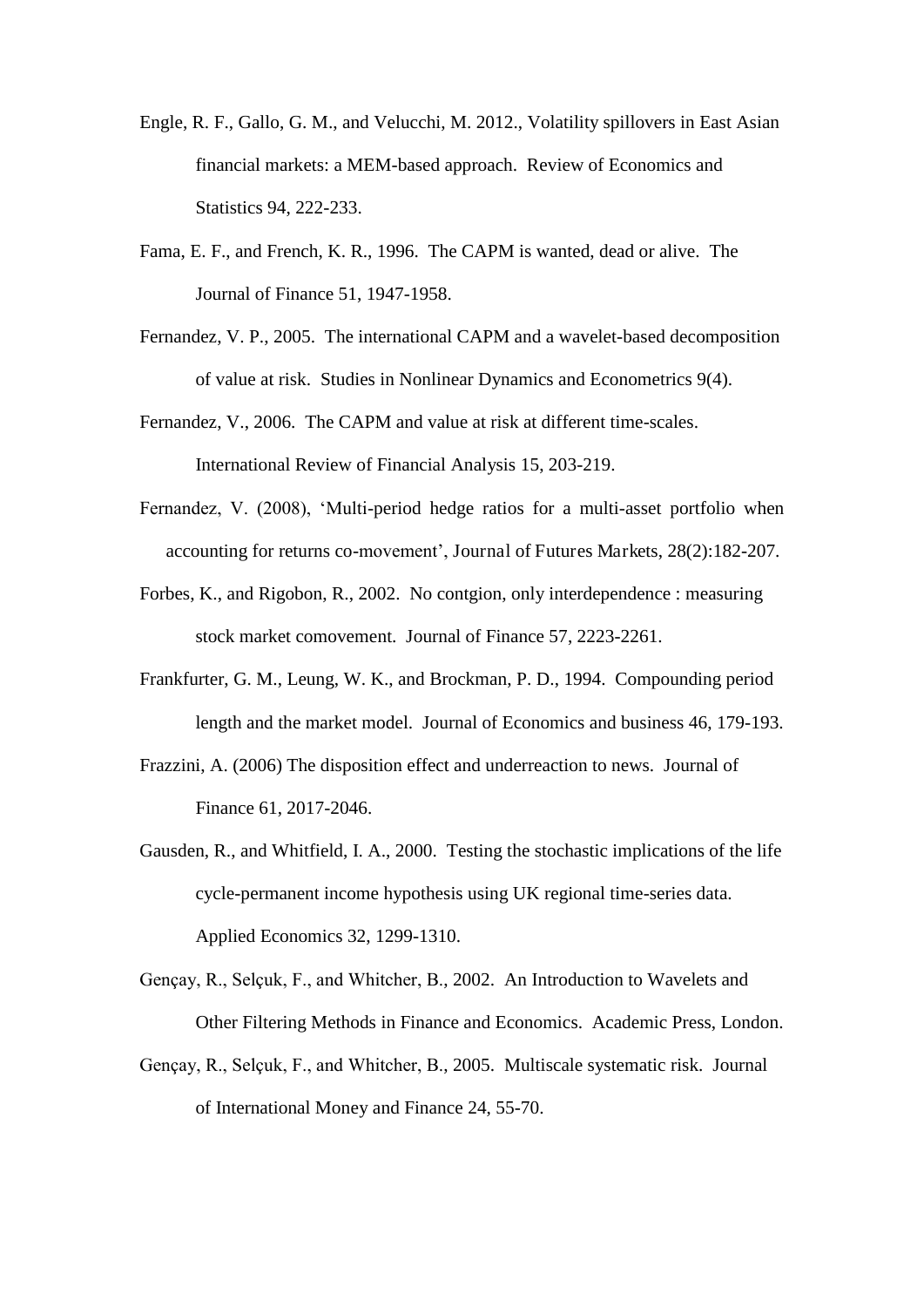- Glosten, L. R., Jagannathan, R., and Runkle, D. E., 1993. On the relation between expected value and the volatility of the nominal excess return on stocks. Journal of Finance 48, 1779-1801.
- Handa, P., Kothari, S. P., and Wasley, C., 1993. Sensitivity of multivariate tests of the Capital Asset-Pricing Model to the return measurement interval. The Journal of Finance 48, 1543-1551.
- In, F., and Kim, S., 2006. The hedge ratio and the empirical relationship between the stock and futures markets: a new approach using wavelet analysis. Journal of Business 79, 799-820.
- In, F., and Kim, S., 2007. A note on the relationship between Fama–French risk factors and innovations of ICAPM state variables. Finance Research Letters 4, 165-171.
- Iqbal, A., and Kume, O., 2014. Impact of the Financial Crisis on Firms' Capital Structure in the UK, France and Germany. Multinational Finance Journal (in press).
- Kim, S., and In, F., 2005. The relationship between stock returns and inflation: new evidence from wavelet analysis. Journal of Empirical Finance 12, 435– 444.
- Kim, S., and In, F., 2007. On the relationship between changes in stock prices and bond yields in the G7 countries: Wavelet analysis. Journal of International Financial Markets Money and Finance 17, 167-179.
- Kothari, S. P., Shanken, J. A. Y., and Sloan, R. G., 1995. Another look at the crosssection of expected stock returns. Journal of Finance 50, 185-224.
- Lin, W., Engle, R. F., and Ito, T., 1994. Do bulls and bears move across borders? International transmission of stock returns and volatility. Review of Financial Studies 7, 507-538.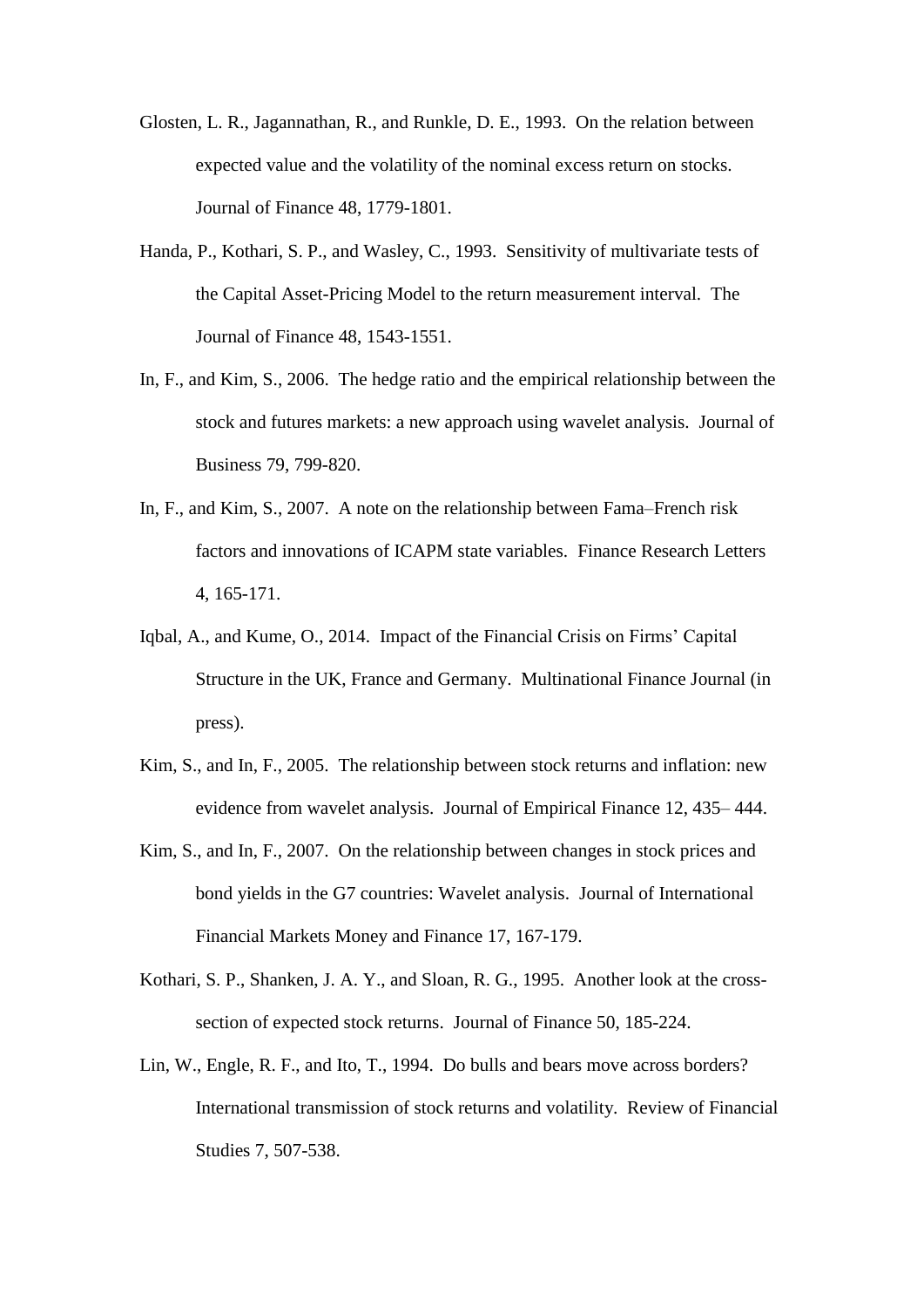- Lintner, J., 1965. The valuation of risk assets and the selection of risky investments in stock portfolios and capital budgets. The Review of Economics and Statistics 47, 13-37.
- Loughran, T., and Ritter, J., 1995. The new issues puzzle. Journal of Finance 50, 23- 51.
- Maharaj, E. A., Galagedera, D. U. A., and Dark, J., 2011. A comparison of developed and emerging equity market return volatility at different time scales. Managerial Finance 37(10), 940-952.
- Masih, A. M M., and Masih, R., 2002. Propagative causal price transmission among international stock markets: evidence from the pre and post globalization. Global Finance Journal 13, 63-91.
- Masih, M., Alzahrani, M., and Al-Titi, O., 2010. Systematic risk and time scales: new evidence from an application of wavelet approach to the emerging Gulf stock markets. International Review of Financial Analysis 19, 10-18.
- Norsworthy, J. R., Li, D., and Gorener, R., 2000. Wavelet-based analysis of time series: an export from engineering to finance. Engineering Management Society, 2000. Proceedings of the 2000 IEEE, 126-132.
- Percival, D., and Walden, A., 2000. Wavelets Analysis for Time Series Analysis. Cambridge University Press, Cambridge, U.K.
- Poterba, T. M., and Summers, L., 1986. The persistence of volatility and stock market fluctuation. American Economic Review 76, 1142-1151.
- Rabeh, K. K., and Mohamed, B. B., (2011). A time-scale analysis of systematic risk: wavelet-based approach. Report, Munich Personal RePEc Archive, MPRA Paper No. 31938.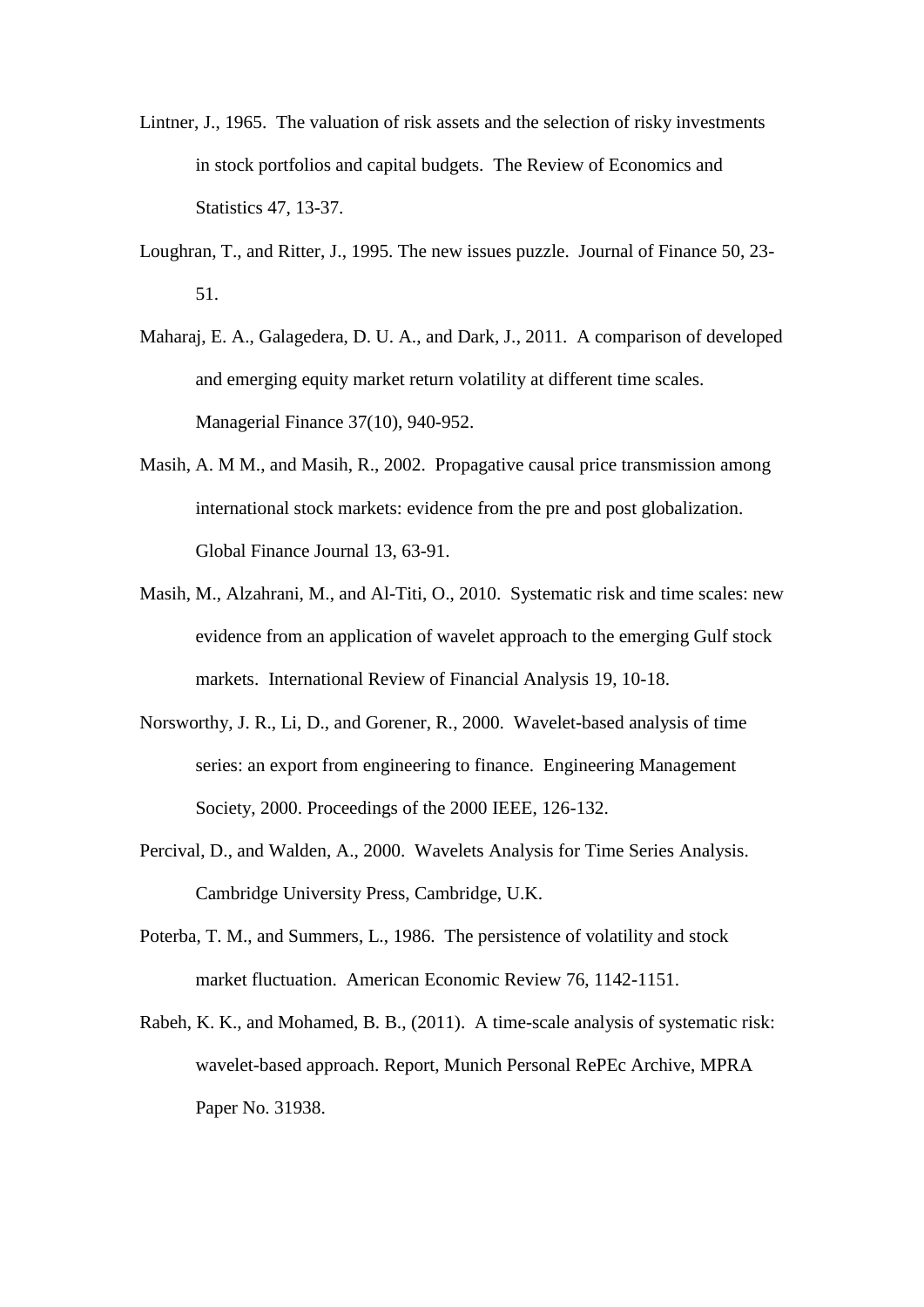- Ramsey, J. B., 1999. The contribution of wavelets to the analysis of economic and financial data. Philosophical Transactions: Mathematical, Physical and Engineering Sciences 357(1760), 2593-2606.
- Rua, A., and Nunes, L. C., 2012. A wavelet-based assessment of market risk: the emerging markets case. The Quarterly Review of Economics and Finance, 52, 84-92.
- Sharpe, W. F., 1964. Capital asset prices: a theory of market equilibrium under conditions of risk. The Journal of Finance 19, 425-442.
- Schwartz, A. J., 2009. Origins of the financial market crisis in 2008. Cato Journal 29 (1), 19-23.
- Syllignakis, M. N., and Kouretas, G. P., 2011. Dynamic correltion analysis of financial contagion: Evidence from the Central and Eastern European markets. International Journal of Economics and Finance 20 (4), 717-732.
- Theodossiou, P. and Lee, U. (1993) "Mean and volatility spillovers between international equity markets: further empirical evidence", Journal of Financial Research, vol. 16, pp. 337-350.
- Vardar, G., and Aydogan, B., 2014. Benefits of International Portfolio Diversification During the Financial Crisis. Paper presented at the 21<sup>st</sup> Annual Conference of the Multinational Finance Society during June 28 – July 2, 2014 at Prague.
- Vo, D-V., 2014. A Coexceedance Approach on Financail Contagion. Paper presented at the  $21<sup>st</sup>$  Multinational Finance Society Conference during June  $28 - 2$  July, 2014, Prague.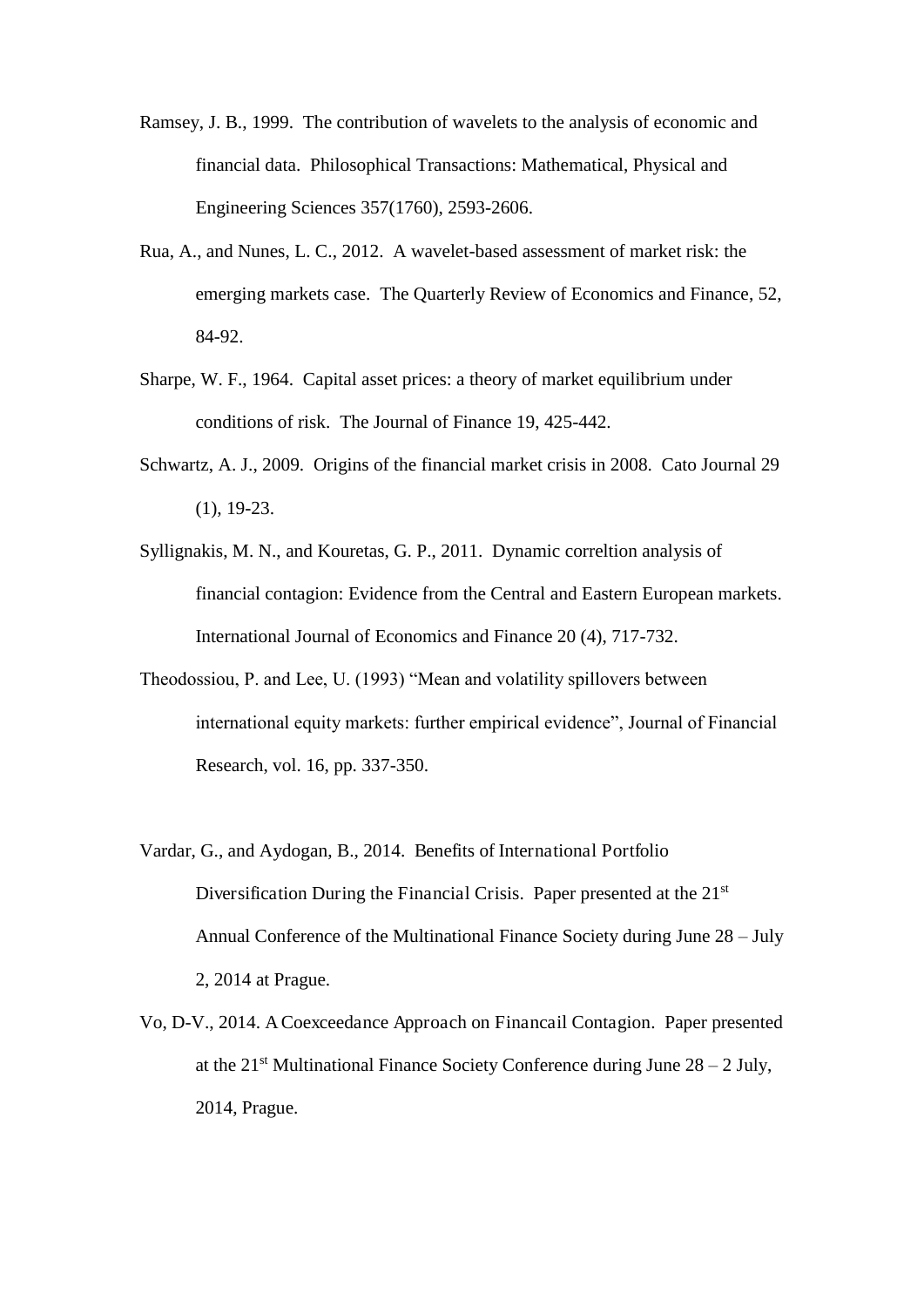Zapranis, A., and Alexandridis, A., 2008. Modelling temperature time dependent speed of mean reversion in the context of weather derivative pricing. Applied Mathematical Finance 15, 355 - 386.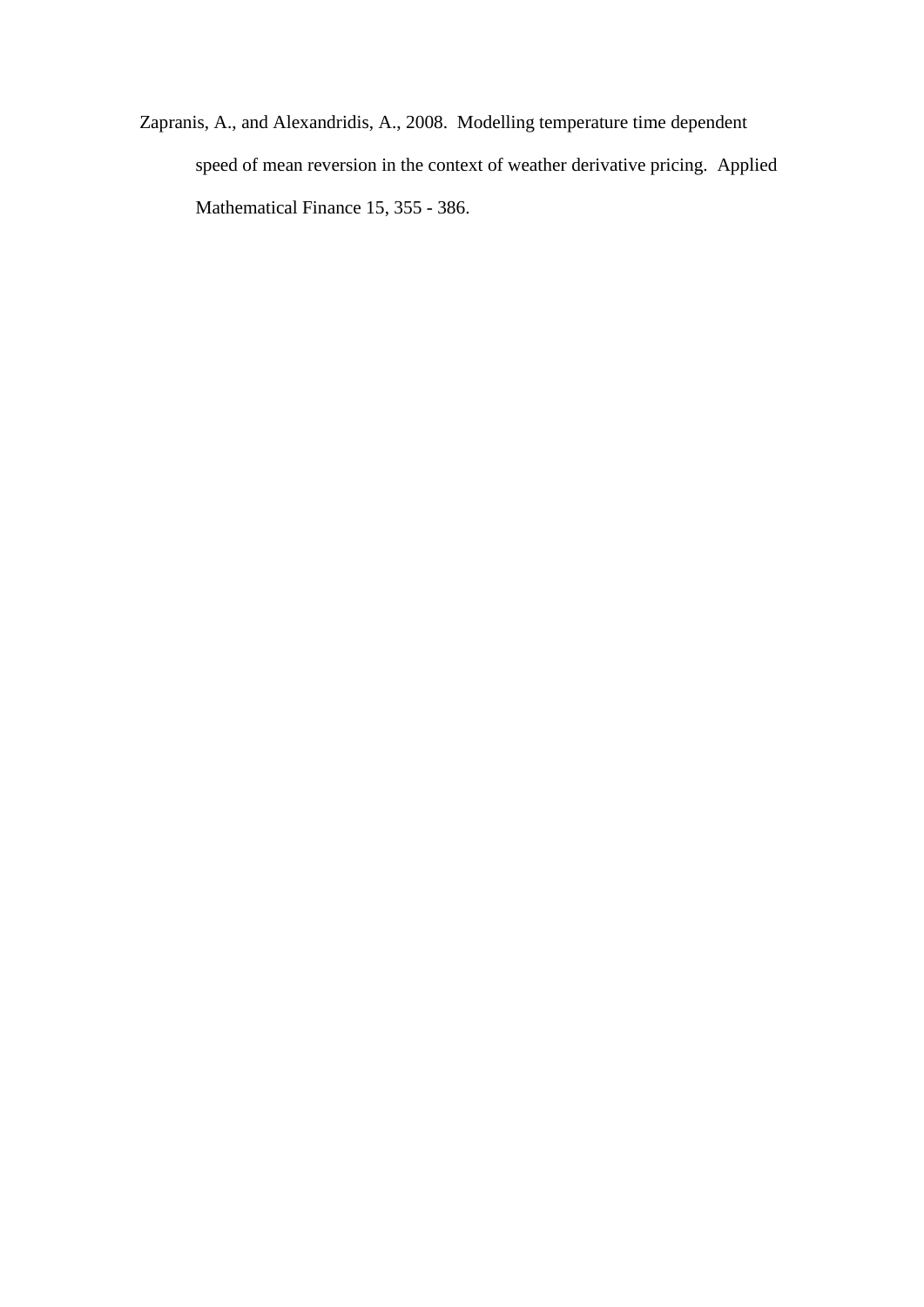

Figure 1: Selected counterparty exposures to AIG at the time of its failure.

Sources: American International Group (d) and Capital IQ.

(a) The chart shows collateral that AIG returned between 16 September and 31 December 2008 to retire CDS obligations which existed at the time of its failure.

(b) Selected counterparties shown. Does not represent total exposure to AIG.

(c) Tier 1 capital as of 30 June 2008 as reported in each bank's accounts. Goldman Sachs data are for 29 August 2008.



Figure 2. Temporal movements of stock indices for the markets of the UK, Germany, Greece, and Spain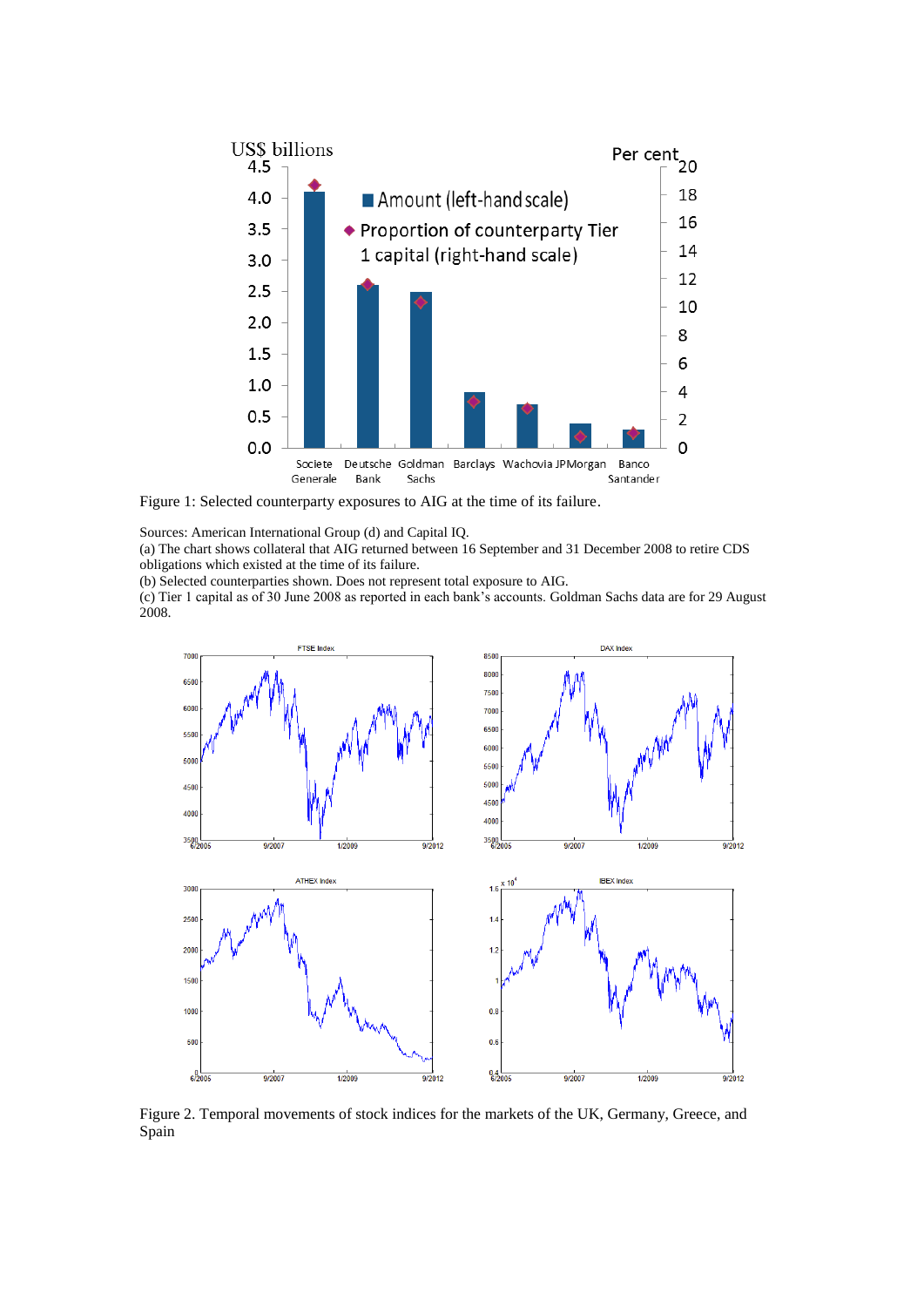<span id="page-42-0"></span>

Figure 3. A Feed forward Wavelet Network.



Figure 4. The real and forecast of excess returns of the AEX index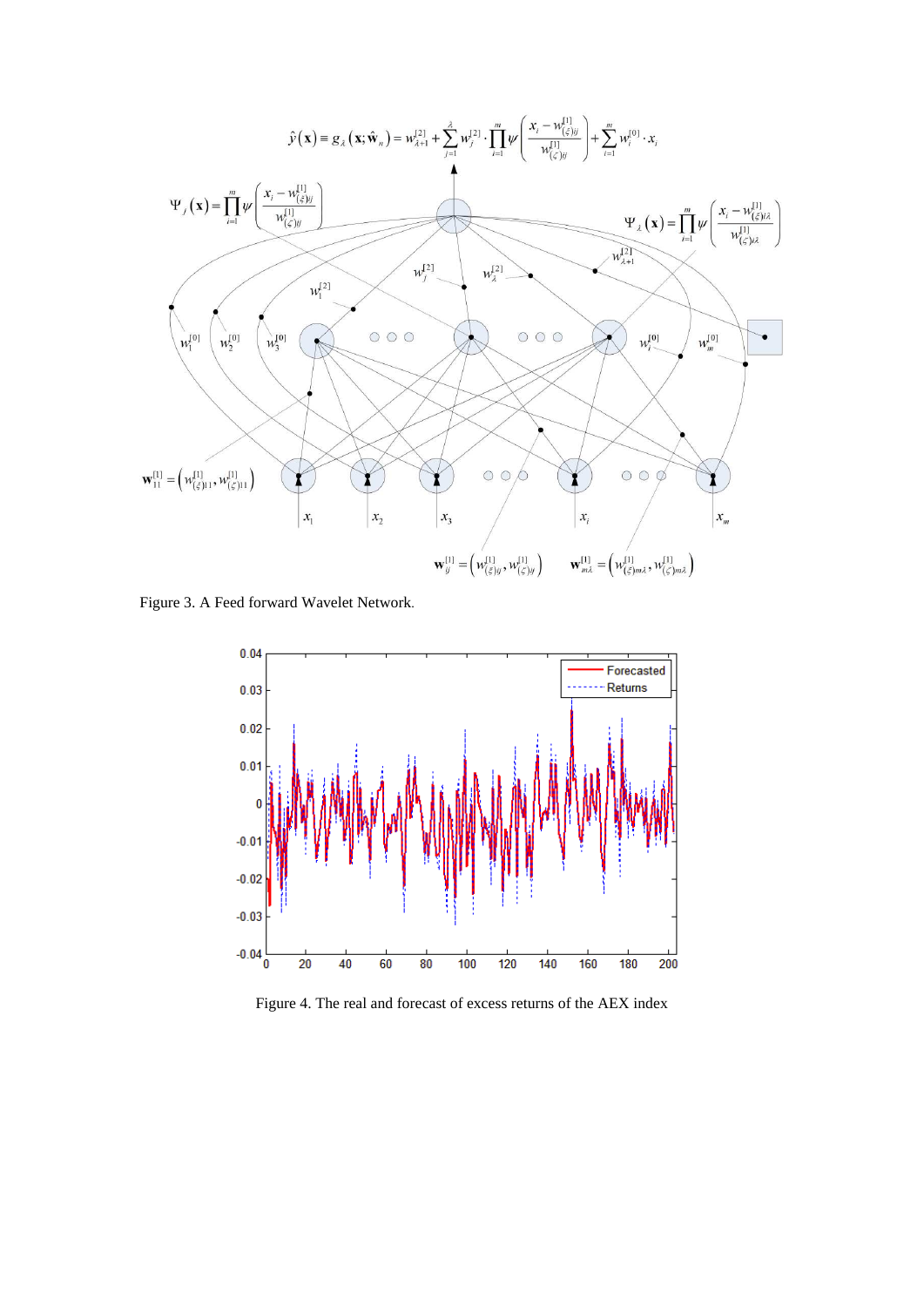Table 1. Correlation between the S&P 500 and the European stock markets in different time-periods.

<span id="page-43-0"></span>

|                   |     | <b>AEX</b> | <b>ATHEX</b> | CAC 40 | <b>DAX 30</b> | <b>FTSE 100</b> | <b>IEX 35</b> | <b>MIB</b> | <b>PSI-20</b> |
|-------------------|-----|------------|--------------|--------|---------------|-----------------|---------------|------------|---------------|
| Pre               |     | 0.96       | 0.94         | 0.97   | 0.98          | 0.95            | 0.96          | 0.96       | 0.96          |
| In                | 500 | 0.99       | 0.98         | 0.99   | 0.99          | 0.99            | 0.97          | 0.98       | 0.95          |
| <b>First Post</b> | S&P | 0.50       | $-0.50$      | 0.32   | 0.83          | 0.87            | $-0.14$       | $-0.06$    | $-0.11$       |
| Second Post       |     | 0.61       | 0.11         | 0.66   | 0.92          | 0.62            | $-0.26$       | 0.16       | $-0.11$       |
| Whole             |     | 0.81       | 0.45         | 0.71   | 0.83          | 0.95            | 0.55          | 0.57       | 0.57          |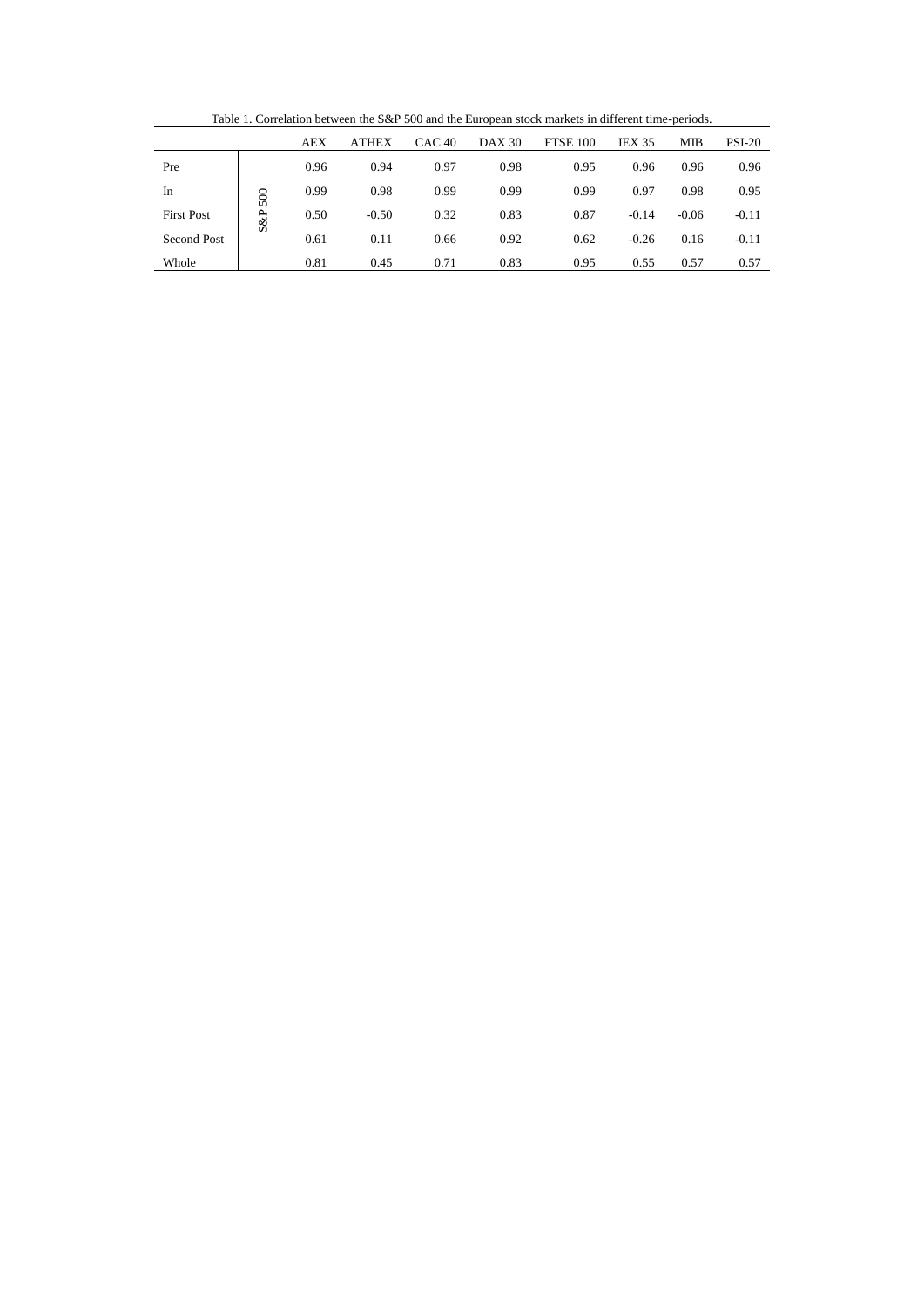<span id="page-44-0"></span>

|                   |              |            | Beta at each scale |      |         |              |      | $R2$ at each scale |         |          |         | Raw Data       |
|-------------------|--------------|------------|--------------------|------|---------|--------------|------|--------------------|---------|----------|---------|----------------|
|                   | $\mathbf{1}$ | $\sqrt{2}$ | $\mathfrak{Z}$     | 4    | 5       | $\mathbf{1}$ | 2    | $\mathfrak{Z}$     | 4       | 5        | Beta    | R <sup>2</sup> |
| AEX               |              |            |                    |      |         |              |      |                    |         |          |         |                |
| Mean              | 0.93         | 0.95       | 0.95               | 0.98 | 0.91    | 0.29         | 0.28 | 0.34               | 0.36    | 0.31     | 0.95    | 0.31           |
| SD                | 0.23         | 0.25       | 0.25               | 0.27 | 0.34    | 0.16         | 0.16 | 0.16               | 0.17    | 0.17     | 0.20    | 0.15           |
| Skew.             | 0.23         | 0.25       | 0.31               | 1.07 | 0.26    | 1.61         | 1.49 | 1.32               | 0.45    | 0.42     | 0.15    | 1.66           |
| Kurtosis          | 2.71         | 1.80       | 2.15               | 3.48 | 3.57    | 4.42         | 4.41 | 4.30               | 2.86    | 3.07     | 2.32    | 4.87           |
| ATHEX             |              |            |                    |      |         |              |      |                    |         |          |         |                |
| Mean              | 0.89         | 0.82       | 0.92               | 0.98 | 0.92    | 0.28         | 0.27 | 0.33               | 0.38    | 0.32     | 0.89    | 0.30           |
| SD                | 0.32         | 0.26       | 0.27               | 0.27 | 0.46    | 0.18         | 0.17 | 0.18               | 0.18    | 0.23     | 0.26    | 0.17           |
| Skew.             | $-0.25$      | 0.40       | 0.08               | 0.06 | $-0.01$ | 0.75         | 0.91 | 0.57               | 0.62    | 0.44     | $-0.01$ | 0.79           |
| Kurtosis          | 2.51         | 3.75       | 2.31               | 1.96 | 1.94    | 3.44         | 3.48 | 3.06               | 3.01    | 2.45     | 2.48    | 3.44           |
| CAC <sub>40</sub> |              |            |                    |      |         |              |      |                    |         |          |         |                |
| Mean              | 1.01         | 1.00       | 1.01               | 1.06 | 1.04    | 0.39         | 0.36 | 0.39               | 0.42    | 0.37     | 1.01    | 0.40           |
| SD                | 0.24         | 0.22       | 0.25               | 0.32 | 0.39    | 0.15         | 0.14 | 0.16               | 0.16    | 0.17     | 0.22    | 0.14           |
| Skew.             | 0.28         | $-0.17$    | $-0.18$            | 1.12 | 0.34    | 0.67         | 0.35 | 0.45               | 0.33    | $-0.09$  | 0.17    | 0.67           |
| Kurtosis          | 2.70         | 2.75       | 2.64               | 4.97 | 4.24    | 2.71         | 2.59 | 2.44               | 2.02    | 2.26     | 2.74    | 2.68           |
| <b>DAX 30</b>     |              |            |                    |      |         |              |      |                    |         |          |         |                |
| Mean              | 0.84         | 0.88       | 0.91               | 0.98 | 0.98    | 0.31         | 0.33 | 0.41               | 0.43    | 0.40     | 0.88    | 0.35           |
| SD                | 0.18         | 0.17       | 0.24               | 0.26 | 0.29    | 0.12         | 0.13 | 0.16               | 0.14    | 0.17     | 0.17    | 0.12           |
| Skew.             | 0.23         | $-0.06$    | 0.04               | 0.41 | 0.84    | 0.82         | 0.96 | 0.23               | 0.15    | 0.25     | 0.22    | 0.85           |
| Kurtosis          | 2.32         | 2.10       | 2.30               | 2.61 | 4.34    | 3.73         | 4.19 | 2.43               | 2.26    | 2.07     | 2.10    | 3.61           |
| <b>FTSE 100</b>   |              |            |                    |      |         |              |      |                    |         |          |         |                |
| Mean              | 1.03         | 1.03       | 1.11               | 1.11 | 0.97    | 0.31         | 0.29 | 0.34               | 0.38    | 0.33     | 1.05    | 0.32           |
| SD                | 0.38         | 0.35       | 0.45               | 0.41 | 0.46    | 0.12         | 0.11 | 0.14               | 0.15    | 0.18     | 0.35    | 0.11           |
| Skew.             | 1.26         | 1.15       | 1.05               | 0.46 | 0.89    | 0.29         | 0.26 | 0.11               | $-0.03$ | 0.26     | 1.14    | 0.13           |
| Kurtosis          | 4.65         | 4.15       | 4.13               | 2.76 | 3.51    | 2.38         | 2.41 | 2.11               | 2.41    | 2.32     | 4.17    | 2.13           |
| IBEX 35           |              |            |                    |      |         |              |      |                    |         |          |         |                |
| Mean              | 1.02         | 1.04       | 1.08               | 1.18 | 1.13    | 0.41         | 0.39 | 0.42               | 0.48    | 0.50     | 1.05    | 0.42           |
| SD                | 0.23         | 0.24       | 0.34               | 0.43 | 0.38    | $0.16\,$     | 0.15 | $0.16\,$           | 0.15    | $0.16\,$ | 0.24    | 0.15           |
| Skew.             | 0.41         | 0.46       | 0.46               | 1.15 | 0.85    | 0.63         | 0.52 | $-0.11$            | $-0.15$ | $-0.16$  | 0.66    | 0.58           |
| Kurtosis          | 2.25         | 2.68       | 3.26               | 3.64 | 3.02    | 2.77         | 3.02 | 2.61               | 2.74    | 2.49     | 2.79    | 2.81           |
| МIВ               |              |            |                    |      |         |              |      |                    |         |          |         |                |
| Mean              | 0.89         | 0.92       | 0.97               | 0.99 | 0.99    | 0.30         | 0.26 | 0.31               | 0.34    | 0.37     | 0.93    | 0.32           |
| SD                | 0.31         | 0.28       | 0.33               | 0.35 | 0.33    | 0.15         | 0.12 | 0.14               | 0.15    | 0.16     | 0.28    | 0.13           |
| Skew.             | $-0.22$      | $-0.59$    | 0.20               | 0.71 | 0.00    | 0.28         | 0.26 | 0.47               | 0.19    | $-0.20$  | $-0.29$ | 0.28           |
| Kurtosis          | 2.92         | 2.85       | 2.37               | 4.01 | 2.54    | 2.73         | 2.60 | 2.93               | 2.00    | 2.35     | 2.57    | 2.81           |
| <b>PSI-20</b>     |              |            |                    |      |         |              |      |                    |         |          |         |                |
| Mean              | 0.73         | 0.74       | 0.81               | 0.97 | 0.96    | 0.13         | 0.12 | 0.17               | 0.27    | 0.23     | 0.81    | 0.16           |
| SD                | 0.41         | 0.49       | 0.36               | 0.39 | 0.54    | 0.12         | 0.12 | 0.14               | 0.15    | 0.16     | 0.35    | 0.12           |
| Skew.             | $-0.12$      | 0.03       | $-0.38$            | 0.80 | 0.24    | 1.15         | 1.17 | 1.05               | $-0.10$ | 0.18     | $-0.44$ | 0.93           |
| Kurtosis          | 2.57         | 2.01       | 3.80               | 2.49 | 1.99    | 2.81         | 3.02 | 3.20               | 1.63    | 1.89     | 2.77    | 2.56           |

Table 2. Beta and  $R^2$  computed from recomposed crystals of each index. Pre crisis period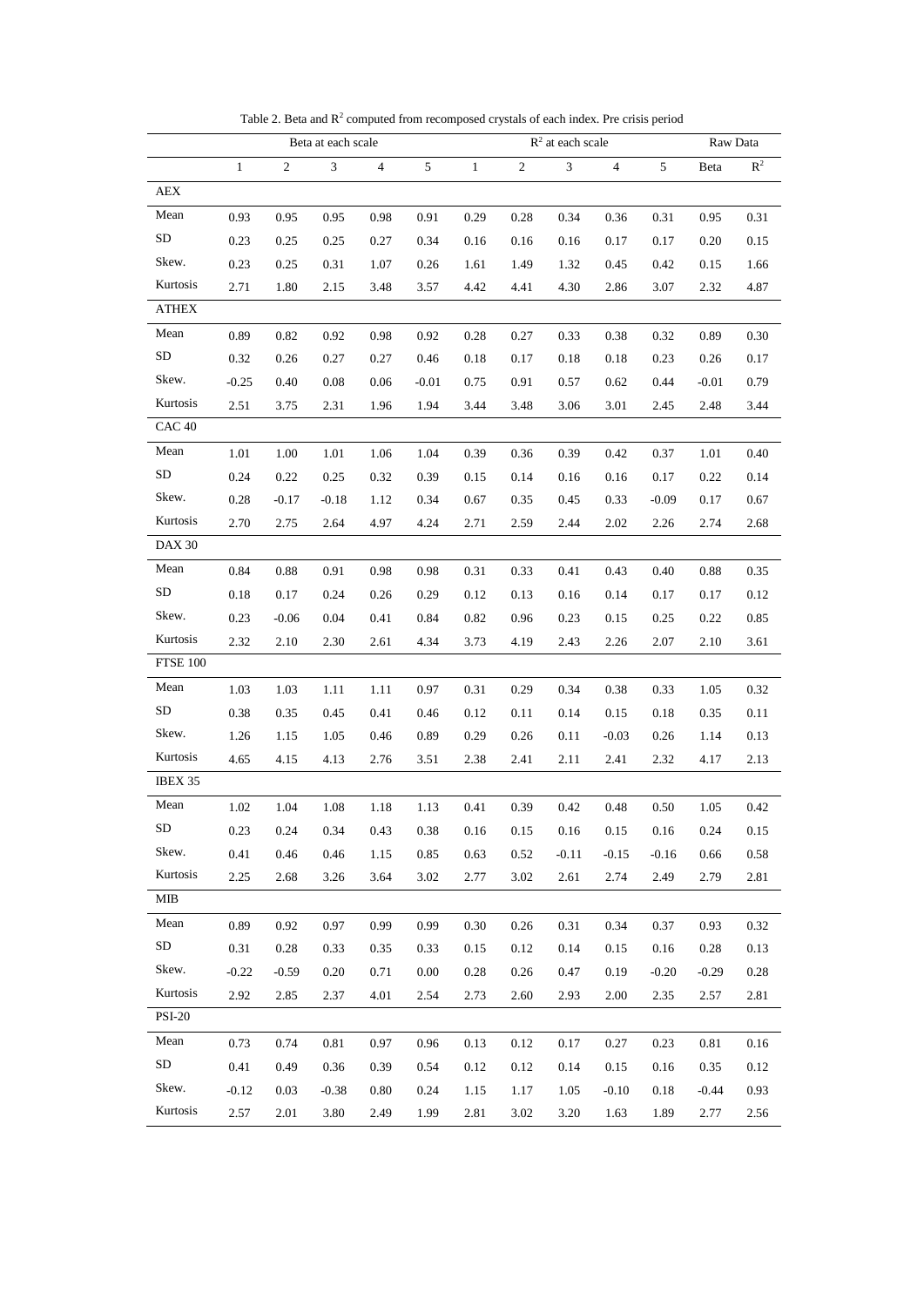<span id="page-45-0"></span>

|                   |              |            | Beta at each scale |                |               |              |            | $\mathbb{R}^2$ at each scale |                |         |         | Raw Data       |
|-------------------|--------------|------------|--------------------|----------------|---------------|--------------|------------|------------------------------|----------------|---------|---------|----------------|
|                   | $\mathbf{1}$ | $\sqrt{2}$ | $\mathfrak{Z}$     | $\overline{4}$ | $\mathfrak s$ | $\mathbf{1}$ | $\sqrt{2}$ | $\mathfrak 3$                | $\overline{4}$ | 5       | Beta    | $\mathbb{R}^2$ |
| AEX               |              |            |                    |                |               |              |            |                              |                |         |         |                |
| Mean              | 0.93         | 0.95       | 1.05               | 1.09           | 1.01          | 0.45         | 0.46       | 0.44                         | 0.42           | 0.50    | 0.97    | 0.47           |
| ${\rm SD}$        | 0.37         | 0.42       | 0.49               | 0.56           | 0.41          | 0.13         | 0.15       | 0.15                         | 0.17           | 0.13    | 0.38    | 0.12           |
| Skew.             | 1.21         | 1.01       | 0.51               | 0.40           | 0.74          | 0.43         | $-0.18$    | $-0.62$                      | $-0.47$        | $-0.19$ | 0.98    | $0.05\,$       |
| Kurtosis          | 3.76         | 3.63       | 2.72               | 2.23           | 2.54          | 2.74         | 2.68       | 2.66                         | 2.07           | 1.86    | 3.35    | 2.79           |
| <b>ATHEX</b>      |              |            |                    |                |               |              |            |                              |                |         |         |                |
| Mean              | 0.84         | 0.83       | 0.84               | 0.83           | 0.92          | 0.43         | 0.42       | 0.40                         | 0.47           | 0.46    | 0.85    | 0.45           |
| SD                | 0.31         | $0.32\,$   | 0.36               | 0.34           | 0.35          | 0.20         | 0.20       | 0.22                         | 0.21           | 0.21    | 0.30    | 0.19           |
| Skew.             | 0.20         | 0.25       | $-0.31$            | 0.55           | $-0.14$       | 0.41         | 0.31       | 0.11                         | 0.23           | 0.09    | 0.20    | 0.36           |
| Kurtosis          | 2.09         | 2.59       | 2.75               | 3.17           | 1.54          | 1.94         | 2.24       | 2.47                         | 2.71           | 2.33    | 2.23    | 2.15           |
| CAC <sub>40</sub> |              |            |                    |                |               |              |            |                              |                |         |         |                |
| Mean              | 1.00         | 1.05       | 1.13               | 1.14           | 1.12          | 0.52         | 0.53       | 0.47                         | 0.49           | 0.47    | 1.04    | 0.53           |
| SD                | 0.28         | 0.31       | 0.42               | 0.45           | 0.35          | 0.12         | 0.13       | 0.14                         | 0.16           | 0.13    | 0.29    | 0.11           |
| Skew.             | 0.47         | 0.07       | 0.02               | $-0.01$        | 0.11          | 0.30         | $-0.01$    | $-0.63$                      | $-0.67$        | $-0.92$ | 0.20    | 0.20           |
| Kurtosis          | 2.64         | 2.40       | 2.26               | 2.37           | 3.37          | 2.56         | 2.38       | 2.86                         | 2.71           | 4.99    | 2.38    | 2.57           |
| <b>DAX 30</b>     |              |            |                    |                |               |              |            |                              |                |         |         |                |
| Mean              | 0.84         | 0.87       | 1.03               | 0.93           | 0.94          | 0.35         | 0.38       | 0.39                         | 0.42           | 0.43    | 0.89    | 0.39           |
| ${\rm SD}$        | 0.28         | 0.30       | 0.39               | 0.42           | 0.39          | 0.14         | 0.16       | 0.17                         | 0.19           | 0.19    | 0.29    | 0.14           |
| Skew.             | 0.03         | $-0.03$    | $-0.13$            | 0.08           | 0.20          | $-0.27$      | 0.00       | $-0.12$                      | $-0.32$        | $-0.48$ | 0.00    | $-0.20$        |
| Kurtosis          | 2.16         | 2.10       | 2.45               | 2.57           | 2.65          | 2.04         | 2.05       | 2.62                         | 2.47           | 2.59    | 2.17    | 2.09           |
| <b>FTSE 100</b>   |              |            |                    |                |               |              |            |                              |                |         |         |                |
| Mean              | 0.97         | 0.99       | 1.05               | 1.08           | 0.99          | 0.39         | 0.41       | 0.35                         | 0.35           | 0.38    | 1.00    | 0.41           |
| SD                | 0.37         | 0.41       | 0.49               | 0.63           | 0.46          | 0.12         | 0.13       | 0.13                         | 0.14           | 0.17    | 0.38    | 0.11           |
| Skew.             | 1.12         | 1.12       | 0.77               | 1.63           | 1.21          | 0.22         | 0.11       | $-0.12$                      | $-0.03$        | 0.13    | 1.09    | 0.21           |
| Kurtosis          | 3.42         | 3.64       | 2.96               | 6.97           | 4.00          | 3.10         | 2.60       | 2.73                         | 2.60           | 2.50    | 3.45    | 3.10           |
| IBEX 35           |              |            |                    |                |               |              |            |                              |                |         |         |                |
| Mean              | 0.96         | 0.93       | 0.93               | 0.95           | 1.02          | 0.53         | 0.50       | 0.50                         | 0.45           | 0.39    | 0.96    | 0.53           |
| SD                | 0.25         | 0.30       | 0.32               | 0.36           | 0.37          | 0.16         | 0.19       | 0.19                         | 0.19           | 0.20    | 0.26    | 0.16           |
| Skew.             | 0.21         | 0.06       | 0.28               | 0.25           | 0.25          | 0.42         | 0.09       | 0.12                         | 0.18           | 0.25    | 0.12    | 0.28           |
| Kurtosis          | 2.60         | 2.39       | 2.40               | 2.45           | 2.48          | 2.58         | 2.28       | 2.39                         | 2.98           | 2.45    | 2.37    | 2.61           |
| <b>MIB</b>        |              |            |                    |                |               |              |            |                              |                |         |         |                |
| Mean              | 0.77         | 0.76       | 0.83               | 0.89           | 0.92          | 0.37         | 0.39       | 0.39                         | 0.40           | 0.46    | 0.80    | 0.41           |
| <b>SD</b>         | 0.31         | 0.32       | 0.38               | 0.35           | 0.36          | 0.18         | 0.18       | 0.19                         | 0.17           | 0.17    | 0.30    | 0.17           |
| Skew.             | 0.37         | 0.27       | 0.16               | 0.03           | 0.65          | 0.33         | 0.18       | $-0.29$                      | $-0.11$        | $-0.01$ | 0.20    | 0.05           |
| Kurtosis          | 3.32         | 3.11       | 2.94               | 3.00           | 4.09          | 2.58         | 2.76       | 2.51                         | 2.37           | 2.31    | 3.27    | 2.75           |
| <b>PSI-20</b>     |              |            |                    |                |               |              |            |                              |                |         |         |                |
| Mean              | 0.92         | 0.95       | 0.96               | 0.96           | 1.03          | 0.40         | 0.38       | 0.41                         | 0.38           | 0.42    | 0.96    | 0.43           |
| ${\rm SD}$        | 0.24         | 0.26       | 0.28               | 0.28           | 0.31          | 0.12         | 0.13       | 0.11                         | 0.11           | 0.11    | 0.22    | 0.10           |
| Skew.             | $-0.36$      | $-0.63$    | $-0.32$            | $-0.51$        | 0.62          | $-0.38$      | 0.45       | $-0.08$                      | $-0.91$        | 0.33    | $-0.42$ | 0.16           |
| Kurtosis          | 2.92         | 2.94       | 2.00               | 2.13           | 2.04          | 3.02         | 3.92       | 1.79                         | 2.92           | 2.97    | 2.35    | 3.24           |

Table 3. Beta and  $\mathbb{R}^2$  computed from recomposed crystals of each index. In crisis period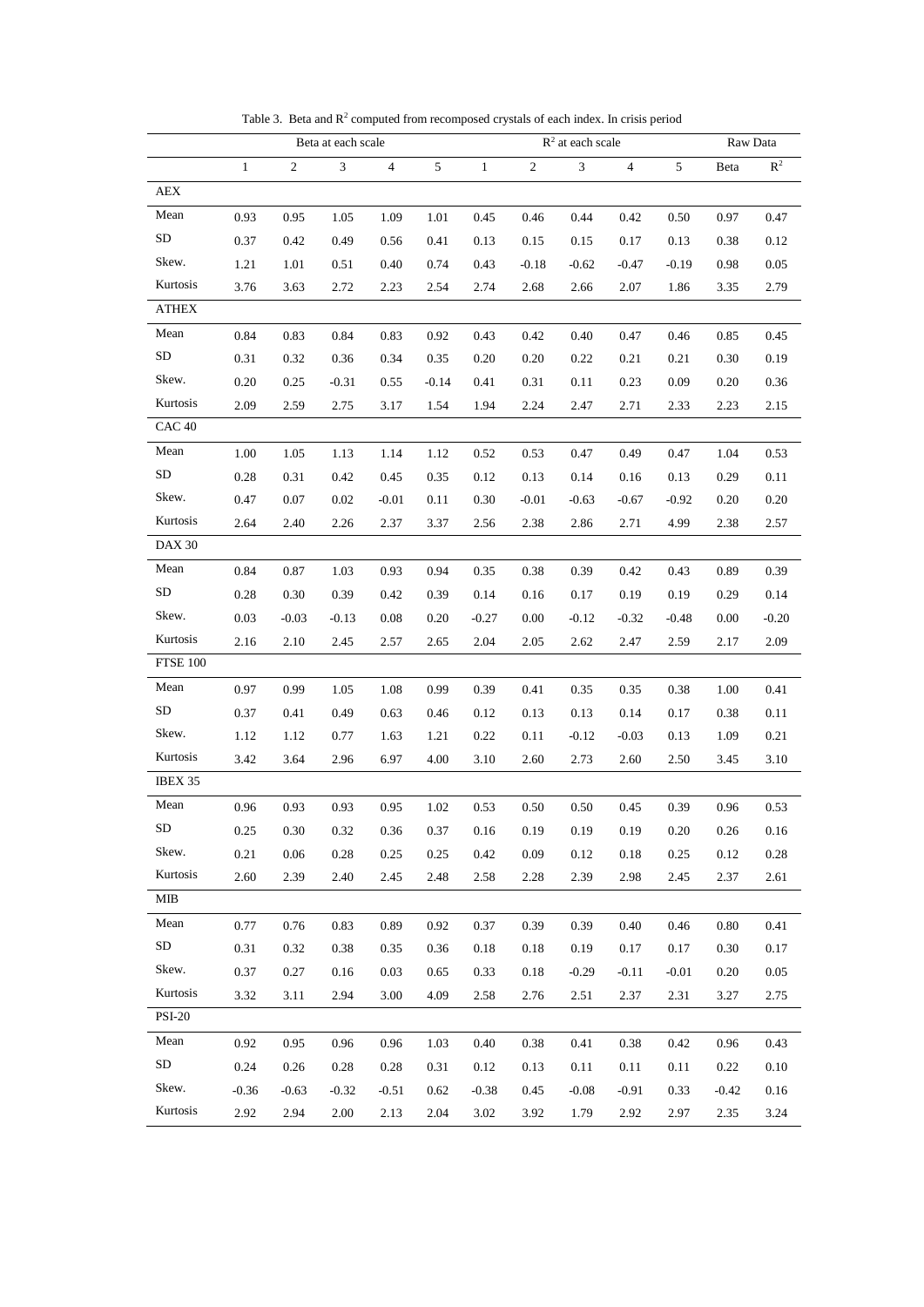<span id="page-46-0"></span>

|                   |              |                | Beta at each scale |         |                |              |                | $R2$ at each scale |                |         |         | Raw Data       |
|-------------------|--------------|----------------|--------------------|---------|----------------|--------------|----------------|--------------------|----------------|---------|---------|----------------|
|                   | $\mathbf{1}$ | $\overline{c}$ | $\mathfrak{Z}$     | 4       | 5 <sup>5</sup> | $\mathbf{1}$ | $\overline{2}$ | $\mathfrak{Z}$     | $\overline{4}$ | 5       | Beta    | $\mathbb{R}^2$ |
| AEX               |              |                |                    |         |                |              |                |                    |                |         |         |                |
| Mean              | 1.02         | 1.04           | 1.12               | 1.09    | 1.13           | 0.47         | 0.54           | 0.59               | 0.52           | 0.60    | 1.05    | 0.51           |
| SD                | 0.44         | 0.42           | 0.45               | 0.44    | 0.41           | 0.15         | 0.14           | 0.16               | 0.17           | 0.15    | 0.42    | 0.14           |
| Skew.             | 0.79         | 0.92           | 0.16               | 0.16    | $-0.11$        | $-0.06$      | $-0.33$        | $-0.76$            | $-0.49$        | $-0.67$ | 0.60    | $-0.34$        |
| Kurtosis          | 3.50         | 3.90           | 2.46               | 2.44    | 2.15           | 2.19         | 2.23           | 2.28               | 2.08           | 3.04    | 3.15    | 2.21           |
| ATHEX             |              |                |                    |         |                |              |                |                    |                |         |         |                |
| Mean              | 0.86         | 0.88           | 0.87               | 0.94    | 0.89           | 0.46         | 0.51           | 0.49               | 0.46           | 0.45    | 0.87    | 0.48           |
| SD                | 0.43         | 0.45           | 0.35               | 0.36    | 0.34           | 0.20         | 0.20           | 0.17               | 0.18           | 0.17    | 0.42    | 0.19           |
| Skew.             | 0.58         | 0.65           | 0.24               | 0.19    | 0.39           | 0.32         | 0.14           | 0.13               | $-0.13$        | 0.05    | 0.56    | 0.23           |
| Kurtosis          | 2.07         | 2.11           | 1.64               | 1.83    | 2.08           | 2.17         | 1.90           | 1.83               | 2.03           | 1.88    | 2.02    | 2.04           |
| CAC <sub>40</sub> |              |                |                    |         |                |              |                |                    |                |         |         |                |
| Mean              | 1.02         | 1.03           | 1.07               | 1.04    | 1.06           | 0.58         | 0.64           | 0.65               | 0.58           | 0.61    | 1.04    | 0.61           |
| SD                | 0.31         | 0.33           | 0.37               | 0.34    | 0.37           | 0.13         | 0.12           | 0.13               | 0.15           | 0.16    | 0.32    | 0.13           |
| Skew.             | 0.47         | 0.73           | 0.44               | 0.43    | 0.27           | $-0.44$      | $-0.32$        | $-0.75$            | $-0.40$        | $-0.51$ | 0.52    | $-0.45$        |
| Kurtosis          | 3.13         | 3.26           | 2.94               | 3.18    | 2.43           | 2.65         | 2.52           | 3.38               | 2.29           | 2.58    | 3.06    | 2.79           |
| <b>DAX 30</b>     |              |                |                    |         |                |              |                |                    |                |         |         |                |
| Mean              | 0.91         | 0.92           | 0.94               | 0.94    | 0.92           | 0.45         | 0.55           | 0.58               | 0.50           | 0.53    | 0.92    | 0.51           |
| SD                | 0.29         | 0.28           | 0.32               | 0.29    | 0.28           | 0.14         | 0.15           | 0.16               | 0.16           | 0.18    | 0.28    | 0.15           |
| Skew.             | $-0.31$      | $-0.18$        | $-0.06$            | $-0.04$ | 0.01           | $-0.76$      | $-0.69$        | $-0.62$            | $-0.22$        | 0.07    | $-0.27$ | $-0.67$        |
| Kurtosis          | 2.29         | 2.65           | 2.12               | 2.21    | 1.90           | 2.88         | 3.11           | 2.26               | 2.37           | 1.93    | 2.23    | 2.76           |
| FTSE 100          |              |                |                    |         |                |              |                |                    |                |         |         |                |
| Mean              | 1.00         | 1.04           | 1.07               | 1.03    | 1.03           | 0.41         | 0.48           | 0.50               | 0.44           | 0.49    | 1.03    | 0.44           |
| SD                | 0.43         | 0.39           | 0.49               | 0.47    | 0.52           | 0.15         | 0.14           | 0.17               | 0.18           | 0.21    | 0.42    | 0.15           |
| Skew.             | 0.87         | 0.65           | 0.75               | 0.58    | 0.88           | 0.35         | $-0.17$        | $-0.24$            | $-0.05$        | $-0.26$ | 0.75    | 0.09           |
| Kurtosis          | 3.14         | 2.67           | 2.79               | 2.74    | 3.64           | 2.48         | 2.38           | 2.18               | 2.31           | 2.20    | 2.84    | 2.31           |
| IBEX 35           |              |                |                    |         |                |              |                |                    |                |         |         |                |
| Mean              | 0.86         | 0.89           | 0.96               | 0.94    | 1.01           | 0.53         | 0.62           | 0.64               | 0.57           | 0.60    | 0.89    | 0.57           |
| ${\rm SD}$        | 0.23         | 0.23           | 0.26               | 0.27    | 0.26           | 0.19         | 0.16           | 0.14               | 0.17           | 0.17    | 0.23    | 0.17           |
| Skew.             | 0.43         | 0.35           | 0.28               | 0.15    | 0.31           | 0.69         | $-0.05$        | 0.14               | 0.04           | $-0.27$ | 0.33    | 0.45           |
| Kurtosis          | 2.73         | 2.83           | 1.96               | 2.30    | 2.88           | 2.75         | 3.35           | 2.72               | 2.06           | 2.26    | 2.55    | 2.86           |
| MIB               |              |                |                    |         |                |              |                |                    |                |         |         |                |
| Mean              | 0.89         | 0.89           | 0.92               | 0.89    | 0.93           | 0.51         | 0.56           | 0.58               | 0.52           | 0.49    | 0.89    | 0.53           |
| ${\rm SD}$        | 0.30         | 0.30           | 0.31               | 0.28    | 0.37           | 0.17         | 0.17           | 0.17               | 0.18           | 0.20    | 0.30    | 0.17           |
| Skew.             | 0.33         | 0.32           | 0.19               | 0.10    | 0.36           | $-0.21$      | $-0.27$        | $-0.37$            | $-0.08$        | $-0.39$ | 0.30    | $-0.20$        |
| Kurtosis          | 3.02         | 3.07           | 2.73               | 2.56    | 2.71           | 2.50         | 2.18           | 2.05               | 2.10           | 2.05    | 2.98    | 2.35           |
| <b>PSI-20</b>     |              |                |                    |         |                |              |                |                    |                |         |         |                |
| Mean              | 0.92         | 0.94           | 0.92               | 0.94    | 1.01           | 0.44         | 0.51           | 0.50               | 0.48           | 0.52    | 0.94    | 0.47           |
| ${\rm SD}$        | 0.31         | 0.35           | 0.33               | 0.32    | 0.31           | 0.14         | 0.16           | 0.15               | 0.17           | 0.13    | 0.31    | 0.14           |
| Skew.             | $-0.91$      | $-0.59$        | $-1.27$            | $-0.93$ | 0.36           | $-1.36$      | $-1.77$        | $-1.97$            | $-1.40$        | $-0.74$ | $-0.93$ | $-1.90$        |
| Kurtosis          | 4.01         | 3.67           | 4.44               | 3.96    | 1.91           | 5.52         | 6.99           | 7.20               | 4.66           | 2.78    | 4.09    | 7.53           |

Table 4. Beta and  $R^2$  computed from recomposed crystals of each index. First post crisis period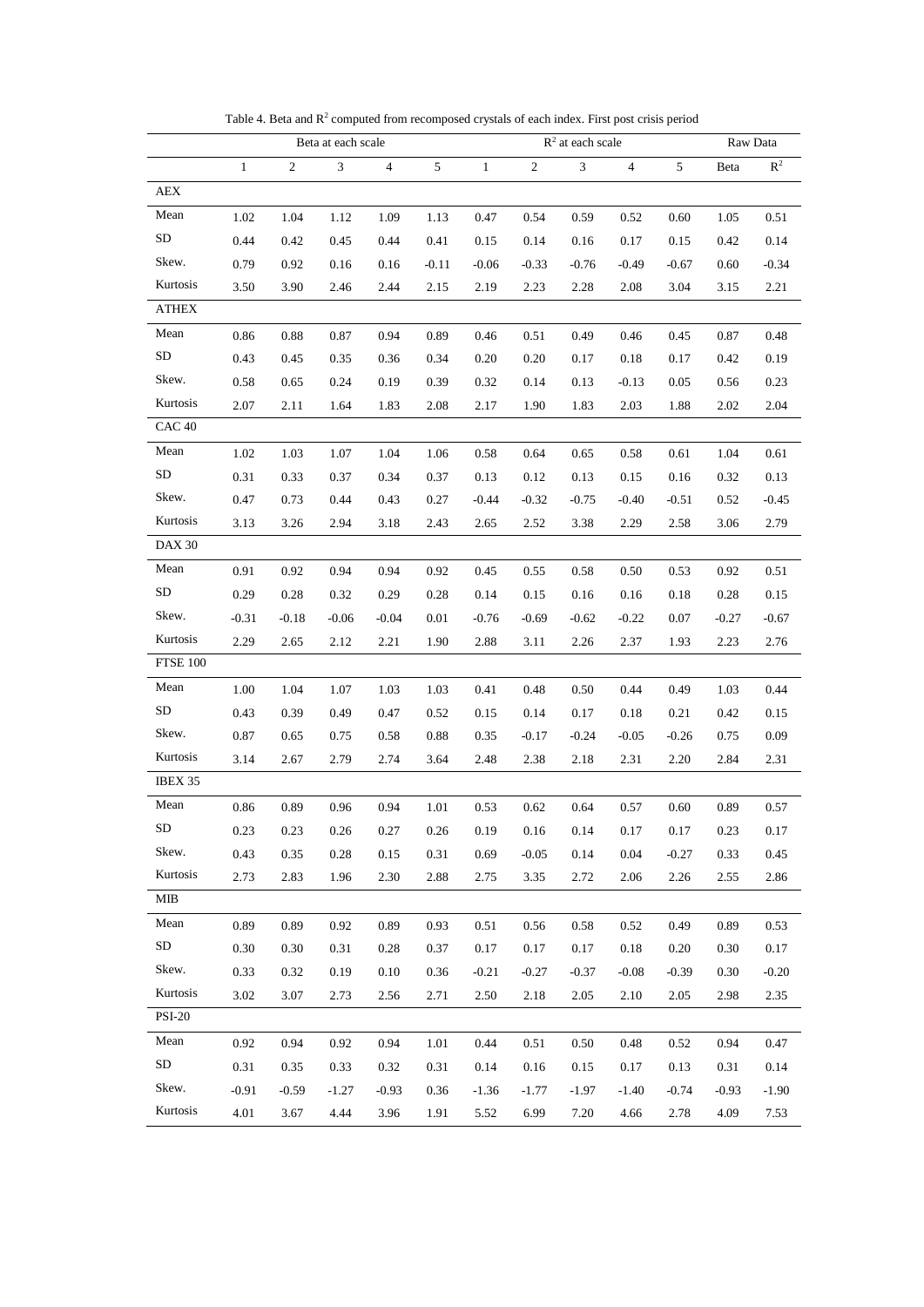<span id="page-47-1"></span><span id="page-47-0"></span>

|                   |              |                | Beta at each scale |                |                |              |            | $R2$ at each scale |            |         |         | Raw Data       |
|-------------------|--------------|----------------|--------------------|----------------|----------------|--------------|------------|--------------------|------------|---------|---------|----------------|
|                   | $\mathbf{1}$ | $\overline{c}$ | $\mathfrak{Z}$     | $\overline{4}$ | $\mathfrak{S}$ | $\mathbf{1}$ | $\sqrt{2}$ | $\overline{3}$     | $\sqrt{4}$ | 5       | Beta    | $\mathbb{R}^2$ |
| AEX               |              |                |                    |                |                |              |            |                    |            |         |         |                |
| Mean              | 1.23         | 1.21           | 1.24               | 1.26           | 1.20           | 0.43         | 0.43       | 0.45               | 0.36       | 0.26    | 1.22    | 0.42           |
| SD                | 0.59         | 0.58           | 0.61               | 0.79           | 0.93           | 0.19         | 0.19       | 0.20               | 0.21       | 0.23    | 0.57    | 0.18           |
| Skew.             | 0.21         | 0.39           | 0.58               | 1.14           | 0.06           | $-0.45$      | $-0.36$    | $-0.22$            | 0.24       | 0.59    | 0.31    | $-0.46$        |
| Kurtosis          | 1.79         | 1.98           | 2.15               | 3.68           | 2.06           | 2.83         | 2.47       | 2.37               | 2.03       | 2.42    | 1.89    | 2.68           |
| <b>ATHEX</b>      |              |                |                    |                |                |              |            |                    |            |         |         |                |
| Mean              | 0.96         | 1.01           | 1.05               | 1.17           | 1.09           | 0.41         | 0.44       | 0.42               | 0.47       | 0.69    | 1.01    | 0.43           |
| SD <sub></sub>    | 0.57         | 0.59           | 0.58               | 0.76           | 0.44           | 0.19         | 0.19       | 0.19               | 0.25       | 0.17    | 0.56    | 0.17           |
| Skew.             | 1.03         | 0.80           | 0.36               | 0.64           | 0.06           | 0.44         | 0.46       | $-0.22$            | $-0.29$    | $-1.37$ | 0.89    | 0.45           |
| Kurtosis          | 2.74         | 2.53           | 2.16               | 2.68           | 2.90           | 2.21         | 2.16       | 2.42               | 1.93       | 5.26    | 2.68    | 2.17           |
| CAC <sub>40</sub> |              |                |                    |                |                |              |            |                    |            |         |         |                |
| Mean              | 1.10         | 1.14           | 1.16               | 1.11           | 1.16           | 0.53         | 0.57       | 0.56               | 0.47       | 0.38    | 1.12    | 0.54           |
| SD                | 0.37         | 0.39           | 0.47               | 0.58           | 0.67           | 0.15         | 0.15       | 0.17               | 0.20       | 0.21    | 0.39    | 0.15           |
| Skew.             | 0.29         | 0.38           | 0.58               | 1.13           | 0.31           | $-0.21$      | $-0.84$    | $-0.70$            | $-0.20$    | $-0.33$ | 0.44    | $-0.37$        |
| Kurtosis          | 2.17         | 2.38           | 2.84               | 4.55           | 2.47           | 2.00         | 3.54       | 2.92               | 1.92       | 1.99    | 2.54    | 2.20           |
| DAX 30            |              |                |                    |                |                |              |            |                    |            |         |         |                |
| Mean              | 0.88         | 0.97           | 0.96               | 0.94           | 1.02           | 0.42         | 0.53       | 0.54               | 0.41       | 0.37    | 0.92    | 0.47           |
| SD                | 0.34         | 0.34           | 0.35               | 0.39           | 0.48           | 0.18         | 0.15       | 0.18               | 0.18       | 0.16    | 0.33    | 0.16           |
| Skew.             | 0.50         | 0.34           | $-0.18$            | 0.20           | 0.52           | $-0.09$      | $-0.08$    | $-0.47$            | 0.23       | $-0.34$ | 0.17    | $-0.17$        |
| Kurtosis          | 3.36         | 2.49           | 2.29               | 2.18           | 2.44           | 2.22         | 2.48       | 2.42               | 1.99       | 2.25    | 2.66    | 2.29           |
| <b>FTSE 100</b>   |              |                |                    |                |                |              |            |                    |            |         |         |                |
| Mean              | 1.07         | 1.17           | 1.18               | 1.10           | 1.00           | 0.41         | 0.40       | 0.39               | 0.36       | 0.30    | 1.10    | 0.40           |
| SD                | 0.47         | 0.53           | 0.61               | 0.63           | 0.66           | 0.16         | 0.16       | 0.18               | 0.19       | 0.20    | 0.49    | 0.15           |
| Skew.             | 0.68         | 0.44           | 0.37               | 0.75           | 0.75           | $-0.17$      | $-0.13$    | $-0.25$            | 0.13       | 0.25    | 0.55    | $-0.10$        |
| Kurtosis          | 3.08         | 2.41           | 2.52               | 2.88           | 3.26           | 2.20         | 2.23       | 2.23               | 2.05       | 1.99    | 2.65    | 2.17           |
| IBEX 35           |              |                |                    |                |                |              |            |                    |            |         |         |                |
| Mean              | 0.90         | 0.87           | 0.95               | 0.86           | 0.91           | 0.47         | 0.51       | 0.54               | 0.42       | 0.48    | 0.90    | 0.49           |
| <b>SD</b>         | $0.31\,$     | 0.31           | 0.35               | 0.42           | 0.56           | 0.21         | 0.21       | 0.20               | 0.24       | 0.26    | 0.31    | 0.20           |
| Skew.             | $-0.25$      | 0.21           | 0.61               | 0.20           | 0.98           | 0.07         | 0.18       | $-0.09$            | 0.31       | $-0.14$ | $-0.05$ | 0.14           |
| Kurtosis          | 2.26         | 1.75           | 3.91               | 1.89           | 4.48           | 2.94         | 2.79       | 2.74               | 2.24       | 1.96    | 2.13    | 2.94           |
| MIB               |              |                |                    |                |                |              |            |                    |            |         |         |                |
| Mean              | 0.97         | 0.99           | 1.00               | 0.92           | 1.01           | 0.50         | 0.52       | 0.53               | 0.46       | 0.42    | 0.98    | 0.50           |
| SD                | 0.38         | 0.42           | 0.49               | 0.44           | 0.64           | 0.16         | 0.16       | 0.19               | 0.20       | 0.25    | 0.41    | 0.16           |
| Skew.             | 0.63         | 0.55           | 0.60               | 0.58           | 0.43           | $-0.09$      | $-0.16$    | $-0.45$            | $-0.33$    | $-0.12$ | 0.62    | $-0.03$        |
| Kurtosis          | 2.47         | 2.19           | 2.68               | 4.03           | 2.30           | 2.36         | 2.28       | 2.47               | 2.45       | 1.59    | 2.39    | 2.30           |
| <b>PSI-20</b>     |              |                |                    |                |                |              |            |                    |            |         |         |                |
| Mean              | 0.97         | 0.93           | 0.97               | 1.10           | 1.04           | 0.26         | 0.31       | 0.34               | 0.42       | 0.46    | 0.97    | 0.30           |
| ${\rm SD}$        | 0.51         | 0.49           | 0.51               | 0.73           | 0.69           | 0.15         | 0.16       | 0.17               | 0.19       | 0.28    | 0.51    | 0.15           |
| Skew.             | 0.18         | 0.20           | 0.62               | 0.99           | 0.21           | 0.21         | $-0.20$    | $-0.34$            | $-0.44$    | $-0.13$ | 0.36    | $-0.16$        |
| Kurtosis          | 2.10         | 2.23           | 3.45               | 3.50           | 1.86           | 2.05         | 1.96       | 2.19               | 2.75       | 1.75    | 2.59    | 2.07           |

Table 5. Beta and  $R^2$  computed from recomposed crystals of each index. Second post crisis period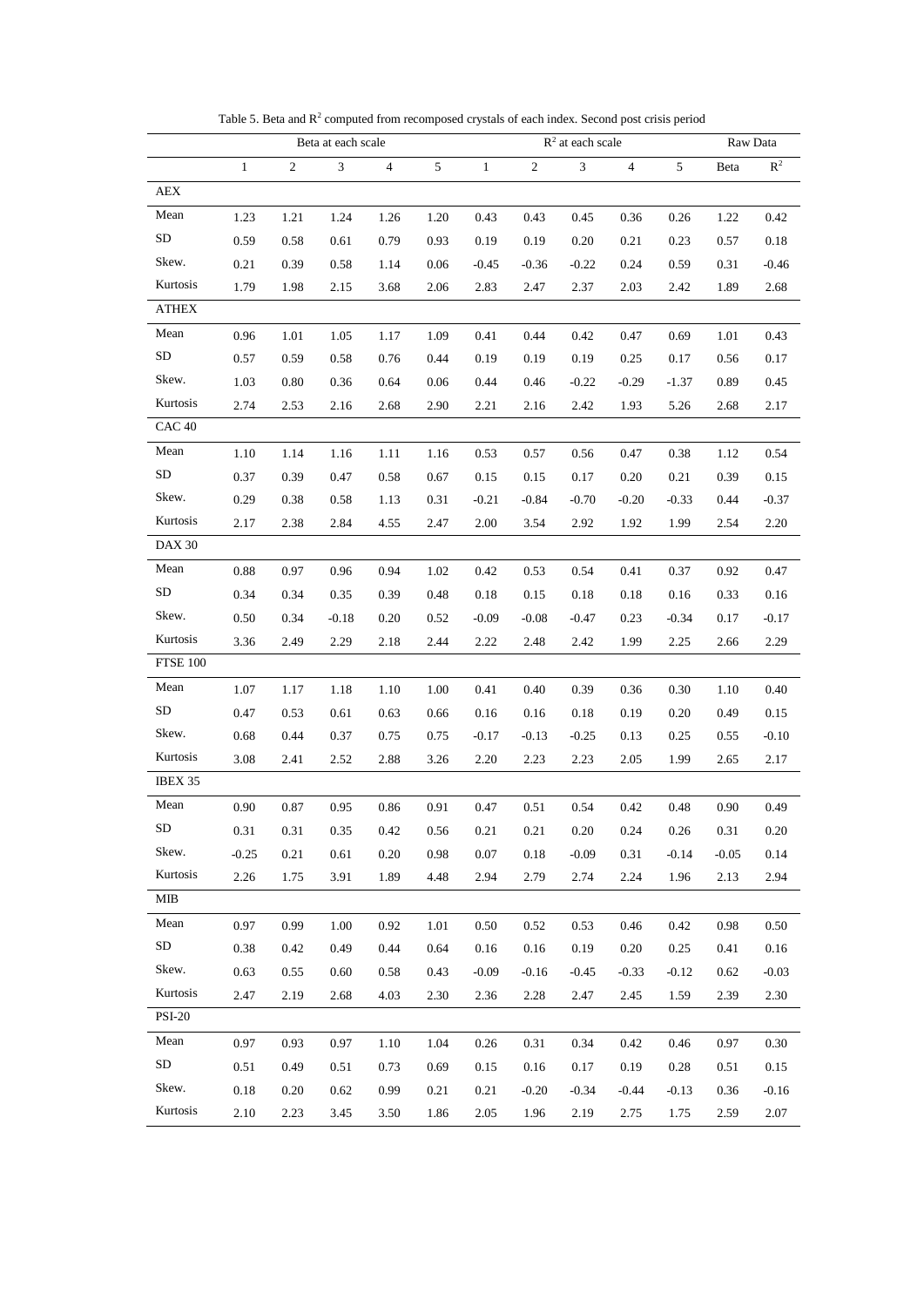<span id="page-48-1"></span>

|                    |             | Contribution |              | Contribution |            | Contribution |            | Contribution |
|--------------------|-------------|--------------|--------------|--------------|------------|--------------|------------|--------------|
|                    | VaR         | to VaR       | VaR          | to VaR       | VaR        | to VaR       | VaR        | to VaR       |
|                    | <b>AEX</b>  |              | <b>ATHEX</b> |              | CAC        |              | <b>DAX</b> |              |
| Scale1             | 0.0091      | 50.14%       | 0.0112       | 46.49%       | 0.0106     | 53.33%       | 0.0095     | 48.50%       |
| Scale2             | 0.0062      | 22.84%       | 0.0081       | 24.14%       | 0.0070     | 23.05%       | 0.0066     | 23.73%       |
| Scale3             | 0.0051      | 15.54%       | 0.0068       | 17.37%       | 0.0053     | 13.38%       | 0.0054     | 15.94%       |
| Scale4             | 0.0037      | 8.24%        | 0.0049       | 9.03%        | 0.0040     | 7.37%        | 0.0040     | 8.55%        |
| Scale5             | 0.0023      | 3.24%        | 0.0028       | 2.96%        | 0.0025     | 2.87%        | 0.0025     | 3.29%        |
| Total              | 0.0129      |              | 0.0164       |              | 0.0146     |              | 0.0136     |              |
| <b>Total Raw</b>   | 0.0135      |              | 0.0171       |              | 0.0152     |              | 0.0142     |              |
|                    | <b>FTSE</b> |              | <b>IBEX</b>  |              | <b>MIB</b> |              | PSI        |              |
| Scale1             | 0.0093      | 52.02%       | 0.0101       | 49.61%       | 0.0090     | 54.48%       | 0.0060     | 43.56%       |
| Scale <sub>2</sub> | 0.0061      | 22.28%       | 0.0070       | 23.85%       | 0.0057     | 21.72%       | 0.0045     | 24.42%       |
| Scale3             | 0.0049      | 14.79%       | 0.0052       | 13.30%       | 0.0044     | 13.07%       | 0.0036     | 15.43%       |
| Scale4             | 0.0036      | 7.98%        | 0.0043       | 8.86%        | 0.0033     | 7.19%        | 0.0031     | 12.00%       |
| Scale <sub>5</sub> | 0.0022      | 2.93%        | 0.0030       | 4.38%        | 0.0023     | 3.53%        | 0.0019     | 4.60%        |
| Total              | 0.0128      |              | 0.0143       |              | 0.0121     |              | 0.0091     |              |
| <b>Total Raw</b>   | 0.0135      |              | 0.0149       |              | 0.0129     |              | 0.0099     |              |

Table 6. Value At Risk (VaR) at different time scales for equally weighted portfolio. Pre crisis period.

Table 7. Value At Risk (VaR) at different time scales for equally weighted portfolio. In crisis period.

<span id="page-48-0"></span>

|                  | VaR         | Contribution<br>to VaR | VaR          | Contribution<br>to VaR | VaR        | Contribution<br>to VaR | VaR        | Contribution<br>to VaR |
|------------------|-------------|------------------------|--------------|------------------------|------------|------------------------|------------|------------------------|
|                  | <b>AEX</b>  |                        | <b>ATHEX</b> |                        | CAC        |                        | <b>DAX</b> |                        |
| Scale1           | 0.0246      | 51.00%                 | 0.0227       | 49.31%                 | 0.0255     | 51.82%                 | 0.0204     | 49.04%                 |
| Scale2           | 0.0180      | 27.46%                 | 0.0166       | 26.24%                 | 0.0189     | 28.44%                 | 0.0152     | 27.32%                 |
| Scale3           | 0.0125      | 13.12%                 | 0.0116       | 12.89%                 | 0.0120     | 11.54%                 | 0.0109     | 14.01%                 |
| Scale4           | 0.0081      | 5.58%                  | 0.0093       | 8.27%                  | 0.0087     | 6.06%                  | 0.0075     | 6.59%                  |
| Scale5           | 0.0058      | 2.85%                  | 0.0059       | 3.29%                  | 0.0052     | 2.14%                  | 0.0051     | 3.05%                  |
| Total            | 0.0344      |                        | 0.0324       |                        | 0.0354     |                        | 0.0292     |                        |
| <b>Total Raw</b> | 0.0364      |                        | 0.0348       |                        | 0.0371     |                        | 0.0312     |                        |
|                  | <b>FTSE</b> |                        | <b>IBEX</b>  |                        | <b>MIB</b> |                        | PSI        |                        |
| Scale1           | 0.0226      | 52.26%                 | 0.0232       | 54.64%                 | 0.0188     | 49.33%                 | 0.0179     | 47.75%                 |
| Scale2           | 0.0168      | 28.85%                 | 0.0159       | 25.61%                 | 0.0138     | 26.56%                 | 0.0132     | 25.87%                 |
| Scale3           | 0.0105      | 11.25%                 | 0.0112       | 12.67%                 | 0.0099     | 13.75%                 | 0.0104     | 15.98%                 |
| Scale4           | 0.0073      | 5.53%                  | 0.0072       | 5.29%                  | 0.0070     | 6.75%                  | 0.0068     | 6.95%                  |
| Scale5           | 0.0045      | 2.11%                  | 0.0042       | 1.79%                  | 0.0051     | 3.60%                  | 0.0048     | 3.45%                  |
| Total            | 0.0312      |                        | 0.0314       |                        | 0.0268     |                        | 0.0259     |                        |
| <b>Total Raw</b> | 0.0329      |                        | 0.0333       |                        | 0.0289     |                        | 0.0284     |                        |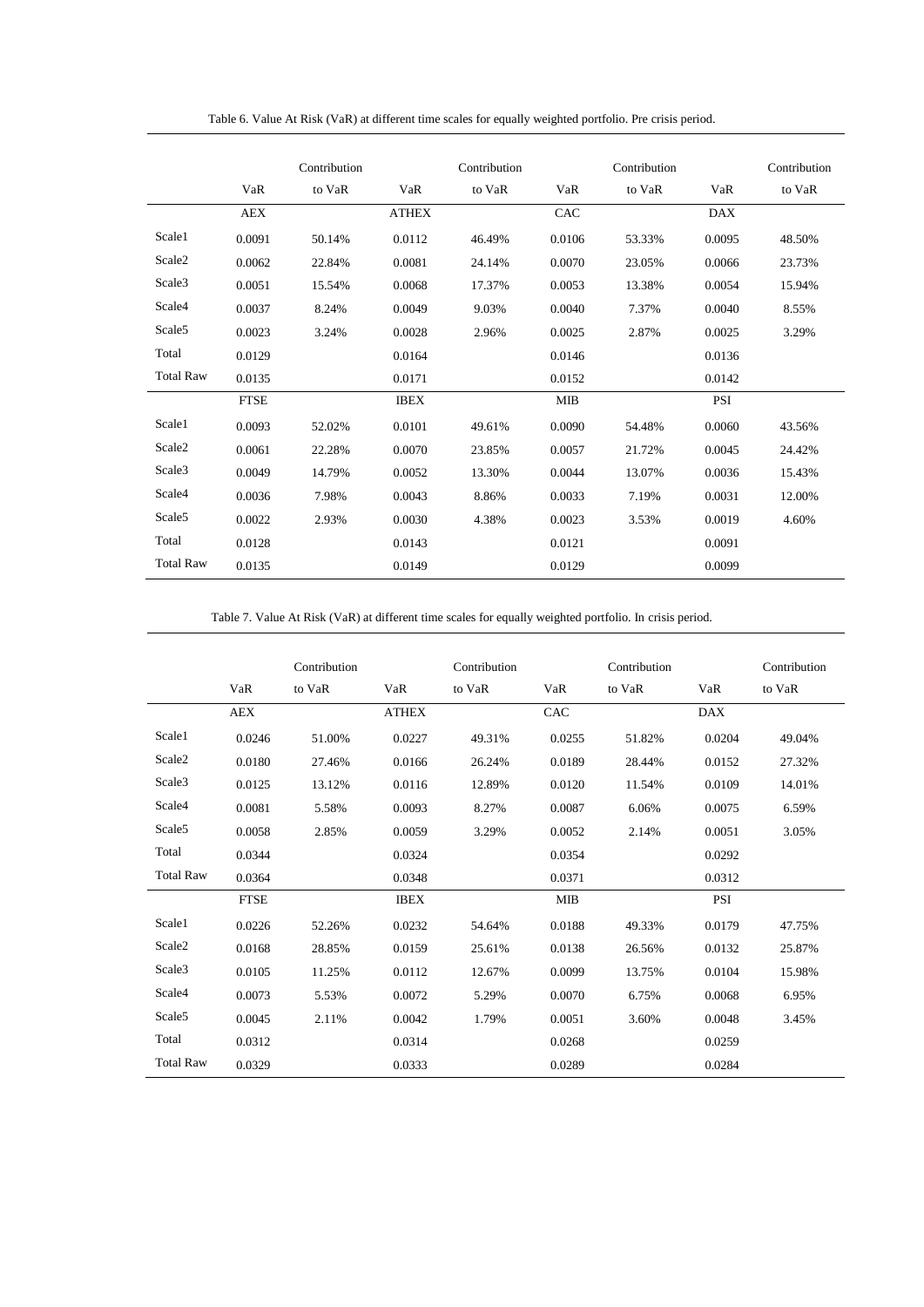<span id="page-49-0"></span>

|                    |             | Contribution |              | Contribution |            | Contribution |            | Contribution |
|--------------------|-------------|--------------|--------------|--------------|------------|--------------|------------|--------------|
|                    | VaR         | to VaR       | VaR          | to VaR       | VaR        | to VaR       | VaR        | to VaR       |
|                    | <b>AEX</b>  |              | <b>ATHEX</b> |              | CAC        |              | <b>DAX</b> |              |
| Scale1             | 0.0157      | 44.45%       | 0.0274       | 49.51%       | 0.0186     | 46.58%       | 0.0150     | 44.47%       |
| Scale2             | 0.0126      | 28.40%       | 0.0215       | 30.47%       | 0.0149     | 29.91%       | 0.0124     | 30.39%       |
| Scale3             | 0.0097      | 16.78%       | 0.0138       | 12.56%       | 0.0106     | 15.10%       | 0.0092     | 16.63%       |
| Scale4             | 0.0060      | 6.44%        | 0.0087       | 5.03%        | 0.0064     | 5.48%        | 0.0053     | 5.56%        |
| Scale <sub>5</sub> | 0.0047      | 3.93%        | 0.0061       | 2.42%        | 0.0047     | 2.93%        | 0.0039     | 2.95%        |
| Total              | 0.0236      |              | 0.0390       |              | 0.0273     |              | 0.0225     |              |
| <b>Total Raw</b>   | 0.0240      |              | 0.0396       |              | 0.0277     |              | 0.0230     |              |
|                    | <b>FTSE</b> |              | <b>IBEX</b>  |              | <b>MIB</b> |              | <b>PSI</b> |              |
| Scale1             | 0.0136      | 45.08%       | 0.0168       | 42.66%       | 0.0182     | 47.56%       | 0.0150     | 45.77%       |
| Scale <sub>2</sub> | 0.0111      | 29.87%       | 0.0145       | 31.67%       | 0.0143     | 29.41%       | 0.0124     | 31.11%       |
| Scale3             | 0.0081      | 15.98%       | 0.0106       | 16.76%       | 0.0102     | 14.83%       | 0.0082     | 13.62%       |
| Scale4             | 0.0049      | 5.77%        | 0.0063       | 5.95%        | 0.0062     | 5.59%        | 0.0054     | 5.92%        |
| Scale5             | 0.0037      | 3.30%        | 0.0044       | 2.96%        | 0.0043     | 2.61%        | 0.0042     | 3.59%        |
| Total              | 0.0203      |              | 0.0258       |              | 0.0264     |              | 0.0222     |              |
| <b>Total Raw</b>   | 0.0206      |              | 0.0262       |              | 0.0269     |              | 0.0227     |              |

Table 8. Value At Risk (VaR) at different time scales for equally weighted portfolio. First post crisis period.

Table 9. Value at Risk (VaR) at different time scales for equally weighted portfolio.Second post crisis period.

|                  | VaR         | Contribution<br>to VaR | VaR          | Contribution<br>to VaR | VaR        | Contribution<br>to VaR | VaR        | Contribution<br>to VaR |
|------------------|-------------|------------------------|--------------|------------------------|------------|------------------------|------------|------------------------|
|                  | <b>AEX</b>  |                        | <b>ATHEX</b> |                        | CAC        |                        | <b>DAX</b> |                        |
| Scale1           | 0.0166      | 54.04%                 | 0.0348       | 45.80%                 | 0.0183     | 50.50%                 | 0.0135     | 45.01%                 |
| Scale2           | 0.0115      | 25.85%                 | 0.0265       | 26.61%                 | 0.0139     | 29.03%                 | 0.0113     | 31.52%                 |
| Scale3           | 0.0086      | 14.57%                 | 0.0182       | 12.49%                 | 0.0099     | 14.75%                 | 0.0084     | 17.32%                 |
| Scale4           | 0.0048      | 4.49%                  | 0.0147       | 8.19%                  | 0.0053     | 4.27%                  | 0.0042     | 4.30%                  |
| Scale5           | 0.0023      | 1.05%                  | 0.0135       | 6.91%                  | 0.0031     | 1.44%                  | 0.0027     | 1.85%                  |
| Total            | 0.0226      |                        | 0.0514       |                        | 0.0258     |                        | 0.0201     |                        |
| <b>Total Raw</b> | 0.0230      |                        | 0.0525       |                        | 0.0262     |                        | 0.0205     |                        |
|                  | <b>FTSE</b> |                        | <b>IBEX</b>  |                        | <b>MIB</b> |                        | PSI        |                        |
| Scale1           | 0.0126      | 54.74%                 | 0.0190       | 46.65%                 | 0.0218     | 49.69%                 | 0.0130     | 41.25%                 |
| Scale2           | 0.0087      | 26.24%                 | 0.0151       | 29.26%                 | 0.0165     | 28.45%                 | 0.0106     | 27.34%                 |
| Scale3           | 0.0059      | 12.16%                 | 0.0113       | 16.56%                 | 0.0121     | 15.45%                 | 0.0080     | 15.83%                 |
| Scale4           | 0.0038      | 5.10%                  | 0.0060       | 4.68%                  | 0.0064     | 4.27%                  | 0.0065     | 10.49%                 |
| Scale5           | 0.0023      | 1.76%                  | 0.0047       | 2.85%                  | 0.0045     | 2.15%                  | 0.0046     | 5.08%                  |
| Total            | 0.0170      |                        | 0.0278       |                        | 0.0309     |                        | 0.0202     |                        |
| <b>Total Raw</b> | 0.0172      |                        | 0.0285       |                        | 0.0314     |                        | 0.0208     |                        |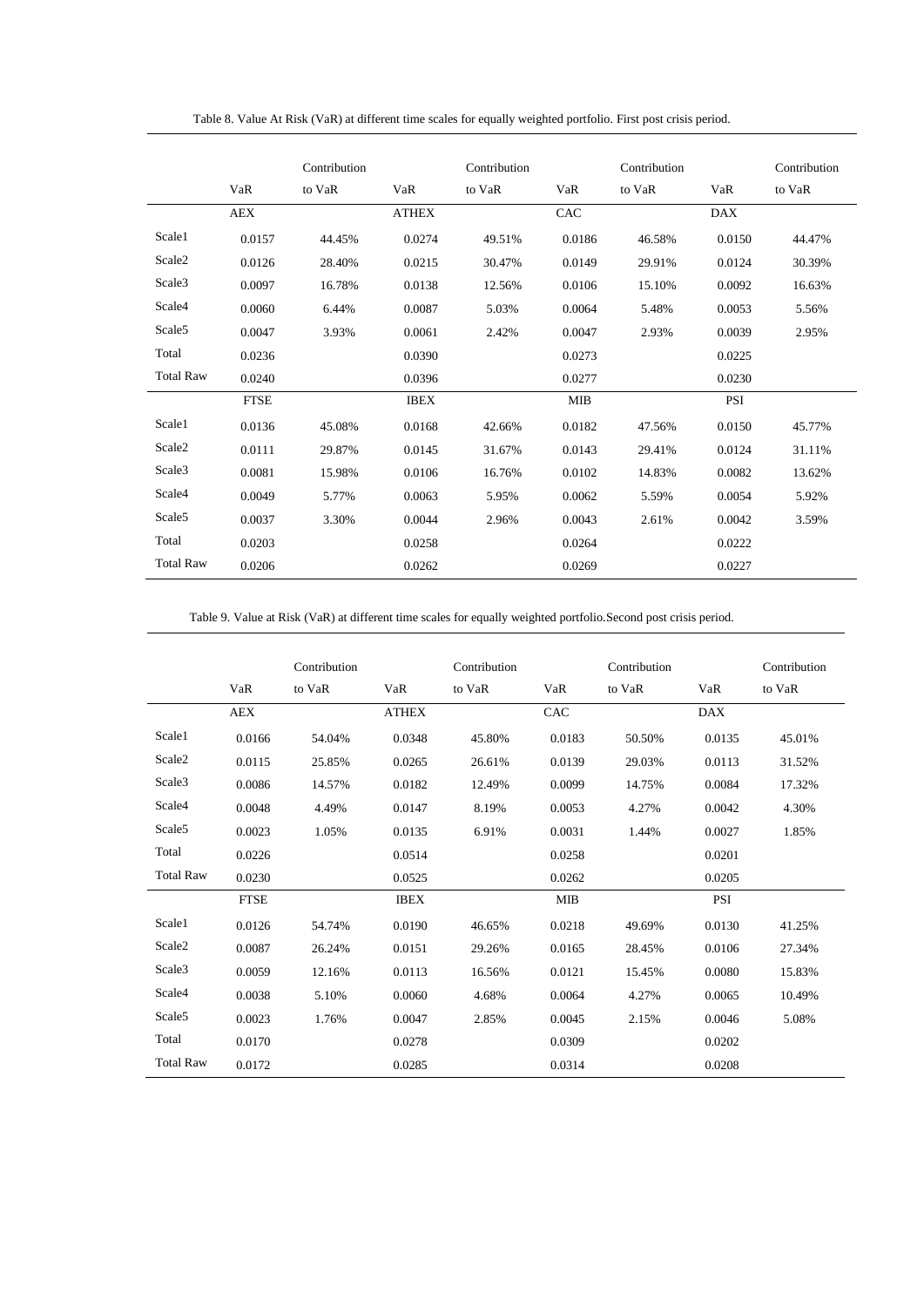<span id="page-50-1"></span><span id="page-50-0"></span>

|                 |              |                  | Beta at each scale |                |      | $R^2$ at each scale |                |         |                | Raw Data |      |                |
|-----------------|--------------|------------------|--------------------|----------------|------|---------------------|----------------|---------|----------------|----------|------|----------------|
|                 | $\mathbf{1}$ | $\boldsymbol{2}$ | 3                  | $\overline{4}$ | 5    | $\mathbf{1}$        | $\overline{2}$ | 3       | $\overline{4}$ | 5        | Beta | $\mathbb{R}^2$ |
| AEX             |              |                  |                    |                |      |                     |                |         |                |          |      |                |
| Mean            | 1.23         | 1.19             | 1.18               | 1.17           | 1.23 | 0.43                | 0.45           | 0.47    | 0.37           | 0.33     | 1.20 | 0.43           |
| SD              | 0.57         | 0.56             | 0.52               | 0.63           | 0.70 | 0.17                | 0.18           | 0.17    | 0.20           | 0.24     | 0.53 | 0.16           |
| Skew.           | 0.18         | 0.39             | 0.57               | 1.01           | 0.08 | $-0.26$             | $-0.33$        | $-0.25$ | 0.22           | 0.31     | 0.30 | $-0.39$        |
| Kurtosis        | 1.84         | 2.03             | 2.19               | 3.90           | 1.73 | 2.73                | 2.32           | 2.59    | 2.21           | 1.84     | 2.02 | 2.66           |
| ATHEX           |              |                  |                    |                |      |                     |                |         |                |          |      |                |
| Mean            | 1.00         | 1.02             | 1.06               | 1.16           | 1.09 | 0.44                | 0.45           | 0.42    | 0.47           | 0.69     | 1.03 | 0.46           |
| SD              | 0.57         | 0.61             | 0.62               | 0.78           | 0.45 | 0.19                | 0.18           | 0.21    | 0.26           | 0.17     | 0.57 | 0.17           |
| Skew.           | 0.88         | 0.85             | 0.46               | 0.72           | 0.07 | 0.30                | 0.43           | $-0.20$ | $-0.32$        | $-1.31$  | 0.80 | 0.32           |
| Kurtosis        | 2.45         | 2.49             | 2.15               | 2.64           | 2.74 | 2.13                | 2.18           | 2.18    | 1.92           | 4.97     | 2.44 | 2.11           |
| CAC 40          |              |                  |                    |                |      |                     |                |         |                |          |      |                |
| Mean            | 1.17         | 1.15             | 1.16               | 1.11           | 1.15 | 0.54                | 0.57           | 0.57    | 0.46           | 0.43     | 1.15 | 0.54           |
| SD              | 0.39         | 0.39             | 0.44               | 0.55           | 0.55 | 0.15                | 0.15           | 0.16    | 0.19           | 0.21     | 0.39 | 0.15           |
| Skew.           | 0.04         | 0.18             | 0.46               | 1.17           | 0.11 | $-0.32$             | $-0.80$        | $-0.68$ | $-0.16$        | $-0.18$  | 0.20 | $-0.45$        |
| Kurtosis        | 2.06         | 2.11             | 2.61               | 4.80           | 2.01 | 2.04                | 3.26           | 2.99    | 1.78           | 2.19     | 2.31 | 2.14           |
| <b>DAX 30</b>   |              |                  |                    |                |      |                     |                |         |                |          |      |                |
| Mean            | 0.94         | 0.99             | 0.95               | 0.95           | 1.03 | 0.43                | 0.54           | 0.55    | 0.42           | 0.46     | 0.97 | 0.49           |
| SD              | 0.33         | 0.34             | 0.32               | 0.35           | 0.39 | 0.16                | 0.15           | 0.17    | 0.18           | 0.17     | 0.31 | 0.15           |
| Skew.           | 0.37         | 0.36             | $-0.19$            | 0.40           | 0.66 | $-0.08$             | $-0.23$        | $-0.46$ | 0.25           | $-0.56$  | 0.08 | $-0.21$        |
| Kurtosis        | 2.66         | 2.40             | 2.32               | 2.29           | 3.05 | 2.16                | 2.44           | 2.34    | 1.84           | 2.13     | 2.43 | 2.26           |
| <b>FTSE 100</b> |              |                  |                    |                |      |                     |                |         |                |          |      |                |
| Mean            | 1.02         | 1.09             | 1.09               | 1.02           | 0.95 | 0.39                | 0.41           | 0.39    | 0.34           | 0.35     | 1.04 | 0.39           |
| SD              | 0.45         | 0.50             | 0.53               | 0.50           | 0.55 | 0.15                | 0.16           | 0.18    | 0.16           | 0.20     | 0.45 | 0.15           |
| Skew.           | 0.75         | 0.53             | 0.43               | 0.78           | 0.83 | $-0.09$             | $-0.04$        | $-0.20$ | 0.22           | 0.21     | 0.60 | $-0.01$        |
| Kurtosis        | 3.14         | 2.42             | 2.44               | 2.86           | 4.05 | 2.14                | 2.15           | 2.10    | 2.20           | 1.96     | 2.57 | 2.13           |
| IBEX 35         |              |                  |                    |                |      |                     |                |         |                |          |      |                |
| Mean            | 1.00         | 0.96             | 1.03               | 0.89           | 0.96 | 0.54                | 0.59           | 0.60    | 0.43           | 0.56     | 0.99 | 0.56           |
| ${\rm SD}$      | 0.26         | 0.27             | 0.32               | 0.41           | 0.43 | 0.16                | 0.17           | 0.17    | 0.26           | 0.24     | 0.27 | 0.16           |
| Skew.           | 0.16         | $-0.03$          | 0.85               | $-0.09$        | 0.18 | 0.88                | 0.60           | 0.34    | 0.24           | $-0.32$  | 0.04 | 0.81           |
| Kurtosis        | 2.45         | 1.60             | 4.53               | 1.71           | 1.69 | 2.93                | 2.54           | 2.36    | 2.04           | 2.24     | 2.09 | 2.66           |
| MIB             |              |                  |                    |                |      |                     |                |         |                |          |      |                |
| Mean            | 1.07         | 1.05             | 1.07               | 0.98           | 1.11 | 0.52                | 0.54           | 0.54    | 0.47           | 0.47     | 1.06 | 0.52           |
| SD              | 0.42         | 0.45             | 0.51               | 0.44           | 0.57 | 0.16                | 0.15           | 0.18    | 0.20           | 0.25     | 0.45 | 0.15           |
| Skew.           | 0.57         | 0.35             | 0.36               | 0.68           | 0.26 | 0.18                | $-0.02$        | $-0.30$ | $-0.29$        | $-0.32$  | 0.40 | 0.08           |
| Kurtosis        | 2.27         | 1.89             | 2.33               | 3.84           | 2.08 | 2.14                | 2.03           | 2.73    | 2.06           | 1.68     | 1.98 | 2.18           |
| <b>PSI-20</b>   |              |                  |                    |                |      |                     |                |         |                |          |      |                |
| Mean            | 0.93         | 0.90             | 0.94               | 1.16           | 1.06 | 0.23                | 0.28           | 0.32    | 0.41           | 0.45     | 0.97 | 0.29           |
| ${\rm SD}$      | 0.49         | 0.48             | 0.50               | 0.76           | 0.70 | 0.14                | 0.15           | 0.15    | 0.19           | 0.28     | 0.51 | 0.14           |
| Skew.           | 0.02         | 0.31             | 0.94               | 0.77           | 0.13 | $-0.03$             | $-0.07$        | $-0.53$ | $-0.72$        | $-0.04$  | 0.40 | $-0.15$        |
| Kurtosis        | 1.93         | 2.17             | 4.05               | 2.98           | 1.68 | 1.78                | 2.07           | 2.45    | 3.00           | 1.65     | 2.46 | 2.19           |

Table 10. Forecast of Beta and  $R^2$  for the second post crisis period.